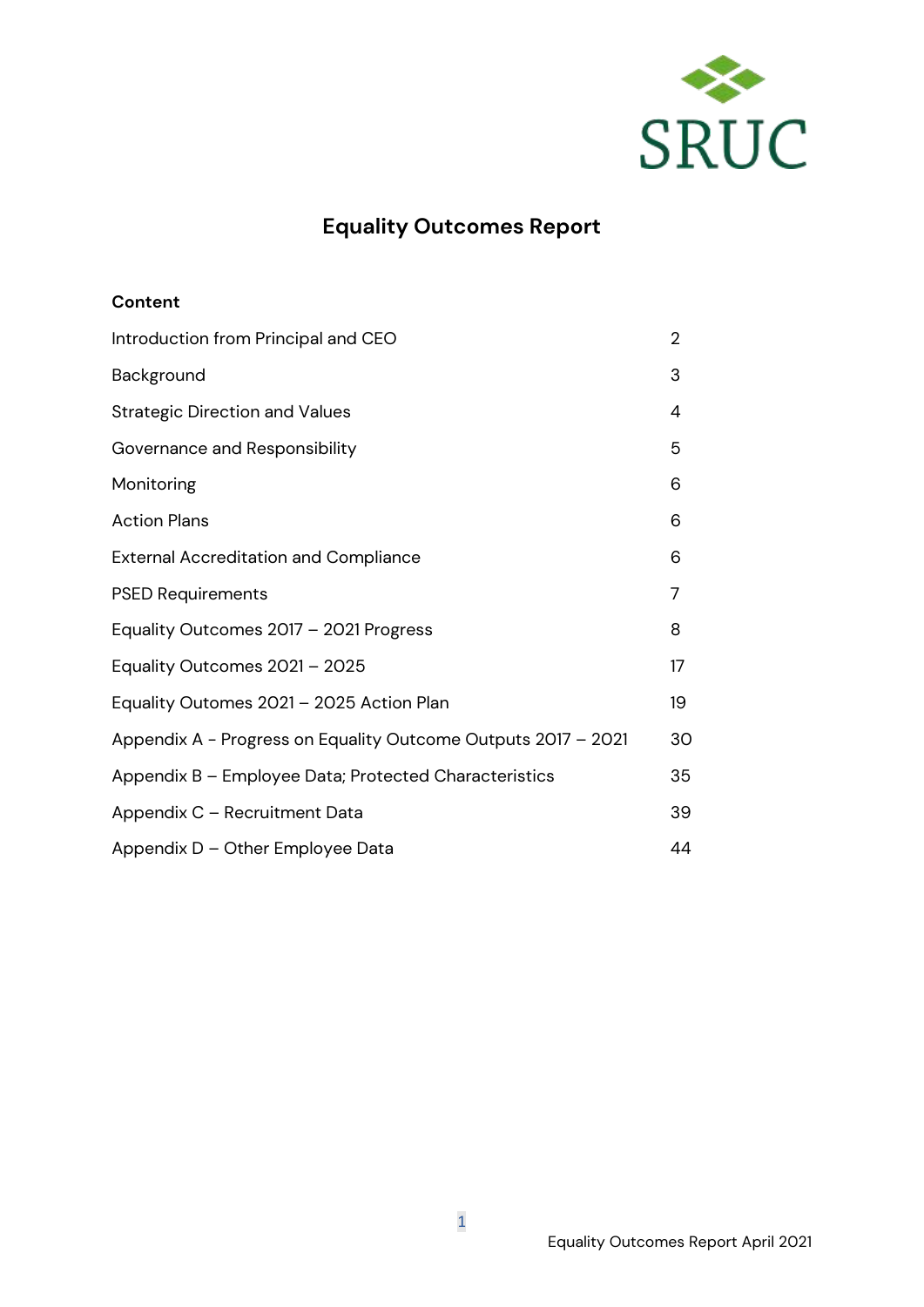

#### **Foreword/Introduction from Principal and CEO**

I am extremely pleased to introduce our 2021 Equality Outcomes Report, one element of the Public Sector Equality Duty reporting requirement. This report builds on the progress made and sets out our Equality Outcomes and related actions for the period 2021-2025.

Since our last Public Sector Equality Outcome report in 2017 SRUC has moved forward in its development with new operational/leadership structures, the publication of a new Strategic Plan and the articulation of our ambition to attain degree awarding powers.

Our ability and responsibility to offer equality of opportunity and our willingness to ensure an inclusive environment where difference is valued are fundamental to our success and most importantly values. This has added resonance when considering the significant world events related to equality which have also taken place in this period including #MeToo, Black Lives Matter and most recently the issues highlighted through the Everyone's Invited website – particularly pertinent to SRUC relating as it does to the education sector.

I believe that we have made progress in our equality journey however these events remind us that efforts to develop an environment in which everyone has the same equality of opportunity and is welcomed for their differences must continue and indeed be accelerated. It also emphasises the importance of our Values, particularly those of Respect and Support, and the need to ensure that these are embedded in our leadership and day behaviour.

The significance and importance we place on equality is reflected in our Equality Outcomes. We gathered feedback on progress and the requirements need for future action. These new Equality Outcomes are supported by actions designed to continue the progress made across all protected characteristics and link closely to other existing action plans which are already delivering results. We are better placed to measure this progress through improved data capture and feedback from the use of surveying tools. Reporting and monitoring protocols are a fundamental aspect of the work we are doing.

We are in a strong position but not complacent about our responsibility to lead and shape our future destiny by proactively developing equality of opportunity within SRUC. Our ethos and values embedded within SRUC's tripartite mission of education, research and consultancy can make an even greater contribution to a prosperous, and healthy Scotland as we emerge from the Covid-19 pandemic.

Wage Power.

**Professor Wayne Powell Principal and Chief Executive**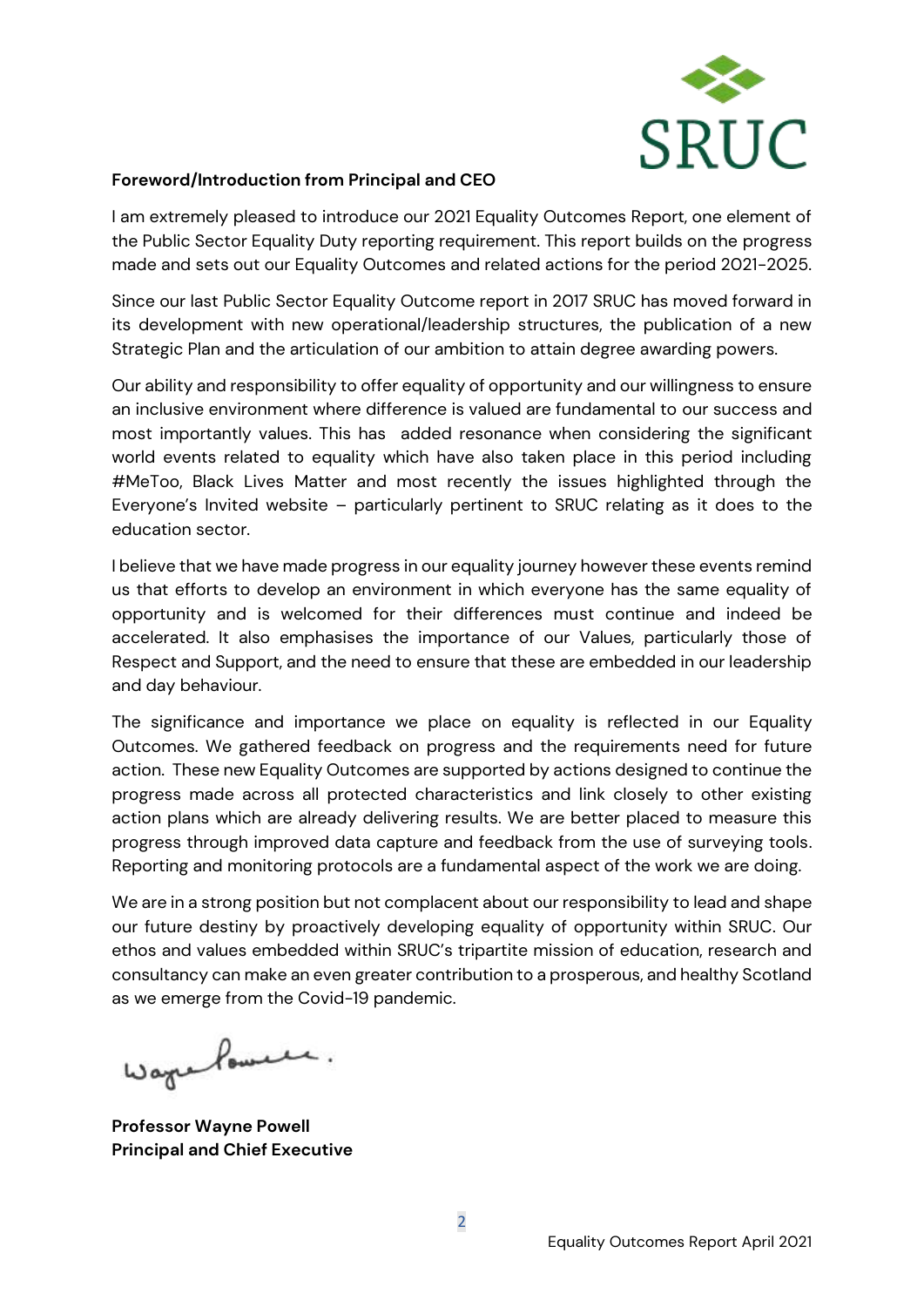

### **Background**

SRUC is a unique organisation founded on world class and sector-leading research, education and consultancy.

Today, SRUC is on a journey to become Scotland's enterprise university at the heart of our sustainable natural economy. Our mission is to create and mobilise knowledge and talent – partnering locally and globally to benefit the natural economy. SRUC envisages a natural economy fuelled by responsible use of our natural resources: people, land, energy, water, animals, and plants.

SRUC employs approximately 1,300 staff operating from 6 campuses, 5 farms, 24 consulting offices, 6 research centres and 7 veterinary surveillance centres and a veterinary and analytical laboratory located primarily across Scotland.

As a Higher Education Institution, we have specialist expertise in Education and Research and offer unrivalled links with industry through our business consultants. We provide a unique offering of delivering learning and teaching at SCQF Levels 3-12 (i.e. Access Courses through to PhD).

We have approximately 5,000 students comprising a combination of: short full time, block release, part time (day release), other part-time day courses, evenings and weekends only, assessment and work based learning, distance and flexible learning, as well as full time at undergraduate and postgraduate levels.

We are committed to meeting the needs of a diverse backgrounds of students which goes beyond those outlined in the general protected characteristics of the Equality Act 2010 and includes socio-economic factors, those who come from the criminal justice system (ex-offenders), care experienced and carers. When a student's individual circumstances require SRUC action a personal support plan will be created and agreed to ensure appropriate support, action and review is undertaken.

We are also aware of our role in raising awareness of and addressing inequality in our sphere of operation and influence.

Our Principal and CEO took an active part in the Women in Agriculture Task Force designed to support women across rural Scotland to share experiences of land based industries and rural Scotland, seek advice, support and skills based learning and access networking and peer group support. SRUC has previously contributed to the Equality Challenge Unit sponsored Attracting Diversity Recruitment project and regularly provides input to consultation exercises such as the EmilyTest project work relating to Gender Based Violence.

SRUC participates in the National Rural Mental Health forum attending meetings and contributing to consultations aiming to improve the support available to the rural community around mental health.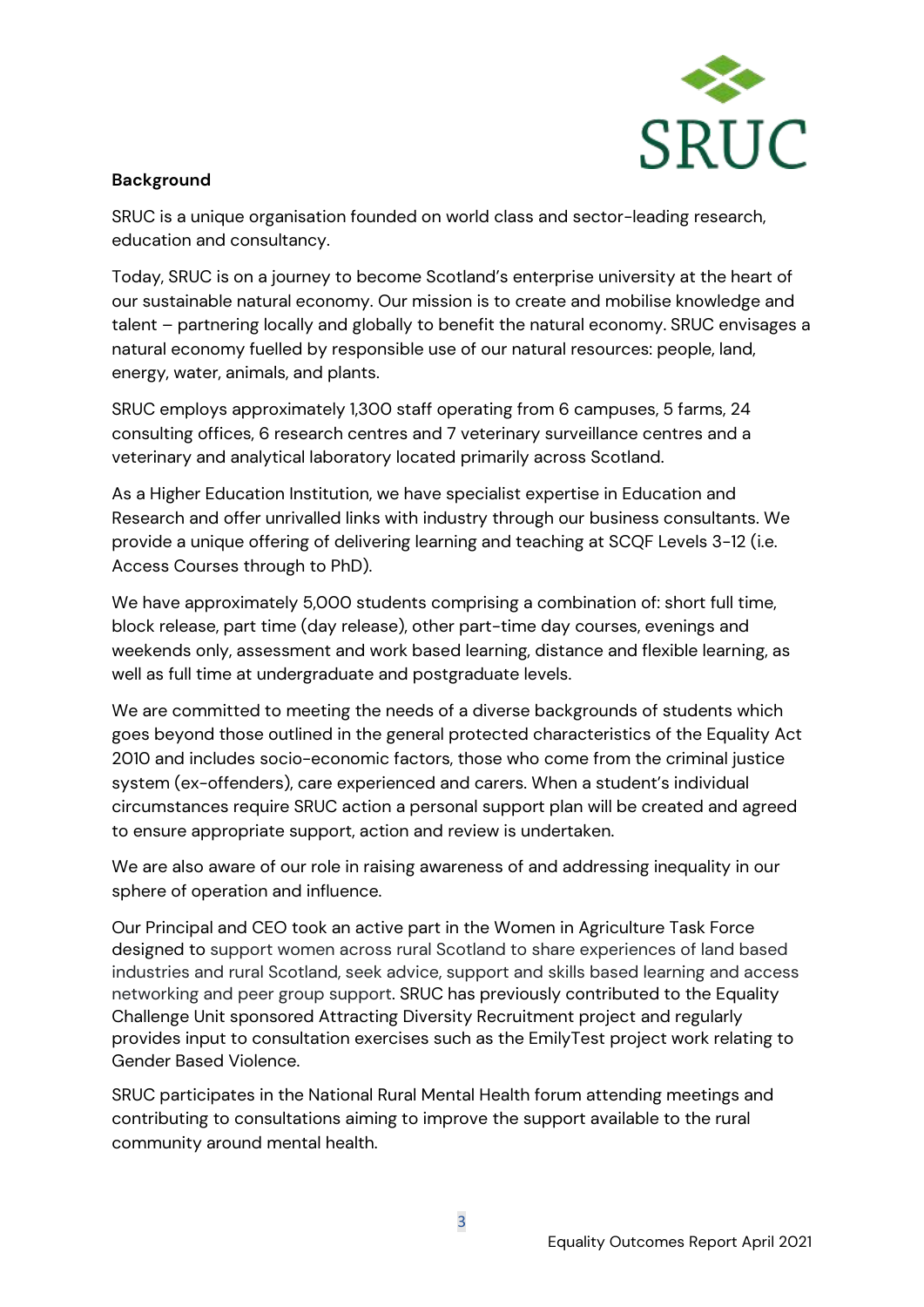

We are also a signatory to Agrespect, an initiative which promotes and supports diversity in the countryside by supporting rural organisations, colleges and businesses to be welcoming places for LGBTQI+ people. Our employee-led Rainbow Staff Network has been established to support LGBTQI+ colleagues and plays key part in our support for members of the community and supports our Agrespect commitment.

#### **Strategic Direction and Values**

Our Strategic Plan 2018-23 articulates the importance of offering choices equally - be they academic or vocational. Doing this relies on an inclusive approach to teaching, understanding the needs of all students and ensuring that our application, registration and teaching processes identify and address the needs of potential and existing students. This is translated into our Learning and Teaching Enhancement Strategy 2020-2025, which comprises 2 pillars and 10 principles. One of the pillars is "Learning for All", with community, flexibility and inclusivity at its core.

Our approach, offering many routes into training and academic study and supporting student progression from entry level right through to PhD, is in itself inclusive providing options to students at all stages in their lives and careers and supportive of every individual situation and background.

The plan goes on to explain how the work undertaken by SRUC links to the UN Sustainable Development Goals (now integrated within the Scottish Government's Purpose and revised National Performance Framework), specifying both Good Health and Wellbeing and Gender Equality. These UNSDGs will underpin our approach and activities providing a basis for our wider Equality, Diversity and Inclusion agenda as we move forward into the next stage of SRUC's development and growth.

Underpinning our strategic vision are our Values :

- **Respect** everyone's contribution by ensuring that they have the opportunity to participate and be heard
- **Innovate** for success by considering the different skills, knowledge and experience that each individual colleague or student can bring
- **Support** each other by implementing the policies and practices that will develop the supportive culture we aspire to and by calling out those who do not
- **Excel** in everything we do by being a strong advocate for inclusion and giving it due consideration in our day to day activity thereby supporting SRUC to meet its objectives in this respect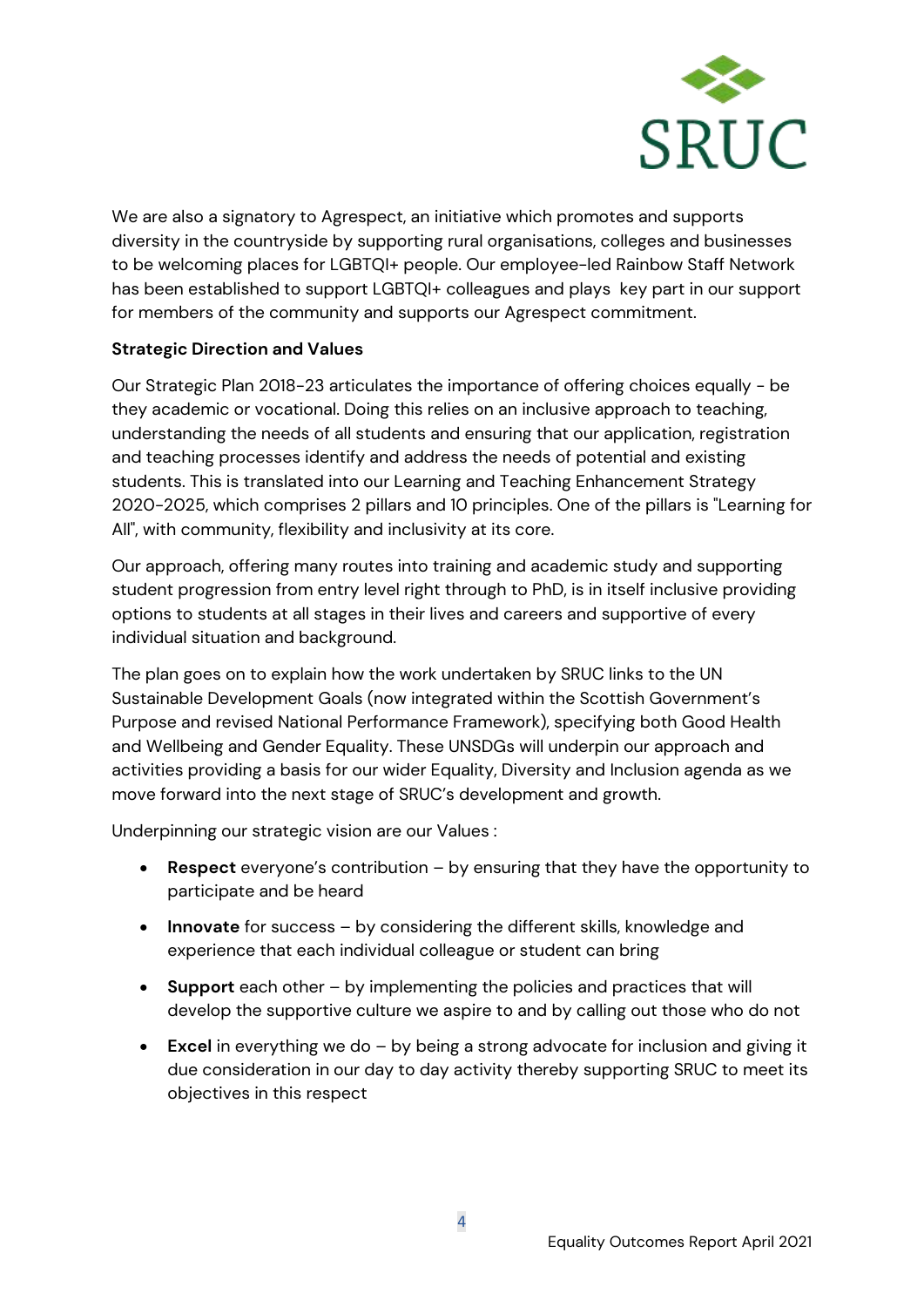

The focus on inclusion is evident in each of the Values and these are fundamental to our newly developed Equality, Diversity and Inclusion statement which outlines our vision for the future and the message of which will be included in every employment policy.

#### **Governance and Responsibilities**

Ultimately our Board oversees our legal compliance advised by the Executive Leadership Team. The SRUC Board includes an Equality Champion who is involved in the development of Equality, Diversity and Inclusion activity through their attendance at the Equality, Diversity and Inclusion Committee (EDIC) and who works with the Executive Leadership Team and the Equality, Diversity and Inclusion Lead to ensure that the Board members understand and deliver their responsibility for legal compliance and embedding of good practice in their own operation as well as overseeing those for the organisation. This understanding begins through the Board induction programme and further developed through conversation and structured training.

The Executive Leadership Team, as members of the Board, participate in these conversations and training but the latter is further augmented by specific training relating to the executive and operational leadership requirement to ensure that Equality, Diversity and Inclusion is embedded in the organisation. This takes the form of elearning, personally delivered learning and regular review of progress and the related discussion that accompanies this.

The Executive Leadership Team is also represented on the Equality, Diversity and Inclusion Committee (EDIC) which is chaired by the Director of Professional Services and further on our Athena Swan Self-Assessment Team, co-chaired by the Academic Director and Associate Dean (Academic).

The EDIC introduced a revised Term of Reference document in February 2021 which details membership including SRUCSA and Trade Union participants and introduced a mode of operation which sees Committee members acting as a two-way conduit for staff issues and concerns and communication. The SRUCSA EDIC members perform the same function for students. Representatives of specific initiatives such as Athena Swan and the Rainbow Staff Network also attend EDIC and it is envisaged that this will increase as activity in other areas takes place. The EDIC is responsible for the review and development of related strategy, action plans and policy which, depending on the content, will either be progress to the ELT and/or Board (or Remuneration and Appointments sub-committee) or be devolved operationally e.g. to Human Resources to progress policy negotiation with Trade Union representatives.

The EDIC is supported by the recently appointed (December 2020) Equality, Diversity and Inclusion Lead post. The remit of this post is to develop and drive SRUC's strategy and operations in relation to Equality, Diversity and Inclusion, including being a business partner to senior management on matters of equality, diversity and inclusion. The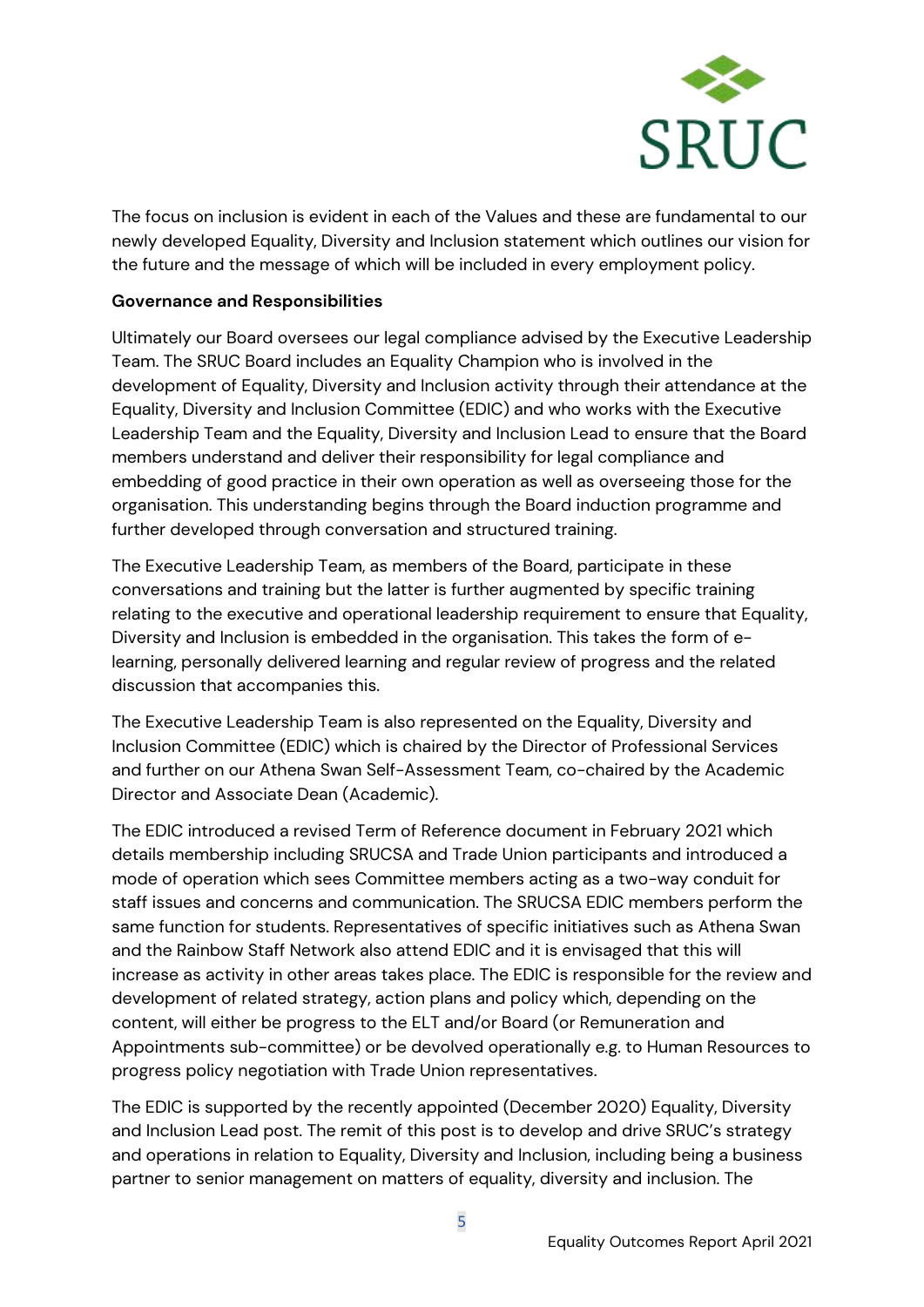

creation and appointment to this full time position is, along with the governance arrangements described above, a tangible commitment to Equality, Diversity and Inclusion.

#### **Monitoring**

To support reporting requirements and the identification of appropriate, required actions SRUC is developing its data capture technology and processes. The Registry team have extensive data relating to students and this is reported annually in a format which considers protected characteristics and their relation to level and mode of study and attainment rates.

The existing Human Resources Information System (HRIS) allows the capture of employee equality data. Employees are asked to complete this information when beginning employment and when circumstances change as well as being reminded on a regular (annual) basis to review and update. Since 2017 we have seen a reduction in non-completion from 37.3% in most categories to 5%. This has supported much better informed decision making and action planning. The department is currently working on a project to deliver a new HRIS the specification of which will include a more streamlined reporting mechanism particularly facilitating the work planned relating to intersectional analysis essential to the development of actions which will be supportive of all employees in a consistent matter but which also recognise and address the requirements at a more granular level.

#### **Action plans**

As previously mentioned there are a number of action plans in place relating to Equality, Diversity and Inclusion generally but also those which are topic specific e.g. British Sign Language. Following appointment to the EDI Lead position work is now underway to coordinate these to better ensure that time and resources are allocated appropriately and that focus on one particular area does not dilute the attention given to another.

#### **External Accreditation and Compliance**

Action plans are often related to legislative requirements but also to external accreditation. SRUC is in the process of submitting an institutional application for Bronze Athena Swan accreditation.

We are also a Disability Confident Accredited employer; as a result we have specific actions which are carried out and these are recognised in other action plans e.g. Athena Swan actions relating to recruitment.

A Living Wage accredited employer, we have made a commitment to our employees but also through our procurement process to ensure that staff are paid the appropriate living wage and that we reduce/eliminate the use of zero hours contracts. Our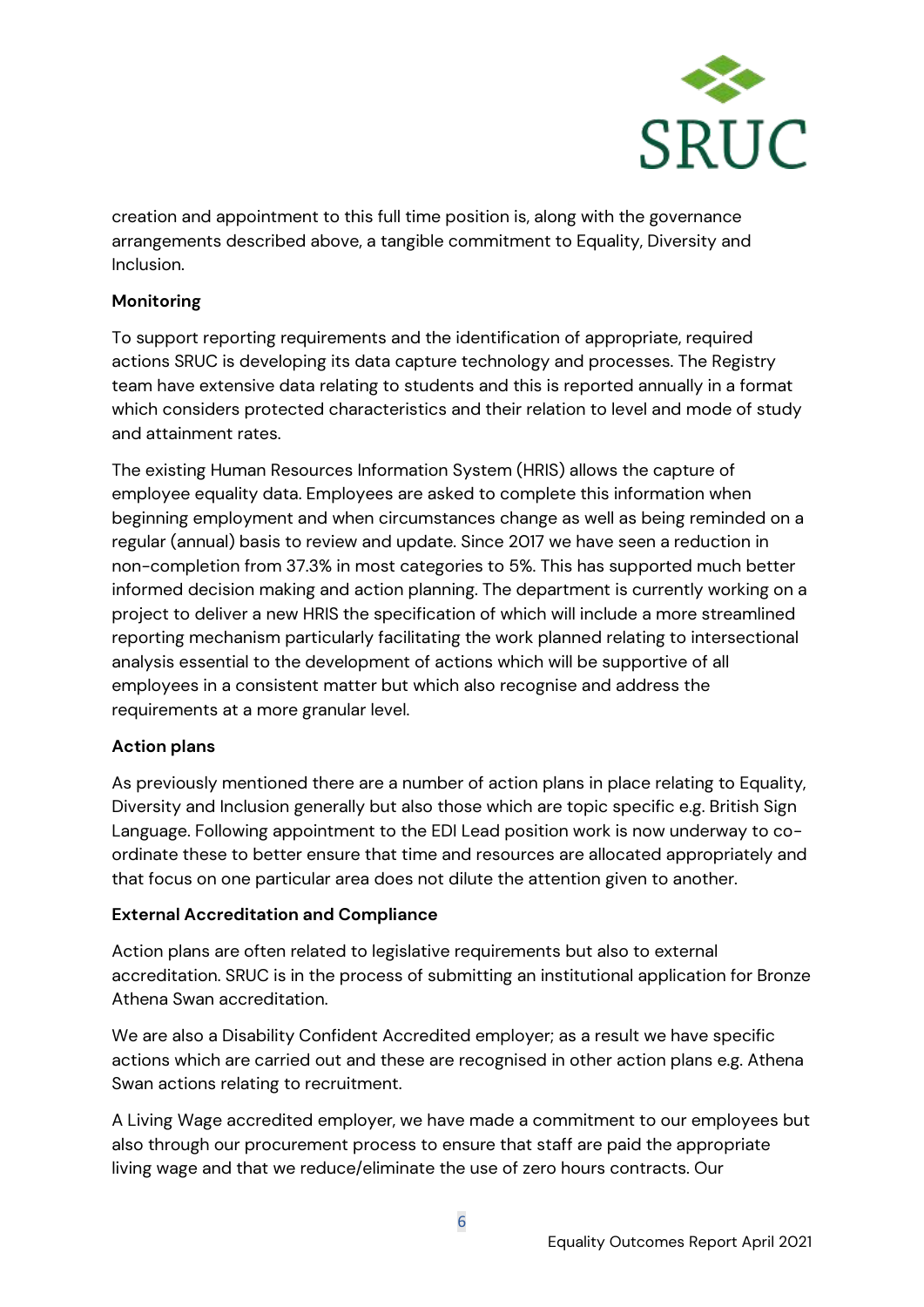

procurement process also requires companies tendering for a contract to provide information on their equality provision in relation to their organisation and, where appropriate, to the team working on the contract being awarded. We also comply with the Modern Slavery Act 2015 and publish a Modern Slavery Statement with associated actions – one of which is to ensure that all employees undertake learning to ensure a common understanding of our obligations across the organisation.

#### **Public Sector Equality Duty requirements**

The aims of the Public Sector Equality Duty (PSED) Requirements are to :

- 1. eliminate unlawful discrimination, harassment, victimisation and any other conduct prohibited by the Act;
- 2. advance equality of opportunity between people who share a protected characteristic and people who do not share it; and
- 3. foster good relations between people who share a protected characteristic and people who do not share it.

The Equality Outcomes are used to provide a focus and structure for the actions that we commit to taking. They are in place for a four year period with a review of progress (and potentially the outcomes themselves) in two years. Our existing Equality Outcomes and associated action plan have been in place since 2017 with an interim progress report published in 2019.

This report provides a further narrative update on action plan progress, an explanation of the process of developing Equality Outcomes for the period 2021-2025 and the actions which will support the achievement of those outcomes. It is supplemented by a table summarising progress against individual outputs in Appendix A.

The progress made towards mainstreaming our equality actions and the impact of this is reported in the **Mainstreaming Report**.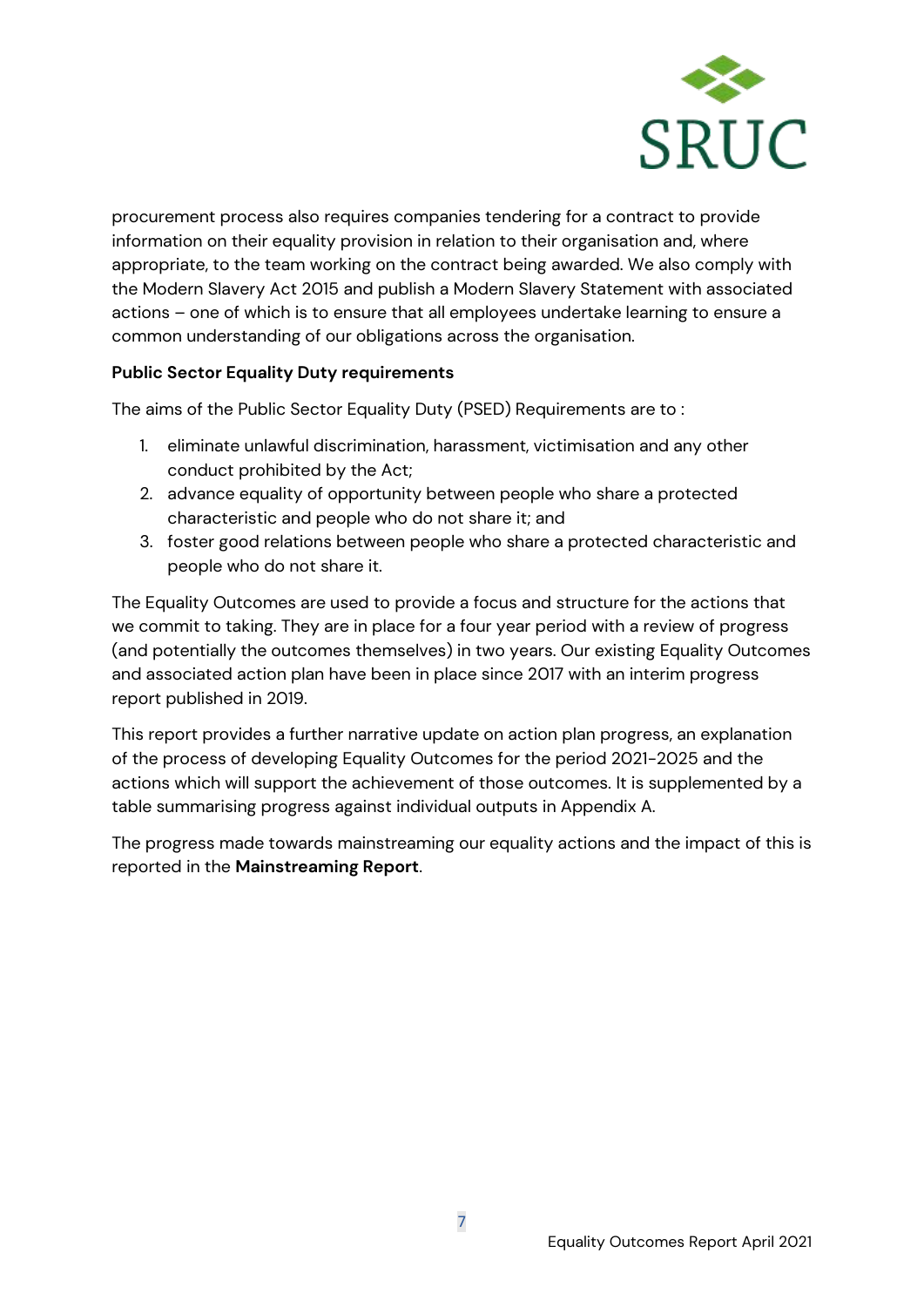

#### **Equality Outcomes Progress**

### **Outcome 1: Equality and Diversity is firmly embedded in our management, leadership and governance structures and practice**

As part of the interim report in April 2019, reference was made to progress in the above outcome which was to some extent focused on a priority area of greater gender balance/representation. The 2019 interim report outlined good progress in aspects of the objectives together with areas where there was less progress at that date. The interim report also referenced the major organisational, structural and transformation activities taking place in SRUC at that time and which continue to be implemented at the time of this report. Inevitably, these activities impacted many areas of management, resourcing and operational responsibilities. The transformation programme and resultant re-organisations had knock on effects in all areas, including EDI related work.

Late in 2019 and into 2020, a review of our ED&I effort was carried out by four members of senior management, including two members of the Executive Leadership Team (ELT), which resulted in various recommendations being made to the ELT. It was recognised that there were areas of weakness or gaps and that these needed to be addressed. Some weaknesses were felt to be attributable to over-optimistic targets set out in the original plan and to inadequate distribution or availability of resources to address actions amongst staff or within business areas. It was concluded that there were certain priorities to be taken forward.

Accordingly, in relation to Outcome 1, the following main actions were agreed by ELT:

- A dedicated Equality, Diversity and Inclusion professional should be recruited to lead and embed EDI in SRUC and to drive future activity.
- Re-structuring of the existing EHRI committee into a new, strengthened EDI body with greater reach throughout the organisation.
- Re-organisation of reporting arrangements at all levels in SRUC, including executive and board levels.

Unfortunately, the advent of Covid-19 delayed planning and implementation of these actions during 2020 within the anticipated timescales. However, notwithstanding the effect of the pandemic, positive steps have been achieved overall in relation to Outcome 1 since the review referred to above:

• An EDI professional joined SRUC in December 2020 and has created an action plan identifying relevant priorities with timescales, prepared by the new EDI Lead, has been approved by the ELT and is in the early stages of implementation.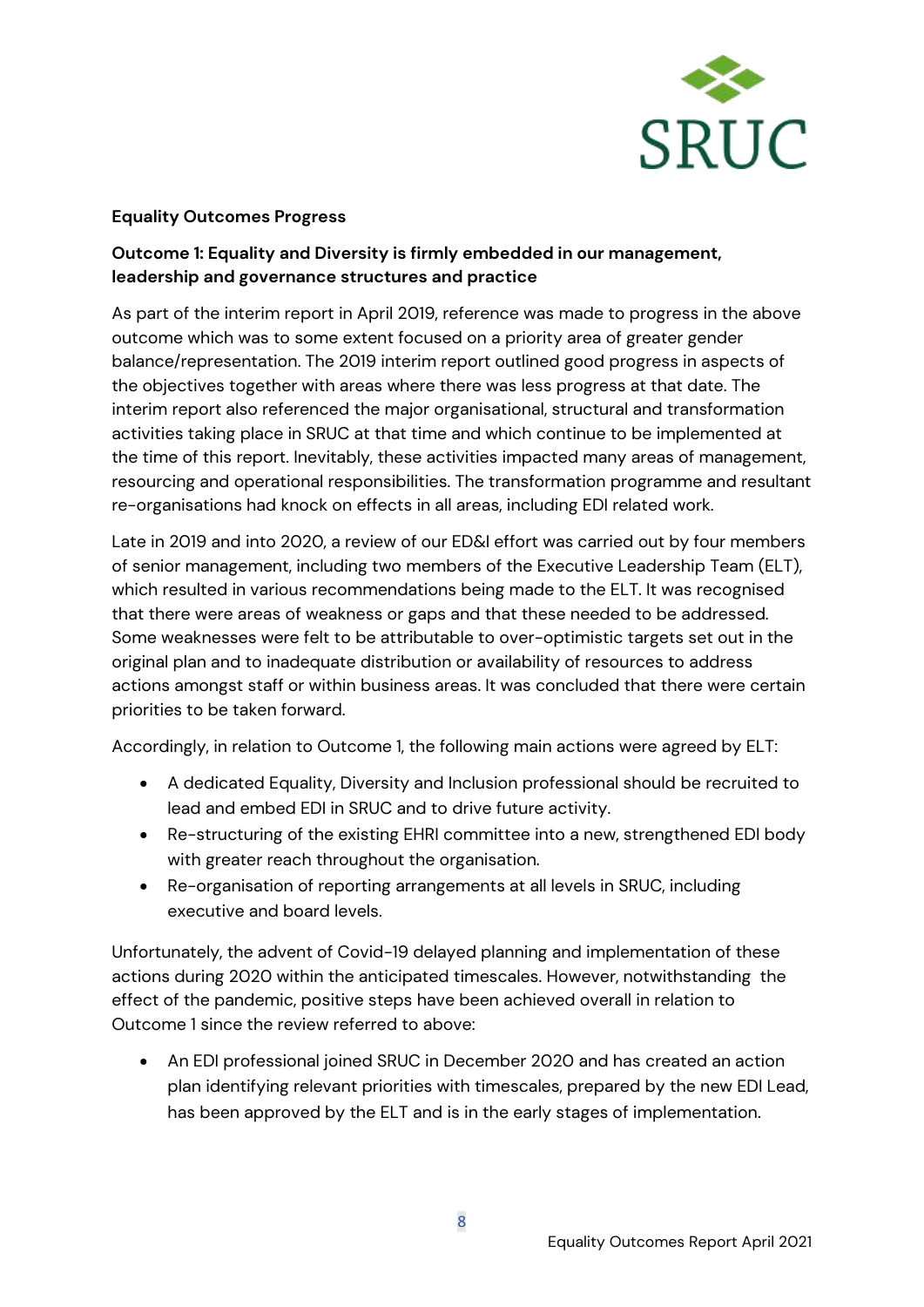

- The EDI Committee was strengthened during the first half of 2020 to incorporate a more diverse cross section of representation from across the institution. This included the Deans of all 3 faculties, heads of learning and teaching, registry and research areas and a new Chair who is a senior member of the executive team. The expectation is that the committee is better equipped to embed ED&I activity throughout a complex, geographically spread organisation. It is also anticipated that there will be improved accountability via collaboration between the EDI Lead and senior figures in all business areas.
- The remit of the EDI Committee has been reviewed to reflect the new arrangements.
- EDI Committee meetings have been restructured to improve reporting arrangements from and to appropriate operational domains or teams. Actions are underway to ensure that ED&I is incorporated regularly in relevant agendas across the operational domains.
- Quarterly reports on ED&I are made to the Executive Leadership Team.
- Annual reporting to the Board is built into the action plan.
- A new SRUC Board "EDI Champion" has been appointed from amongst the nonexecutive Board members. She has already attended a meeting of the refreshed committee and will attend at least half of future scheduled EDI Committee meetings. In addition, she reports to the Board and to the Board Remuneration & Appointments Committee on relevant EDI matters.
- Training materials for staff have been reviewed or refreshed. Board training has been carried out using our online provision, but more in-depth training is planned when face to face meetings are again possible.

As a result of this increased focus equality is now widely included as an agenda item in meetings. This is now supported by the availability of a dedicated Equality, Diversity and Inclusion post-holder who attends meetings and committees by invitation or as a member e.g. Student Support and Engagement Committee to share information on plans and discuss issues specific to the meeting.

The flow down of focus on equality, diversity and inclusion in what we do is evident in our process for supporting conversations about performance and development which was launched in 2019 – Making Performance Matter (MPM). Although focused on individual performance and development it clearly articulates the relationship between this and the performance of the organisation. The process itself is based on our organisational values (RISE).

We have looked externally at best practice and are finalising an Athena Swan bronze application to reflect our efforts to address gender imbalance and to support an action

9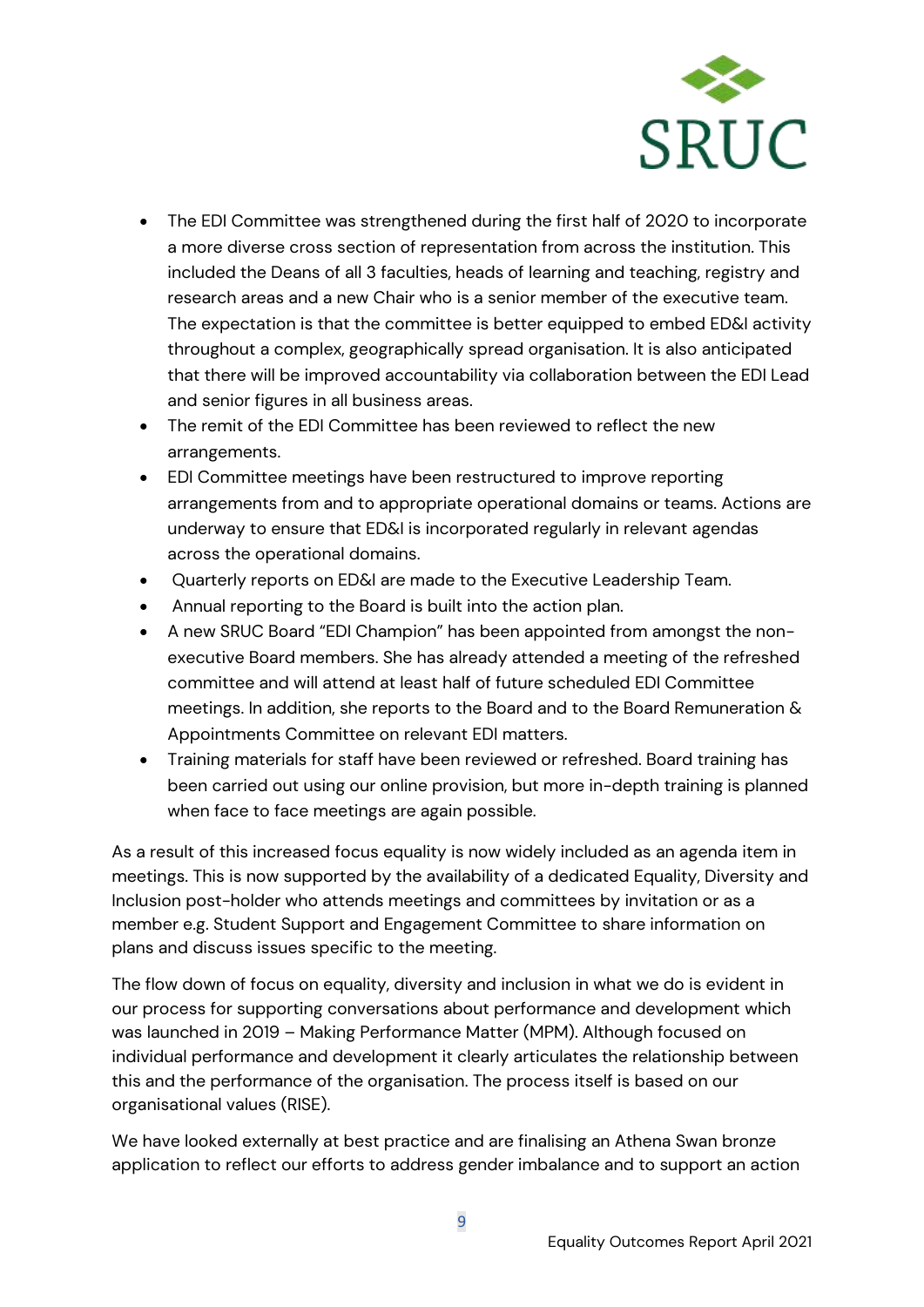

plan focused on continuing to progress in this area whilst representing other protected characteristics through the consideration of intersectionality. Our Disability Confident accreditation for example provides input to a recruitment approach which has equality of opportunity at its heart.

Other processes are also now embedding equality at the outset; we are a living wage employer, we actively review our stance on Modern Slavery and our procurement policies and practices include a requirement for those responding to tenders to detail their policies and efforts in relation to equality. As a result we can be assured that the organisations that we choose to work with have given consideration to the values and principles which we embody and either already include these in their own set of values – or chose to adopt them as a result of the process they have gone through.

## **Outcome 2 : A culture which is underpinned by dignity and respect, values all employees, learners and stakeholders resulting in parity of experience in an inclusive learning and working environment:**

Our Values are fundamental to the development of a respectful and inclusive culture; they embed these principles and specifically include Respect.

Students (and employees) have access to training and information on Equality, Diversity and Inclusion requirements through our Moodle platform.

Inclusive teaching is embedded in our Education Manual, which guides all our education activity. It is also a specific principle embedded as one of two pillars within the Learning and Teaching Enhancement Strategy Equality, Diversity and Inclusion is a key consideration in academic staff development. For example:

- to access the Getting Best out of Moodle toolkit, staff are required to complete and pass short accessibility training,
- accessibility and inclusivity is a key theme in our annual academic development programme,
- equality diversity and inclusion is explored in our "New to Teaching" toolkit,
- our staff development programme for guidance, academic and pastoral support staff includes tiles on mental health, gender based violence and equality, diversity and inclusion.

Awareness of Equality, Diversity and Inclusion has been raised through the roll out of Diversity e-learning training to employees. The module is part of the compulsory training in the induction programme for new employees. This level of awareness is further enhanced by the promotion of a module exploring the issue of Unconscious Bias which is particularly promoted to those employees involved in recruitment.

Practically we incorporate additional requirements that employees may have to facilitate their learning for example our Leadership Academy sessions are recorded and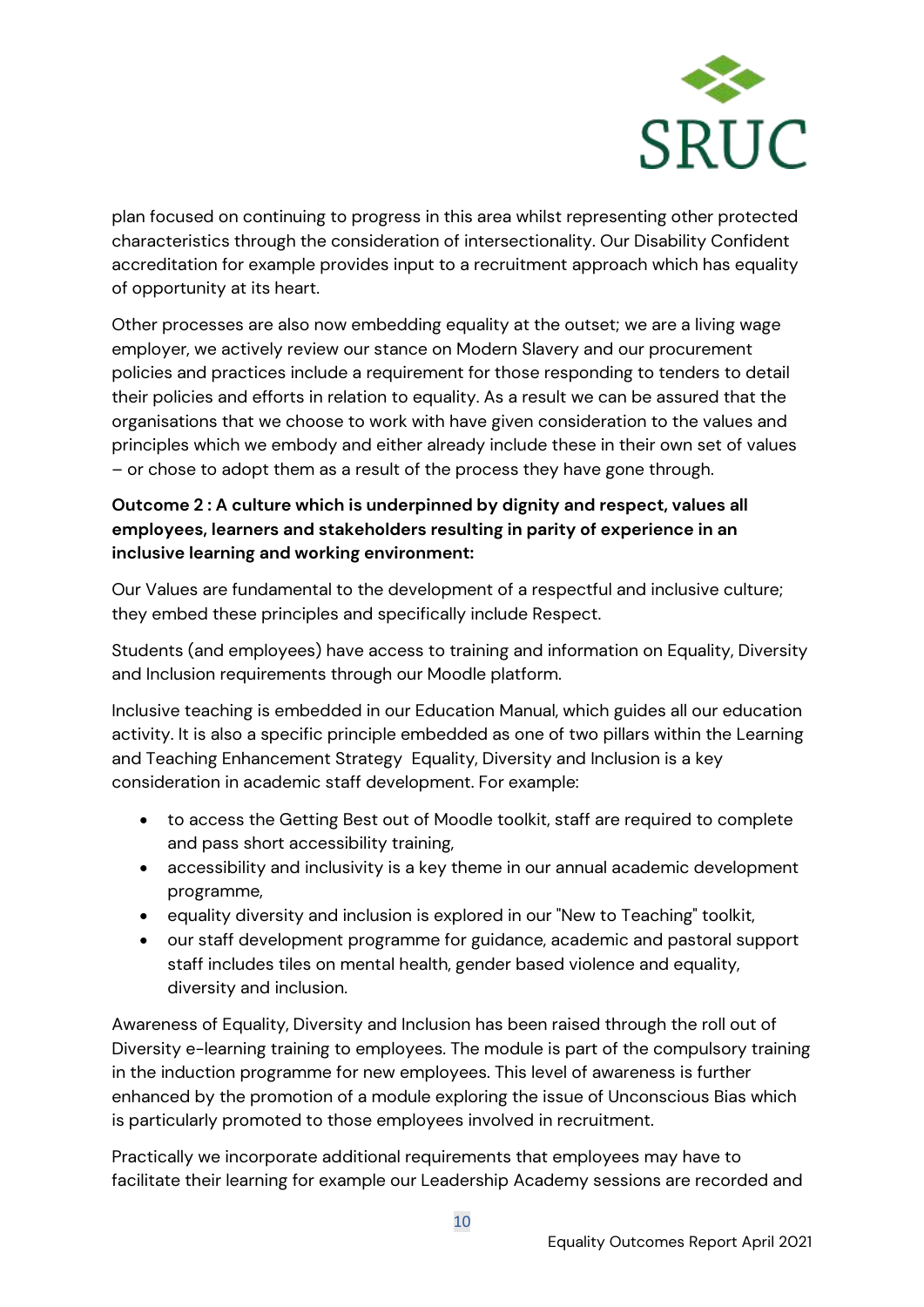

can be captioned if required. Similarly, e-learning material has voice over as well as text and accessed from various locations and different devices.

Issues such as accessibility are considered through Equality Impact Assessments. We have completed an exercise to develop a new Equality Impact Assessment process and this is now being rolled out to ensure that all existing and new policies, procedures and practices are reviewed to ensure that no employees are subject to negative impact as a result of a new policy etc. We have agreed a new process for the development of employment policies with the trade unions which firmly embeds the Equality Impact Assessment into their development.

We have increased equality based communications including the creation of topic specific blogs and Yammer channels with content including all protected characteristics e.g. marking days such as World Autism Awareness Day, promoting gender equality initiatives and sharing personal thoughts on LGBTQI+ History month.

These, the increasing related leadership profile and other actions have raised the profile of Equality, Diversity and Inclusion, have positively impacted our processes and resultant actions and contributed to the culture of the organisation.

### **Outcome 3 : There is equality of opportunity of employees, learners and stakeholders in recruitment, retention and progression**

A detailed analysis of our student body demographics has taken place and the information identified will be used to inform actions going forward. The headlines from this study are noted below.

#### Gender

- Over the period 2016 to 2020 the gender demographic of the overall population has been relatively equal, that is, about 50% male and 50% female. Within this there is difference based on mode of study – the gender gap for full time students has widened slightly from 2016/17 (46%M:54%F) to 2019/20 (42%M:58%F) but the part time student numbers have seen a reduction in the gap from 2016/17 (75%M:25%F) to 2019/20 (66%M:34%F).
- Level of study also shows some differences although within the FE student population all years show a relatively equal split with the largest difference in male and female percentages being in 2019/20 with a 6% difference. And static in balance across the period.
- However, in all years the HE population comprised of mostly males with the greatest difference in 2016/17 where male students made up over two-thirds of the HE student population. In the academic years covering 2018-2020 this difference has decreased with the difference in gender enrolment in HE courses being closer to a half-half distribution. 69%M falling consistently to 56%M.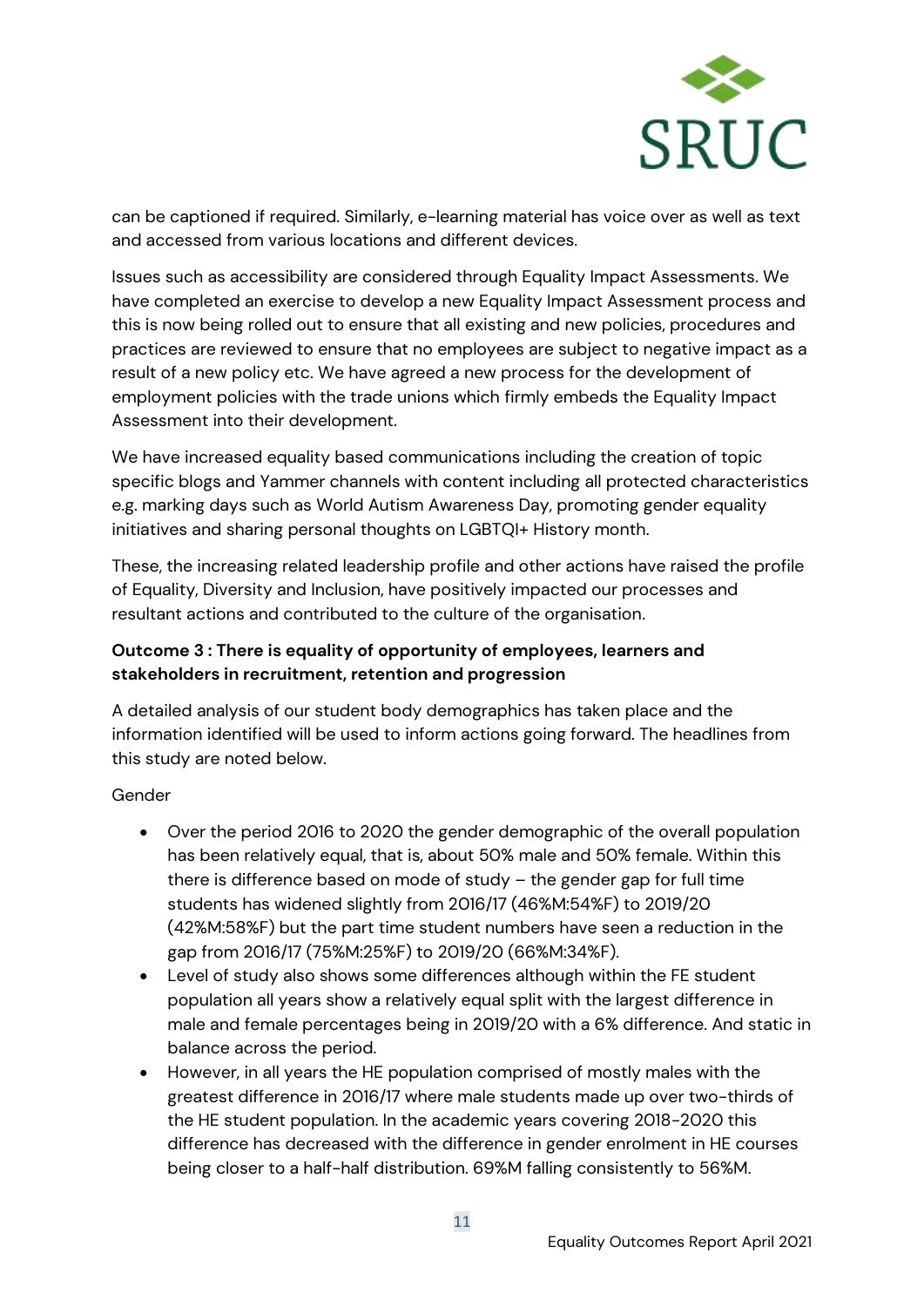

- For PG courses, the gender distribution is relatively equal, with the largest difference in 2016/17 where there were 18% more males shift from 59%M to 43%M
- With regard to retention the number of students who withdrew each year was relatively evenly split between males and females in terms of percentages. The year with the largest difference was 2016/17 where 16% more males than females withdrew, a count of 55 students. This was also the only year where there were more males than females who withdrew

#### Gender Identity

• 85% of students stated that their gender identity was the same as that which they were assigned at birth, 6% said to the contrary and the remaining 9% did not wish to answer the question. As a large majority stated their gender identity was the same it was not deemed necessary to do further in-depth analysis of this characteristic as the results would largely mirror the gender analysis already reported.

#### Age

- Students were ordered in to four categories: 21 and under, 22-25, 26-35 and 36+. Age distribution is, as to be expected, largely determined by level of study and influenced by the places available at these levels. As a result in all years the age group with the highest number of students was 21 and under, making up over 50% of the entire student population each year. The remaining three groups all accounted for about a third of the remaining student population each. The change in the percentages each year is minimal, with no age group seeing an increase or decrease of more than 3% on the previous year
- The withdraw rate is the percentage of all students in that year and age group that withdrew after the course started. All age groups represented similar rates of withdraw ranging between 9% and 16% and there are no significant peaks or troughs in any given year or group

#### Religion and Philosophical Belief

• In the years 2016 to 2020 the majority of SRUC students identified as having No Religion (70%) followed by Christian – all denominations (19%), with all remaining religious categories making up 3%. The remaining 9% did not answer.

#### Race

• The SRUC student population for years 2016-20 mostly comprised of students identifying as White (at least 97%). The other ethnic groups made up 2% to 3% of the remaining population as a whole.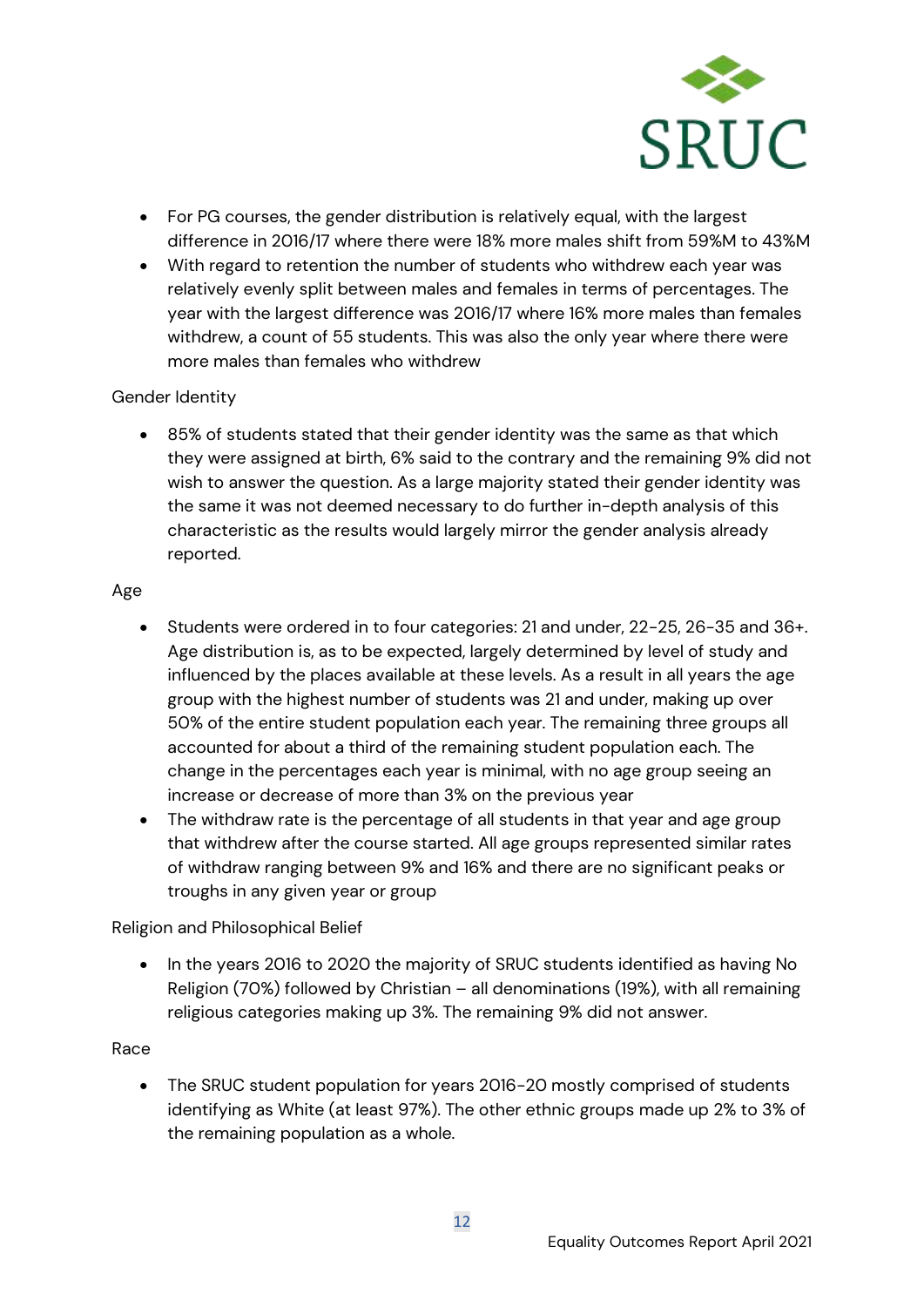

• The success rate by ethnic group has been determined by what count and percentage of students in that ethnic group withdrew from their course after the course had begun. Among those students identifying as "White – all denominations" the withdraw rate has remained similar throughout the four years at an average of 13%. The low counts of the remaining groups make analysis by percentage difficult with a swing of 17% representing only five students. Despite this it would not appear that there is any strong correlation between ethnicity and withdraw rates over the last four years, but more data would need to be available to produce a reliable and insightful analysis.

#### **Disability**

• In each year of the study over 75% of the student population stated that they had no known disability and there are no significant changes in the percentages between the years. Unfortunately, the response rate for the type of disability was low (less than 32% for each year).

#### Sexual Orientation

• In each year between 2016/17 and 2019/20 at least 90% of the student population chose to answer the question on their sexual orientation. Over 90% of all respondents in each year identified as Heterosexual/straight followed by an average of 3% identifying as Bi/bisexual. The remaining groups accounted for approximately 1% each of the student population yearly. Although twice as many students identified as Bi/bisexual in the two latter years of the period compared to the former two years most groups saw little or no change in percentage over the four years.

The Key Performance Indicators developed in relation to Equality, Diversity and Inclusion and used in this study requires programme teams to reflect on performance considering student recruitment, retention and outcomes according to protected characteristics. These are then interrogated at the Board of Studies level via Annual Quality Dialogues. Further review then takes place through the period Institution-Led Review process.

The development of the KPIs and the focus that they have brought to daily activity has had a real impact on how the student journey is viewed by using an equality lens and, consequently EDI elements will be included in the Special Measures process currently being developed - a process by which programmes will be evaluated based on performance.

The process of attracting students is constantly reviewed with regard to equality; the prospectus and promotional material are developed and reviewed with an equality lens ensuring that representation across all protected characteristics across imagery and case studies is included where possible. There are specialist support roles in place to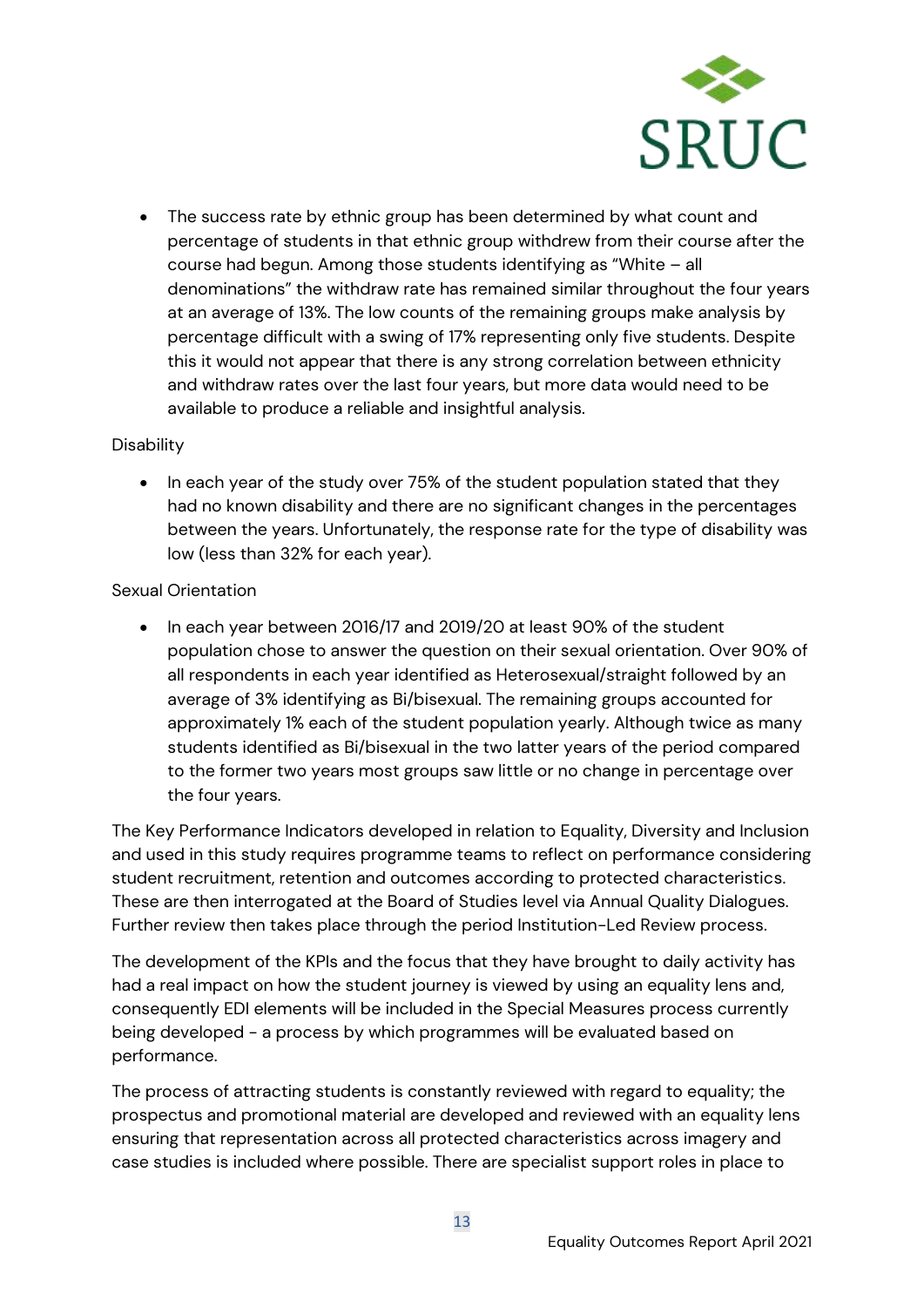

assist students with particular challenges e.g. disability, caring responsibilities to complete their studies.

A similar exercise has been undertaken for our employees and detailed actions contained within individual actions plans e.g. Athena Swan, British Sign Language. Key headlines in this regard are noted below :

#### Gender

- Our overall staff body gender split has remained static in that period with women representing 57% of employees. Although we have seen a slight increase in the number of women in Grade 3 and above this represents only a 2% increase (12% in 2021 compared to 10% in 2017). There do continue to be areas in which there is a majority of one gender including Farms and Information Systems (predominantly male) and Communications and Marketing and Veterinary Services (predominantly female). In most cases these are historical situations which amendments in our recruitment processes has begun to address but change is a function of turnover as well as recruitment and our turnover rates are low so impact will take time to be evidenced.
- In terms of retention, the majority of our staff (65%) have up to 9 years' service which has remained relatively static since 2017 (62%) this lack of change is replicated in the numbers with more than 20 years of service however this has increased slightly 2017 – 18%, 2021 - 15%. In 2021 women make up the majority of those with 9 years or less of service however men are in the majority of those with more than 20 years and 20% of men are in this category compared to only 12% of women.

#### Gender Identity

• We had 0.2% of staff confirming that they identified as transgender in 2021 compared to zero in 2017.

#### Age

• Age distribution figures show that males were predominant from the age of 55 in 2017 however by 2021 this changed slightly to age groups 60 and above with women being predominant in all other age groups.

#### **Disability**

• 10% of employees did not provide information on whether they possessed a disability which represents a significant improvement on the situation in 2017 when 41% of employees did not provide this information. In 2021 the proportion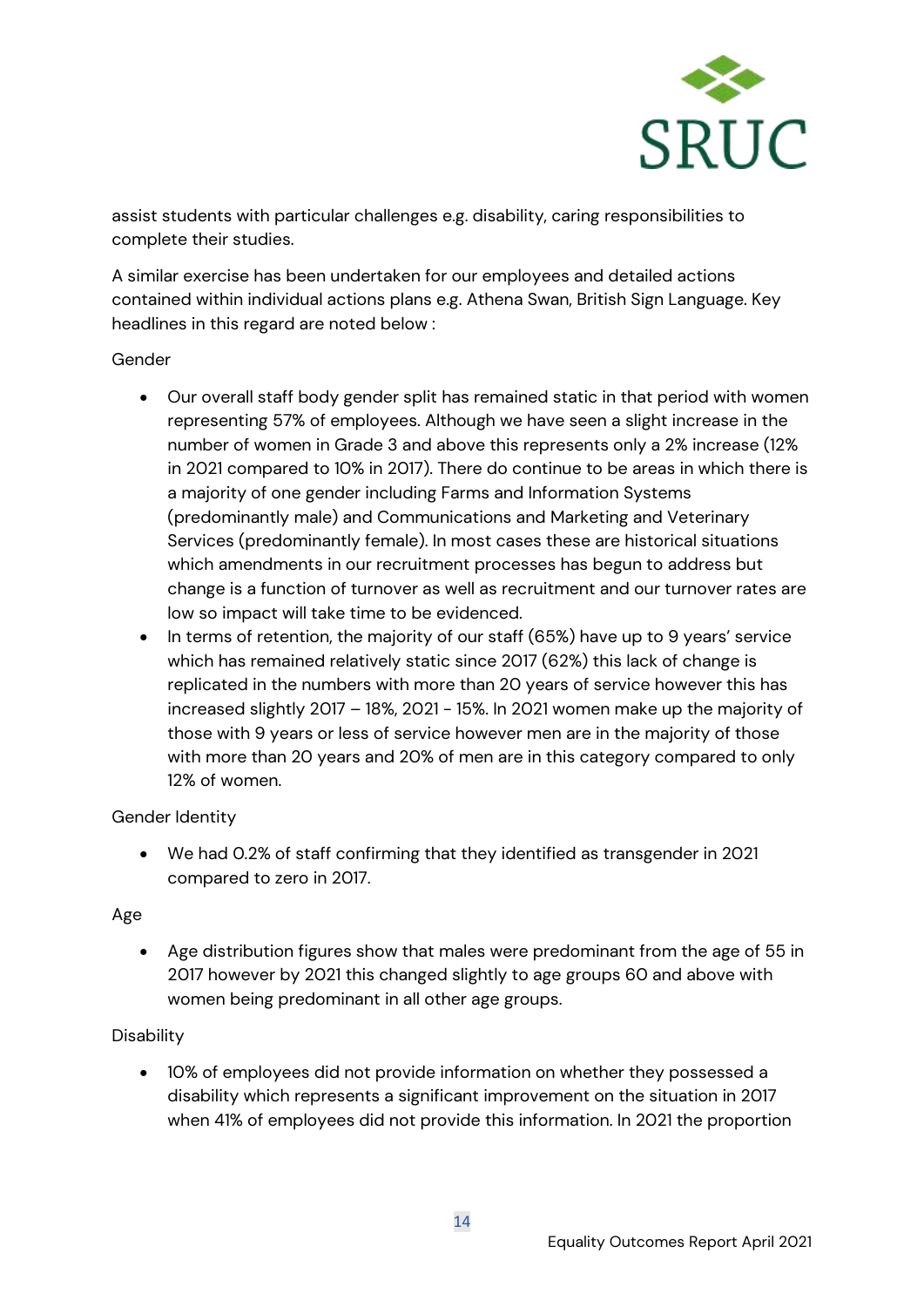

of employees , of those who did 6.6% confirmed that they were disabled, an increase from 4.7% in 2017 – to be expected considering the increase in response rate.

#### Race

• The majority of employees continue to identify as white (UK and Other) – 85%, compared to 55% in2017 however again this increase can be attributed to the increased response level; records were held for 60% of staff in 2017 and this had increased to 92%.

#### Sexual Orientation

• In 2017 2% of our employees shared that their sexual orientation was Gay, Lesbian, Bi/Bisexual or other, this was from a response rate of 57%. In the latest information in 2021 the response rate was 77% and 3% of all employees indicated that their sexual orientation is Gay, Lesbian, Bi/Bisexual or other.

#### Religion and Philosophical Belief

• The increase in response rate continues when employees were asked about religion (56% in 2017, 74% in 2021). Of those who did reply having no religion or philosophical belief continues to the be the predominant answer (2017 - 48%. 2021 – 52%) with little change in the percentages identifying with a religion or philosophical belief – 4% in 2017 and 5% in 2021 said that they identified with a religion other than Christianity.

Our recruitment process has developed over the period with increasing guidance and support for those involved in the process including the e-learning modules referenced above. The achievement of a 50:50 gender split on the Board for the first time was as a result of the specific recruitment activity provides a clear example of the focus on equality – along with accreditations such as Disability Confident.

There is also support in place for employees to allow them to develop their knowledge of equality, diversity and inclusion. Teaching staff are supported in the development of teaching material to include equality considerations (both in content and delivery). Employees are also supported to benefit from equality of opportunity and deliver their best performance. This begins during induction when all employees are required to develop their knowledge of equality requirements and further development opportunities are in place to undertake more learning in this area as well as personal development e.g. the leadership academy. The participation of employees based on protected characteristics in development activities cannot currently easily be monitored but there are plans in place to move this forward in the future.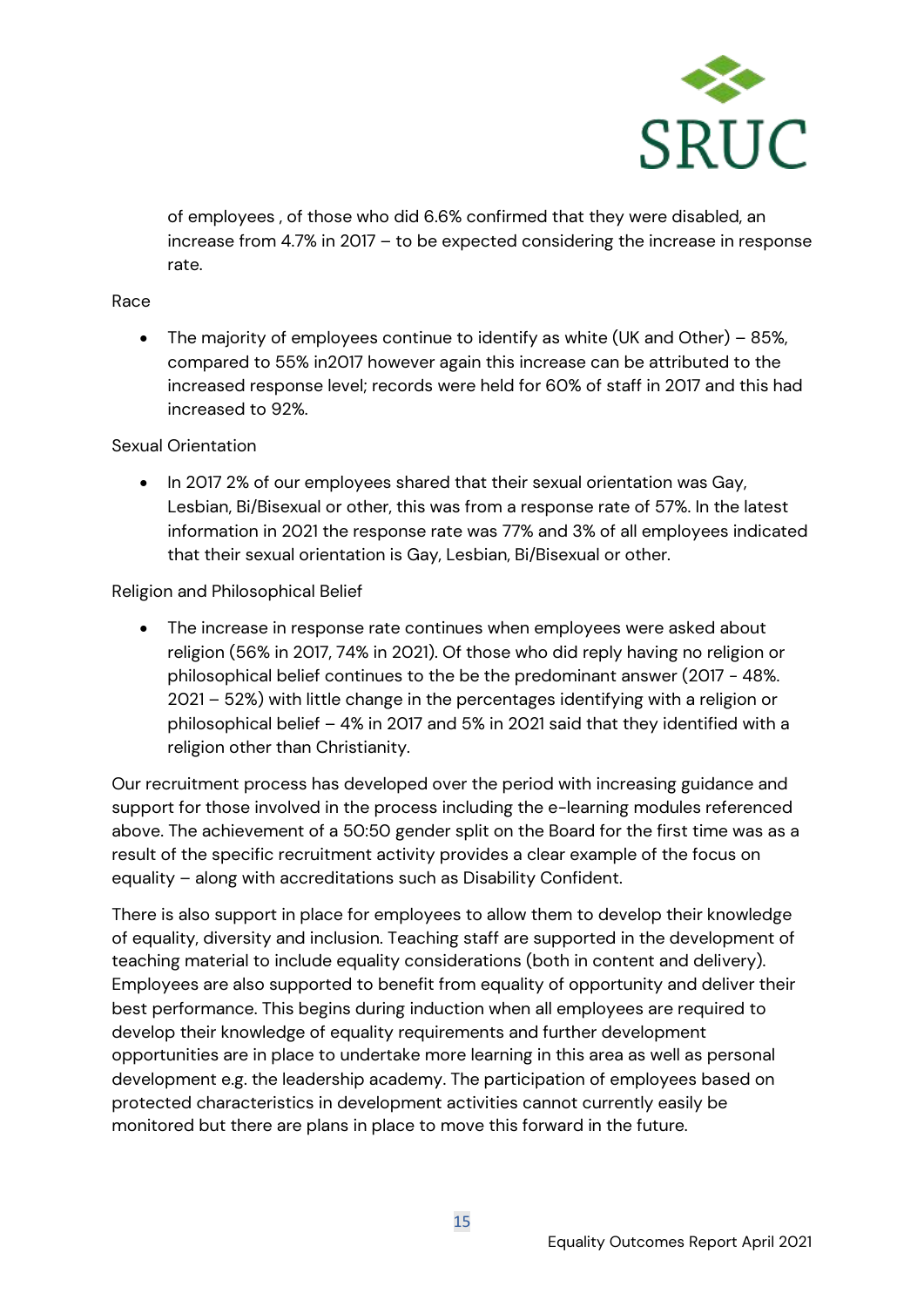

The Making Performance Matter process provides a framework for on-going development conversations about development and career progression thereby contributing to the retention of employees. It provides a platform for discussions around these and work-life balance issues.

There is support in place for employees who are experiencing challenges in delivering their role – or who may wish to take a different approach to their work-life balance. These contribute directly to the organisation's ability to retain valued employees. For example, opportunities for more agile, hybrid working can be taken forward through personal conversation or formal application. Similarly opportunities for career breaks and sabbaticals exist in policy.

The above provide examples of how SRUC supports current and potential staff and students however it is acknowledged that this work is on-going and requires development. Significant focus in the organisation has been on gender diversity – this has been as a result of the sector in which we operate and also because we can clearly identify issues that exist with regard to gender representation. We have undertaken work in relation to other protected characteristics in this period but the new plan will further develop activities in relation to these.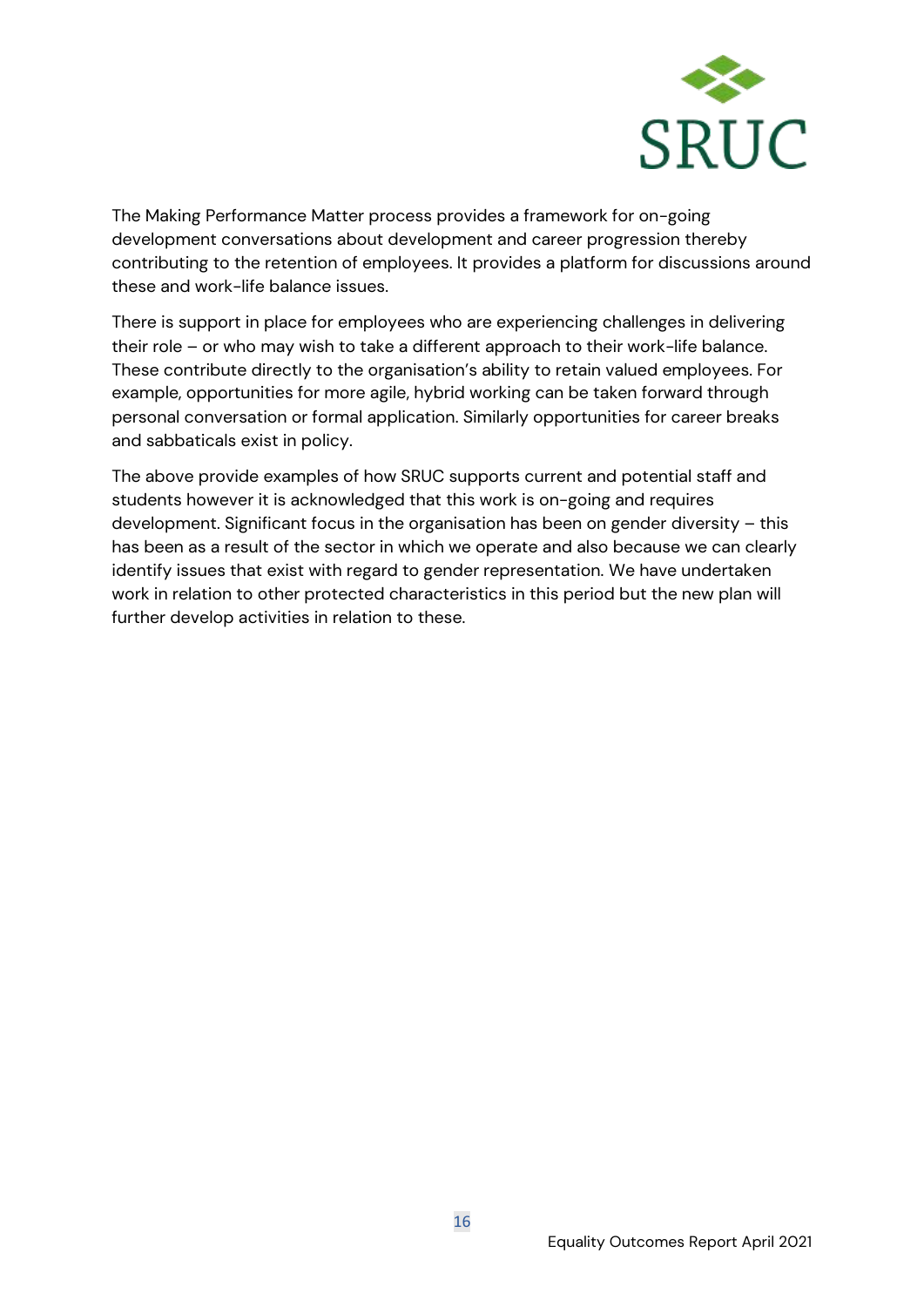

#### **Equality Outcomes 2021-2025**

This is our third set of Equality Outcomes and there has been an evolutionary development in their aims which reflect our progress. They reflect the ambition to embed a culture of equality, diversity and inclusion within our organisation and, by doing so, create an environment where everyone can thrive, contribute and succeed.

The process of developing outcomes for the period 2021-2025 took this evolutionary development in to account and a review was undertaken with the 2017-2021 outcomes as the starting point, the purpose being to assess the level of progress against these and the changes in the external demands on the organisation with regard to equality, diversity and inclusion. The following questions were addressed :

- Have our ambitions in relation to E,D&I changed and do the existing outcomes need to change to reflect these?
- Has our progress sufficiently impacted on our ED&I situation that our outcomes are no longer appropriate?

Consideration was also taken of our strategic aims including our journey to Degree Awarding Powers and existing strategies e.g. Learning and Teaching Enhancement Strategy.

The outcome of this process was reviewed by the Equality, Diversity and Inclusion Committee, the Student Association and the Executive Leadership Team.

By developing the existing outcomes there is an acknowledgement of the fact that our ED&I journey is not one where we will reach our desired outcome in four years but rather that it is an ongoing aspiration, the focus of which will change slightly over time as we progress; but essentially our vision of embedding a culture of equality, diversity and inclusion within our organisation and, by doing so, creating an environment where everyone can thrive, contribute and succeed, is a strong one which will continue to be relevant moving forward. They also allow SRUC to meet one or more of the needs of the general duty. Our Equality Outcomes for the period 2021-2025 and their relation to these requirements are noted below.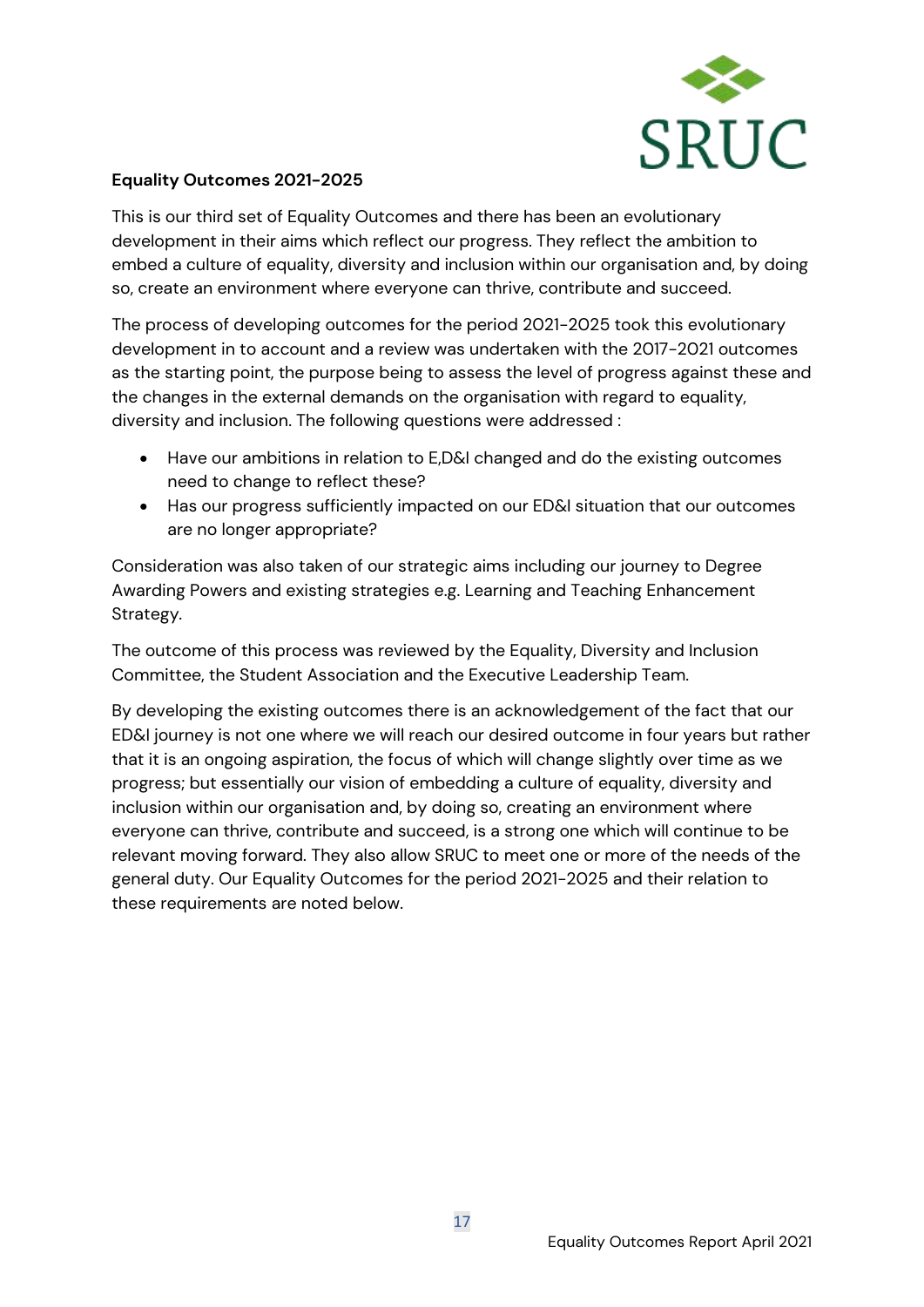

#### **Equality Outcomes 2021-2025**

|                                     | <b>PSED Requirements</b>                                                                                      |                                                                                                             |                               |
|-------------------------------------|---------------------------------------------------------------------------------------------------------------|-------------------------------------------------------------------------------------------------------------|-------------------------------|
|                                     | Eliminate unlawful                                                                                            | Advance equality of opportunity                                                                             | Foster good relations between |
| Equality Outcomes 2021 - 2025       | discrimination, harassment,                                                                                   | between people who share a                                                                                  | people who share a protected  |
|                                     | victimisation and any other                                                                                   | protected characteristic and people                                                                         | characteristic and people who |
|                                     | conduct prohibited by the Act.                                                                                | who do not share it.                                                                                        | do not share it.              |
| Further embed equality and          |                                                                                                               |                                                                                                             |                               |
| diversity in our management,        |                                                                                                               | By ensuring that our leadership are aware of their obligations and those of the organisation there is       |                               |
| leadership and governance           |                                                                                                               | leadership by example and a driver to ensure that all policies and practices fully take equality            |                               |
| structures and practice ensuring    |                                                                                                               | considerations into account.                                                                                |                               |
| external compliance and internal    |                                                                                                               |                                                                                                             |                               |
| engagement.                         |                                                                                                               |                                                                                                             |                               |
| Provide an inclusive learning and   |                                                                                                               |                                                                                                             |                               |
| working environment for             |                                                                                                               |                                                                                                             |                               |
| employees, learners and             | The inclusive environment created through the understanding of personal responsibilities will support         |                                                                                                             |                               |
| stakeholders in a culture that      | good relationships between all protected-characteristic-based communities within the organisation.            |                                                                                                             |                               |
| values all, is underpinned by       | These relationships will also generate a spirit among colleagues and fellow students to facilitate access for |                                                                                                             |                               |
| dignity and respect and where       | others. The development of positive relationships and support will result in the eradication of               |                                                                                                             |                               |
| everyone understands their          |                                                                                                               | discrimination, harassment and victimisation                                                                |                               |
| responsibility in the delivery of   |                                                                                                               |                                                                                                             |                               |
| that culture                        |                                                                                                               |                                                                                                             |                               |
| Learners and employees from all     |                                                                                                               |                                                                                                             |                               |
| backgrounds view SRUC as a          |                                                                                                               |                                                                                                             |                               |
| welcoming and inclusive             |                                                                                                               | The promotion of our inclusive environment through sharing policies, practices and case studies will instil |                               |
| organisation where they will be     |                                                                                                               | a sense of confidence in potential employees and students that SRUC will respect their personal situation   |                               |
| supported to fulfil their potential |                                                                                                               |                                                                                                             |                               |
| and achieve high levels of success  |                                                                                                               |                                                                                                             |                               |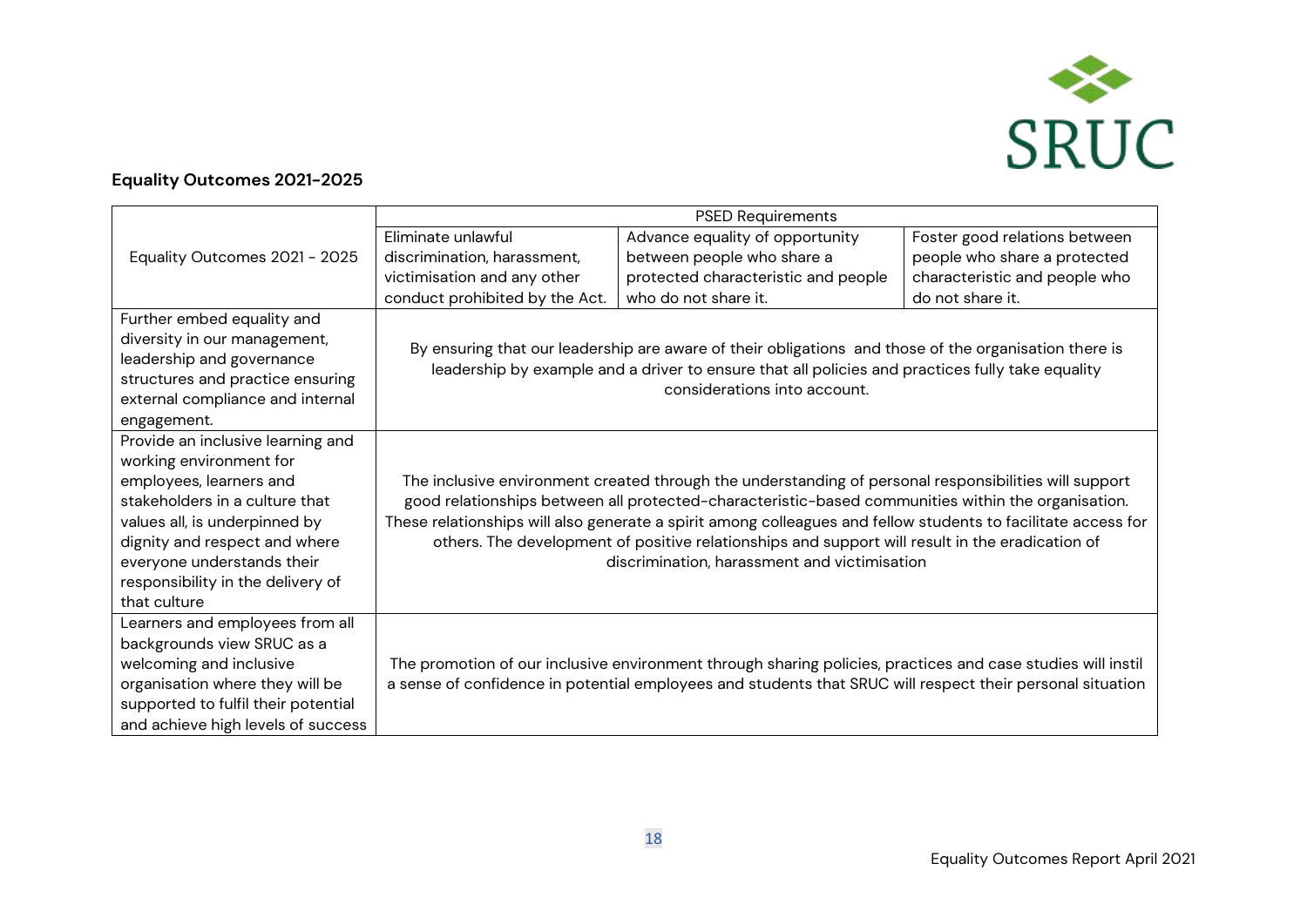

#### **Equality Outcomes 2021 – 2025 Action Plan**

Our action plan builds on the one prepared for 2017 – 2021 with those that were not 100% completed but have continuing relevance updated and included. There are also actions that will support specific initiatives across the spectrum of protected characteristics therefore some refer to those individually however, in some instances, actions will relate to all protected characteristics in line with the spirit of overall equality, diversity and inclusion.

The plan overall will be managed and reviewed by the ED&I Committee who will oversee the development of our new Equality, Diversity and Inclusion strategy thus ensuring alignment between the two. Our Registrar and Head of Learning and Teaching, who lead on the development of our Scottish Funding Council Outcome Agreement, are also members of the ED&I Committee ensuring a direct link between our Equality Outcomes and the Agreement requirements both in development and also ongoing management and alignment. Named individuals and groups are responsible for the achievement of specific actions e.g. the ED&I Lead, the Athena Swan Self-Assessment Team.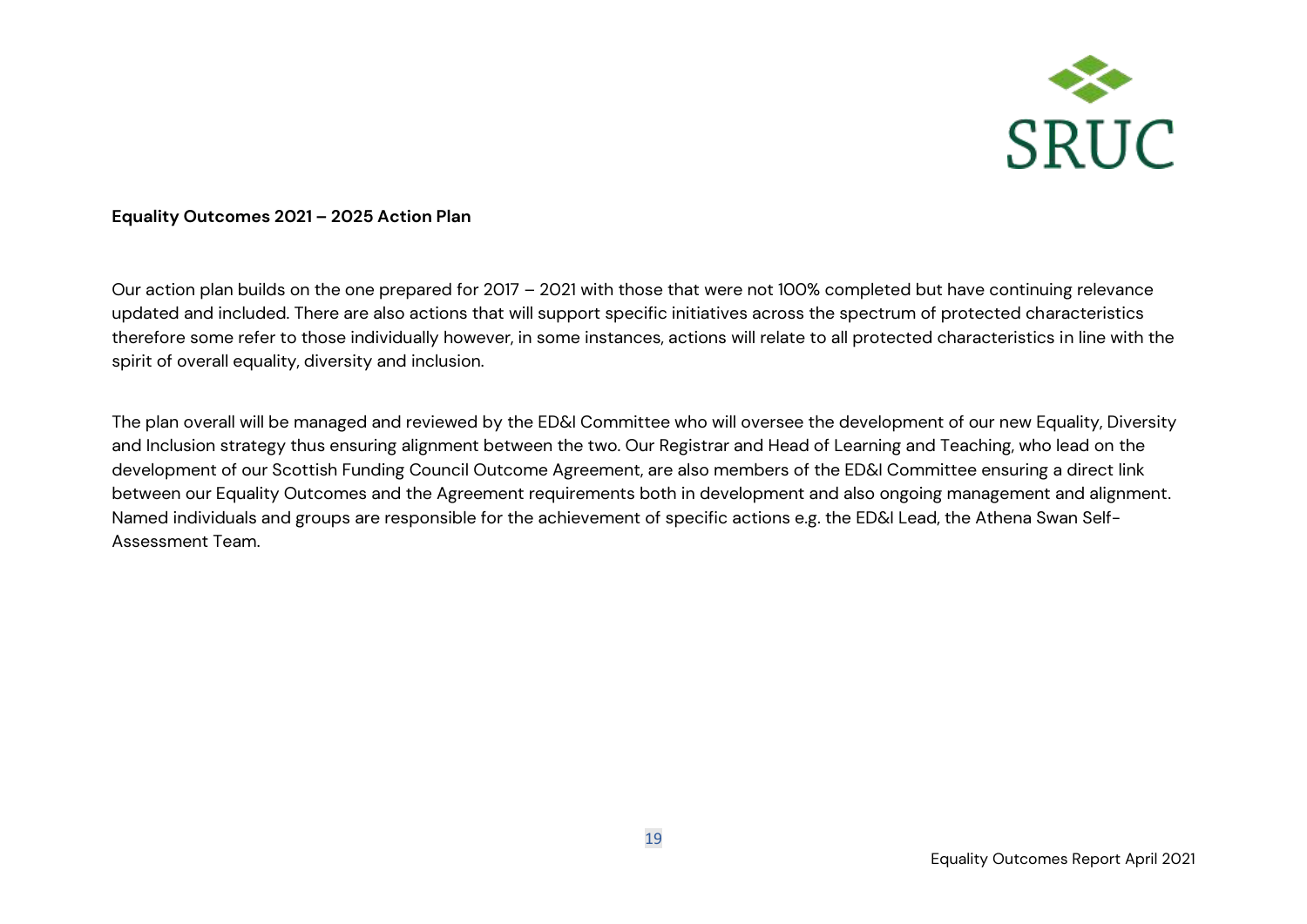

Outcome 1: Further embed equality and diversity in our management, leadership and governance structures and practice ensuring external compliance and internal engagement.

Outcome 2 : Provide an inclusive learning and working environment for employees, learners and stakeholders in a culture that values all, is underpinned by dignity and respect and where everyone understands their responsibility in the delivery of that culture

Outcome 3 : Learners and employees from all backgrounds view SRUC as a welcoming and inclusive organisation where they will be supported to fulfil their potential and achieve high levels of success

| <b>EO Supported</b> | Result                 | Specific Actions/Key Activities required to achieve the     | <b>Evidence of success</b>           |
|---------------------|------------------------|-------------------------------------------------------------|--------------------------------------|
|                     |                        | Result                                                      |                                      |
| 1, 2, 3             | Role modelling,        | Ensure Non-Executive Director recruitment is undertaken     | Diverse Board membership including   |
|                     | leadership and support | with a clear remit to maximise the opportunity to achieve   | achievement of gender balance        |
|                     | by the Board for ED&I  | diversity including gender equality (Ongoing, review after  |                                      |
|                     | activity               | each recruitment exercise)                                  | Regular attendance by Board Champion |
|                     |                        |                                                             | at EDI meetings.                     |
|                     |                        | Equality, Diversity and Inclusion Training for existing Non |                                      |
|                     |                        | Executive Directors delivered (December 2021)               | <b>Board/Remuneration Committee</b>  |
|                     |                        |                                                             | contain standing equality related    |
|                     |                        | Board Non Executive Director induction training programme   | agenda items                         |
|                     |                        | includes equality, diversity and inclusion modules          |                                      |
|                     |                        | (December 2021)                                             | Streamlined agendas and reporting in |
|                     |                        |                                                             | organisation and monitor progress in |
|                     |                        | Update meetings between the EDI Lead and Board Equality     | operational structures.              |
|                     |                        | Champion in advance of scheduled Board meetings (In line    |                                      |
|                     |                        | with Board schedule)                                        |                                      |
|                     |                        |                                                             |                                      |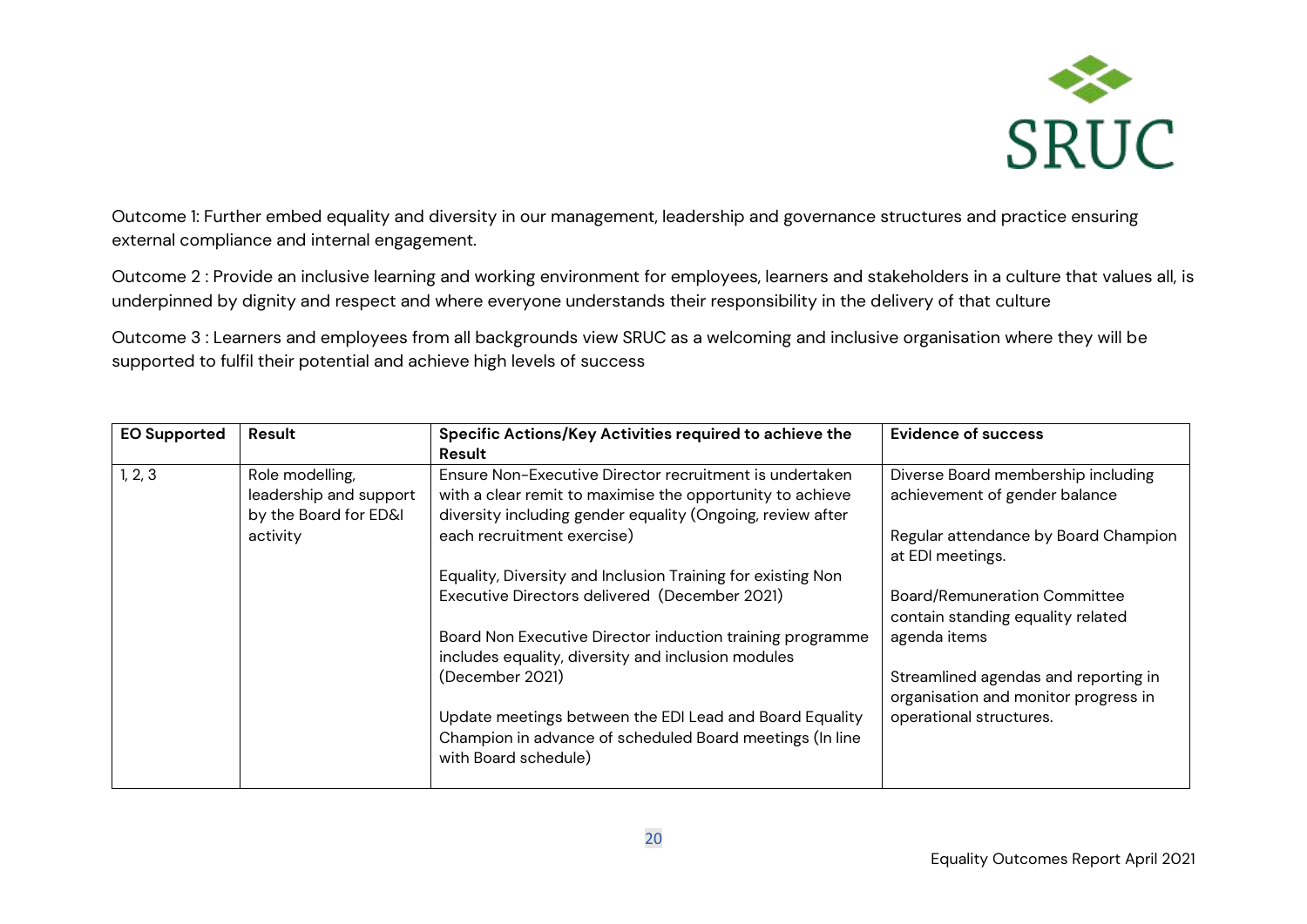

| <b>EO Supported</b> | Result                                                                                                                                                          | Specific Actions/Key Activities required to achieve the<br>Result                                                                                                                                                                                                                                                                                                                                                                                                                                                                                                                                                                                                                                                                                                                                                                                                                                                                                                                                                                                                                                                                  | <b>Evidence of success</b>                                                                                                                                                                                                                                                                                                                                                                    |
|---------------------|-----------------------------------------------------------------------------------------------------------------------------------------------------------------|------------------------------------------------------------------------------------------------------------------------------------------------------------------------------------------------------------------------------------------------------------------------------------------------------------------------------------------------------------------------------------------------------------------------------------------------------------------------------------------------------------------------------------------------------------------------------------------------------------------------------------------------------------------------------------------------------------------------------------------------------------------------------------------------------------------------------------------------------------------------------------------------------------------------------------------------------------------------------------------------------------------------------------------------------------------------------------------------------------------------------------|-----------------------------------------------------------------------------------------------------------------------------------------------------------------------------------------------------------------------------------------------------------------------------------------------------------------------------------------------------------------------------------------------|
| 1, 2, 3             | The organisation<br>leaders are<br>knowledgeable and<br>effective role models<br>providing leadership<br>and direction to the<br>organisation and<br>externally | The Executive Leadership Team sign off a new Equality,<br>Diversity and Inclusion Strategy for the organisation (Dec<br>2021)<br>Executive Leadership Team and Senior Leadership Team<br>members undertake Equality, Diversity and Inclusion training<br>(March 2022)<br>The Executive Leadership Team undertake an Equality<br>Impact Assessment of the organisation strategy (June<br>2022)<br>Review the Above and Beyond Awards and other means of<br>recognition to achieve a consistent and transparent process<br>and include Equality and Diversity as a category in the<br>Above and Beyond Awards (June 2023)<br>The organisation leadership endorses and supports activity<br>undertaken in support of external accreditation e.g Athena<br>Swan ensuring through appropriate committees/groups that<br>action plans are implemented (Ongoing)<br>The organisation leadership actively participate in externally<br>led equality initiatives e.g. Scottish Government, Scottish<br>Funding Council, Universities UK (Ongoing) and ensures the<br>provision of adequate resource for on-going participation<br>(Ongoing) | The new EDI Strategy is published and<br>includes personal commitment from ELT<br>ELT and SLT members actively<br>participate in related meetings e.g. EDIC,<br>Athena Swan Self-Assessment Team<br>Employee surveys contain specific<br>questions regarding the leadership of<br>Equality, Diversity and Inclusion activity<br>and response rates show an increasingly<br>positive situation |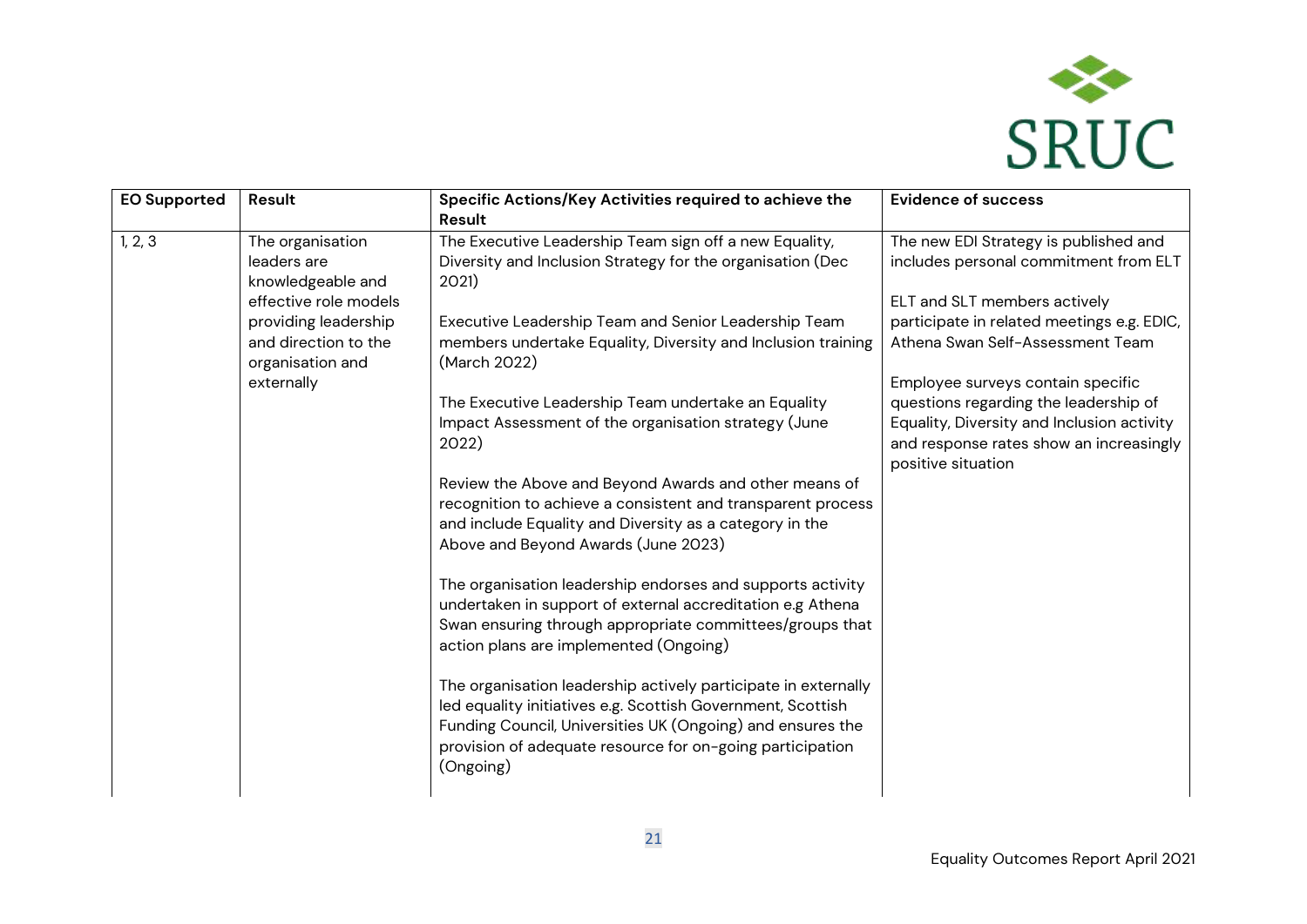

| <b>EO Supported</b> | Result                                                                                                                                                                                                        | Specific Actions/Key Activities required to achieve the<br>Result                                                                                                                                                                                                                                                                                                                                                                                                                                                                                                                   | <b>Evidence of success</b>                                                                                                                                                                                                                                                                                                                                                |
|---------------------|---------------------------------------------------------------------------------------------------------------------------------------------------------------------------------------------------------------|-------------------------------------------------------------------------------------------------------------------------------------------------------------------------------------------------------------------------------------------------------------------------------------------------------------------------------------------------------------------------------------------------------------------------------------------------------------------------------------------------------------------------------------------------------------------------------------|---------------------------------------------------------------------------------------------------------------------------------------------------------------------------------------------------------------------------------------------------------------------------------------------------------------------------------------------------------------------------|
| 1, 2                | Leaders and managers<br>participate in the<br>Equality Impact<br>Assessment process                                                                                                                           | Review the EIA process including incorporation of<br>centralised storage. (Dec 2021)<br>Undertake a needs assessment on existing policies,<br>procedures and practices including the Education Manual<br>and externally facing activities and develop a timetable of<br>EIA reviews (April 2022)<br>EDI Lead to deliver EIA training to employees (April 2022)<br>Promote the EIA process among managers to ensure<br>alignment with the new process and consistent application<br>and completion (Dec 2022)                                                                        | Attendance at structured training<br>sessions by all senior leaders,<br>departmental managers and others<br>involved in policy development.<br>Completed EIA documentation in a<br>centralised storage facility for every<br>policy, process and practice.                                                                                                                |
| 1, 2, 3             | Ensure legal compliance<br>obligations in relation to<br>the welfare and support<br>of employees and<br>students, teaching<br>provision and widening<br>access are met and,<br>where appropriate,<br>exceeded | Continue to report in line with PSED requirements and take<br>actions detailed in the Equality Outcomes action plan to<br>achieve goals and embed (mainstream) equality related<br>actions. (ongoing)<br>Continue to review and implement the actions contained<br>within the following actions plans (ongoing):<br><b>Gender Action Plan</b><br>British Sign Language<br><b>Corporate Parenting</b><br>Further support staff and students through commitment to<br>and taking action in relation to relevant initiatives (ongoing);<br>currently Athena Swan, Disability Confident | The production of required reports in<br>the appropriate timescales.<br>Improving positivity from staff and<br>students via informal feedback and<br>survey feedback regarding the support<br>available relating to protected<br>characteristics.<br>Active contribution to the development<br>of new initiatives, particularly those<br>related to the Education sector. |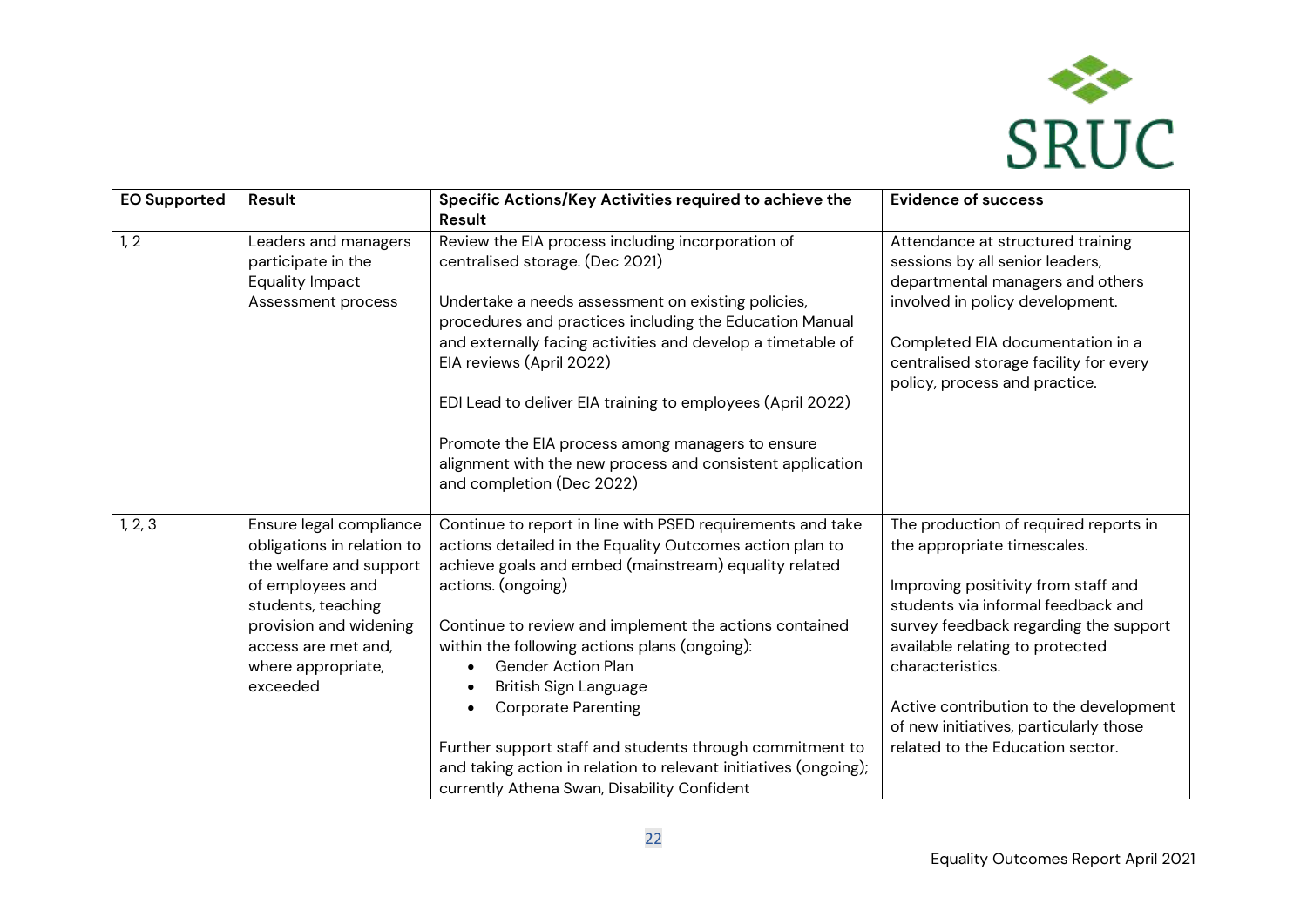

| <b>EO Supported</b> | Result                                                                     | Specific Actions/Key Activities required to achieve the<br>Result                                                                                                     | <b>Evidence of success</b>                                                                                                                           |
|---------------------|----------------------------------------------------------------------------|-----------------------------------------------------------------------------------------------------------------------------------------------------------------------|------------------------------------------------------------------------------------------------------------------------------------------------------|
| 2, 3                | Employees understand<br>the need for action and<br>take responsibility for | Employees undertake the e-learning module as part of their<br>induction process (ongoing, reported on 6 monthly)                                                      | Increased completion rates for e-<br>learning modules.                                                                                               |
|                     | ensuring they happen                                                       | The EDI Lead develops and delivers additional EDI training<br>for all employees covering legislative requirements, the<br>strategy, policies and processes (Dec 2022) | The roll out of EDI training and<br>attendance by at least 80% of<br>employees                                                                       |
| 2, 3                | Employees actively<br>contribute to the<br>overall inclusive culture       | Employee networks covering all protected characteristics<br>are developed using the model of the Rainbow Staff<br>Network and will include ally networks (March 2025) | The establishment and presence of<br>employee networks as required with<br>representatives attending EDIC.                                           |
|                     |                                                                            | The role of Employee Equality Champions covering all<br>protected characteristics are developed and fully<br>introduced (March 2023)                                  | Equality Champions in place and<br>working with the EDIC to actively<br>promote equality initiatives.                                                |
|                     |                                                                            |                                                                                                                                                                       | Positive feedback from employees<br>through surveys and informal feedback<br>regarding their awareness of EDI activity<br>and its impact on culture. |

.<br>.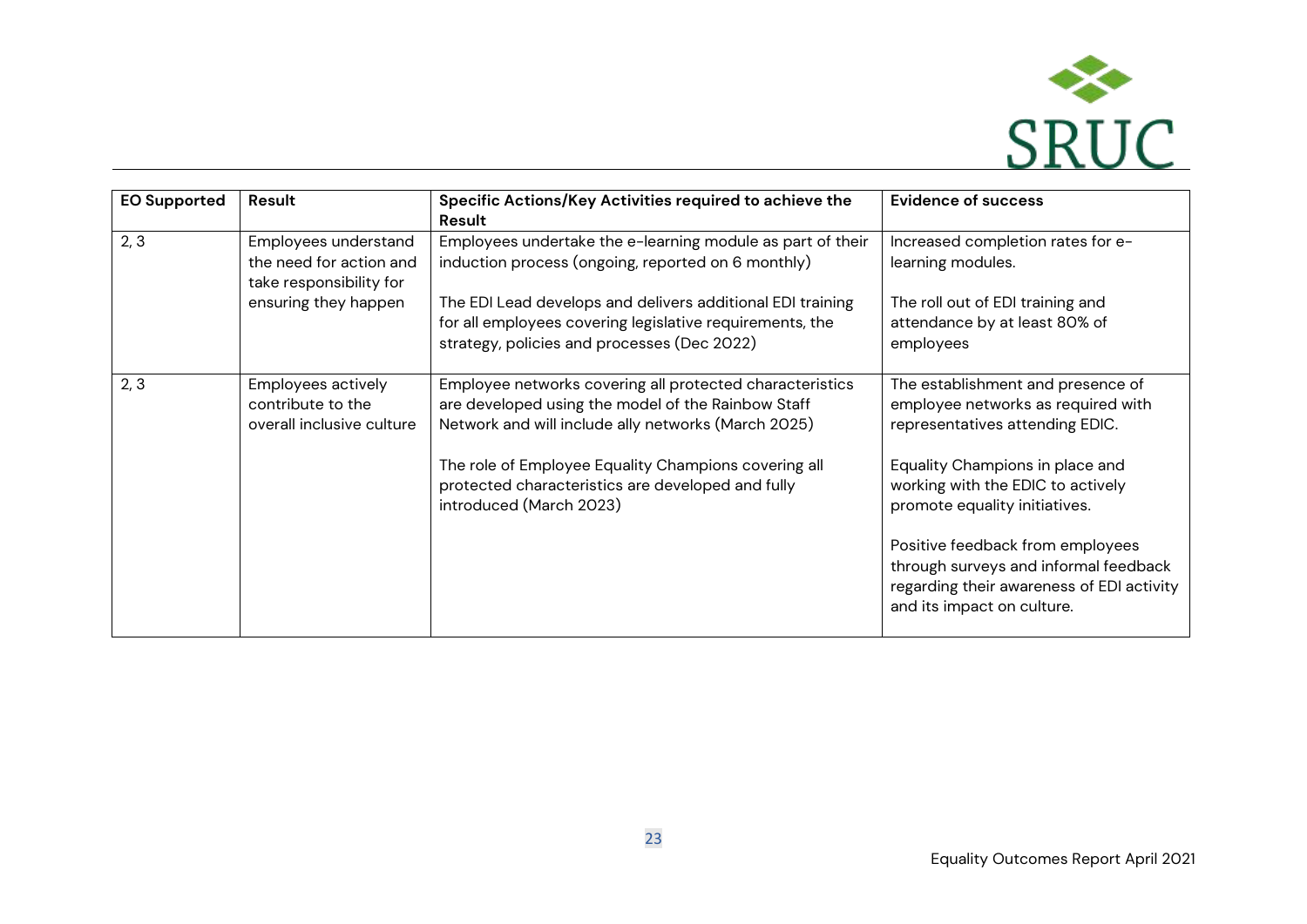

| <b>EO Supported</b> | Result                                                                                                             | Specific Actions/Key Activities required to achieve the<br>Result                                                                                                                                                                                                                                                                                                                                                                                                    | <b>Evidence of success</b>                                                                                                                                                                                                                                                                                                                                                  |
|---------------------|--------------------------------------------------------------------------------------------------------------------|----------------------------------------------------------------------------------------------------------------------------------------------------------------------------------------------------------------------------------------------------------------------------------------------------------------------------------------------------------------------------------------------------------------------------------------------------------------------|-----------------------------------------------------------------------------------------------------------------------------------------------------------------------------------------------------------------------------------------------------------------------------------------------------------------------------------------------------------------------------|
| $\overline{2}$      | Staff understand the<br>need for and take<br>action to develop an<br>inclusive environment<br>for students         | EDI in Learning and Teaching training to be continued to be<br>embedded in academic staff development programmes.<br>(Ongoing)<br>Programmes are supported to assess and develop their<br>curriculum for inclusive teaching through the Curriculum<br>Review process. (Ongoing, annual process)<br>Programmes are assessed on their achievement of equality<br>of opportunity and supported to improve via the Special<br>Measures process. (Ongoing, annual review) | The development and delivery of<br>specific equality related modules to<br>learning and teaching staff with positive<br>post-delivery feedback regarding<br>content and effectiveness.<br>Improving feedback from students<br>regarding their perception of inclusion in<br>the classroom.<br>Improved levels of achievement by<br>students with protected characteristics. |
| 2, 3                | The existing estate and<br>any proposals support<br>the requirements of<br>staff and students with<br>disabilities | A planned approach to an estate wide audit of facilities is<br>undertaken (March 2023)<br>The Campus and Estates team are responsive to developing<br>access requirements and carry out consultation with<br>affected groups before implementing actions (Ongoing)                                                                                                                                                                                                   | The development of an estate wide<br>action plan to implement improvements<br>addressing the needs of all staff and<br>students.<br>Improving employee and student<br>feedback regarding the fitness for<br>purpose of the estate and facilities.                                                                                                                           |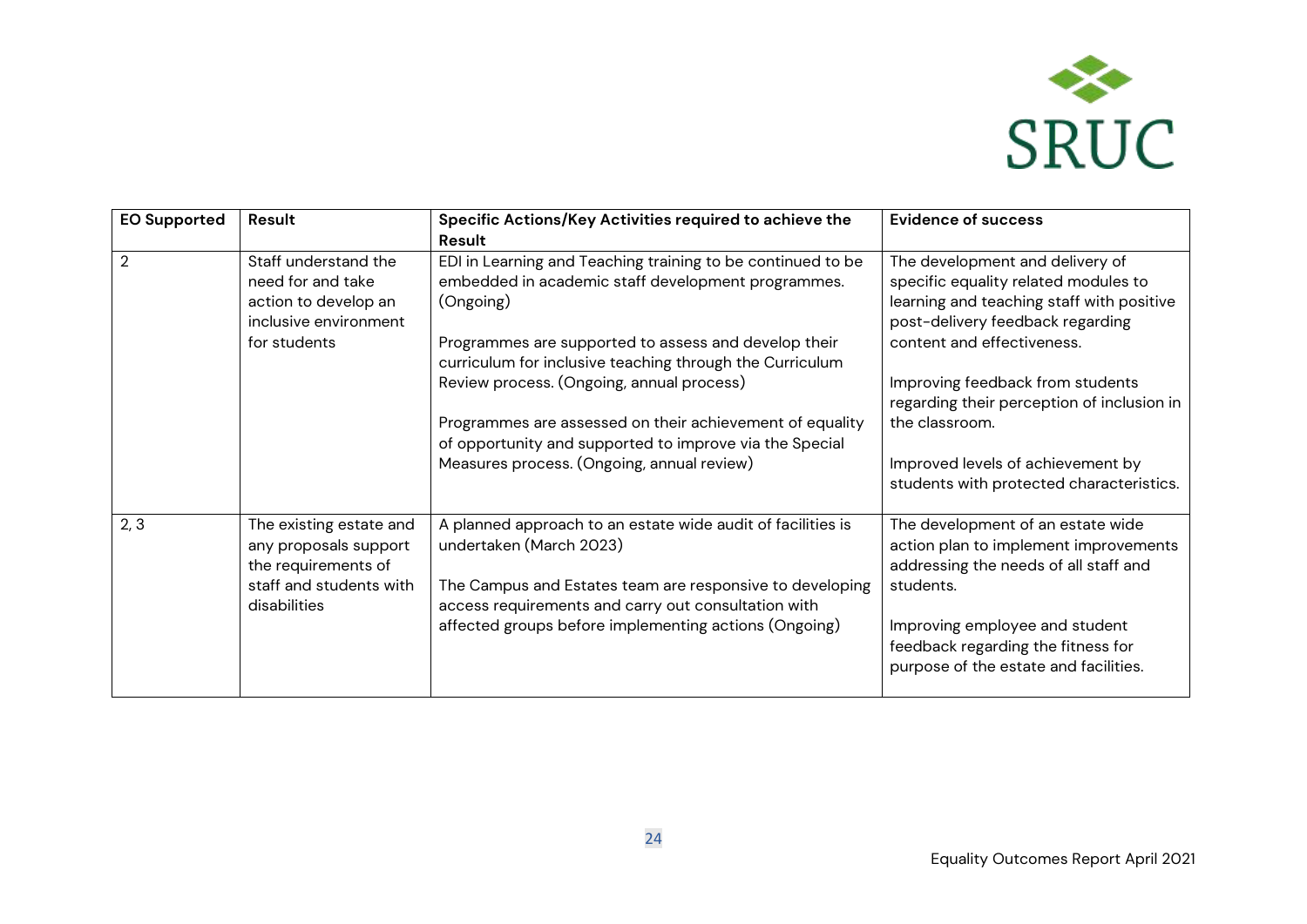

| <b>EO Supported</b> | Result                                                                                                                                                                                | Specific Actions/Key Activities required to achieve the<br>Result                                                                                                                                                                                                                                                                                                                                                                            | <b>Evidence of success</b>                                                                                                                                                                                                                                                                                                                                                                                                                                                                                                                                   |
|---------------------|---------------------------------------------------------------------------------------------------------------------------------------------------------------------------------------|----------------------------------------------------------------------------------------------------------------------------------------------------------------------------------------------------------------------------------------------------------------------------------------------------------------------------------------------------------------------------------------------------------------------------------------------|--------------------------------------------------------------------------------------------------------------------------------------------------------------------------------------------------------------------------------------------------------------------------------------------------------------------------------------------------------------------------------------------------------------------------------------------------------------------------------------------------------------------------------------------------------------|
| 2, 3                | <b>Employment policies</b><br>are reviewed,<br>developed, impact<br>assessed and<br>introduced to ensure<br>that they support<br>employees across all<br>protected<br>characteristics | A timetable of general employment policy development led<br>by HR is developed and undertaken with the trade unions<br>(Dec 2022)<br>A timetable of equality related policy development led by<br>the EDI Lead is developed and undertaken with the trade<br>unions (Dec 2022)<br>Review the recruitment policy and practice to support the<br>attraction of a more diverse applicant pool and to ensure a<br>positive applicant experience. | Revised suite of employment policies<br>which have gone through Equality<br>Impact Assessment communicated and<br>in place with resultant increase in<br>uptake e.g. family friendly policies.<br>Suite of equality related policies in place<br>receiving positive feedback through<br>employee survey.<br>Increasingly diverse applicant pool<br>across all protected characteristics.<br>Updated recruitment tools and support<br>available to all staff.<br>The introduction of a "licensed"<br>recruiter" approach to staff recruitment<br>involvement. |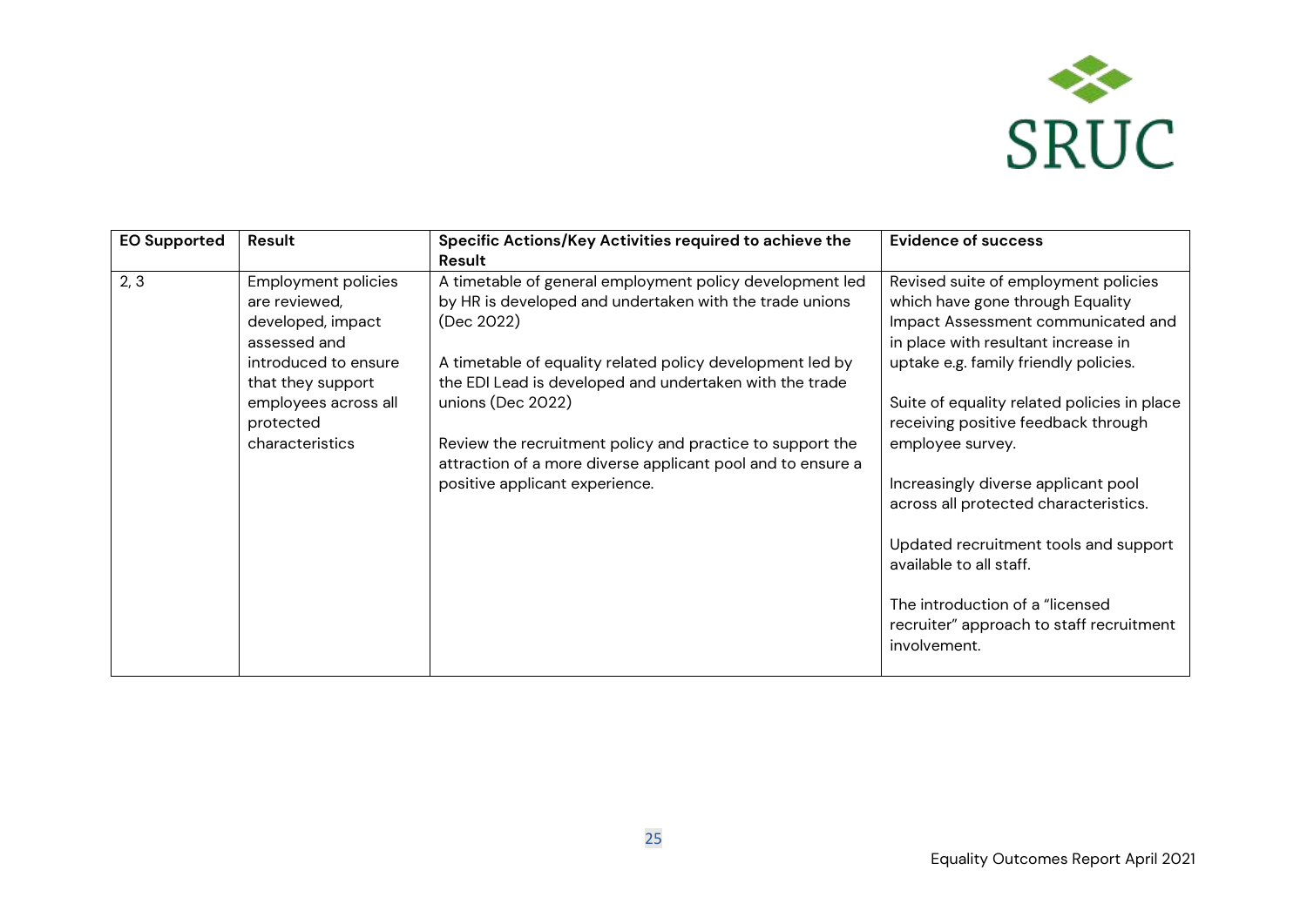

| 3 | All externally facing<br>practices including<br>student recruitment<br>activity, electronic,<br>social media and<br>published<br>documentation are fully<br>inclusive in their<br>accessibility and<br>content | Continue to review website content with an ED&I lens prior<br>to publication (Dec 2021)<br>Ensure the website content remains up to date, undertaking<br>a light touch annual review of gender representation across<br>the whole website alongside an annual deep dive review of<br>selected webpages. (Ongoing)<br>Introduce a new blogging platform with an emphasis on<br>equality and diversity (Dec 2023)<br>Ensure the prospectus builds on the improved gender<br>balance of previous editions and contains student profiles<br>which highlight female participation in historically male-<br>dominated courses and vice-versa and includes students<br>from different backgrounds which support inclusion of other<br>protected characteristics. (Feb 2022 and ongoing)<br>Formalise the procedure and produce guidance for<br>organising public events to ensure gender balance in<br>speakers and hosts and develop an associated recording<br>procedure (Oct 2021)<br>Embed institutional recording of events, which includes<br>submission of gender representation data. (March 2022)<br>Annually report on gender representation in events to<br>monitor success (from Aug 2023) | New website content which is<br>contemporary, reflective of the current<br>and desired staff and student<br>demographic and easy to navigate<br>resulting in increased numbers of<br>views/clicks.<br>EDI blogging platform in place and<br>generating increasing levels of<br>participation and interaction.<br>Increased diversity among applications<br>to study at SRUC.<br>Gender balanced internal and external<br>event panels. |
|---|----------------------------------------------------------------------------------------------------------------------------------------------------------------------------------------------------------------|-------------------------------------------------------------------------------------------------------------------------------------------------------------------------------------------------------------------------------------------------------------------------------------------------------------------------------------------------------------------------------------------------------------------------------------------------------------------------------------------------------------------------------------------------------------------------------------------------------------------------------------------------------------------------------------------------------------------------------------------------------------------------------------------------------------------------------------------------------------------------------------------------------------------------------------------------------------------------------------------------------------------------------------------------------------------------------------------------------------------------------------------------------------------------------------------------|----------------------------------------------------------------------------------------------------------------------------------------------------------------------------------------------------------------------------------------------------------------------------------------------------------------------------------------------------------------------------------------------------------------------------------------|
|   |                                                                                                                                                                                                                |                                                                                                                                                                                                                                                                                                                                                                                                                                                                                                                                                                                                                                                                                                                                                                                                                                                                                                                                                                                                                                                                                                                                                                                                 |                                                                                                                                                                                                                                                                                                                                                                                                                                        |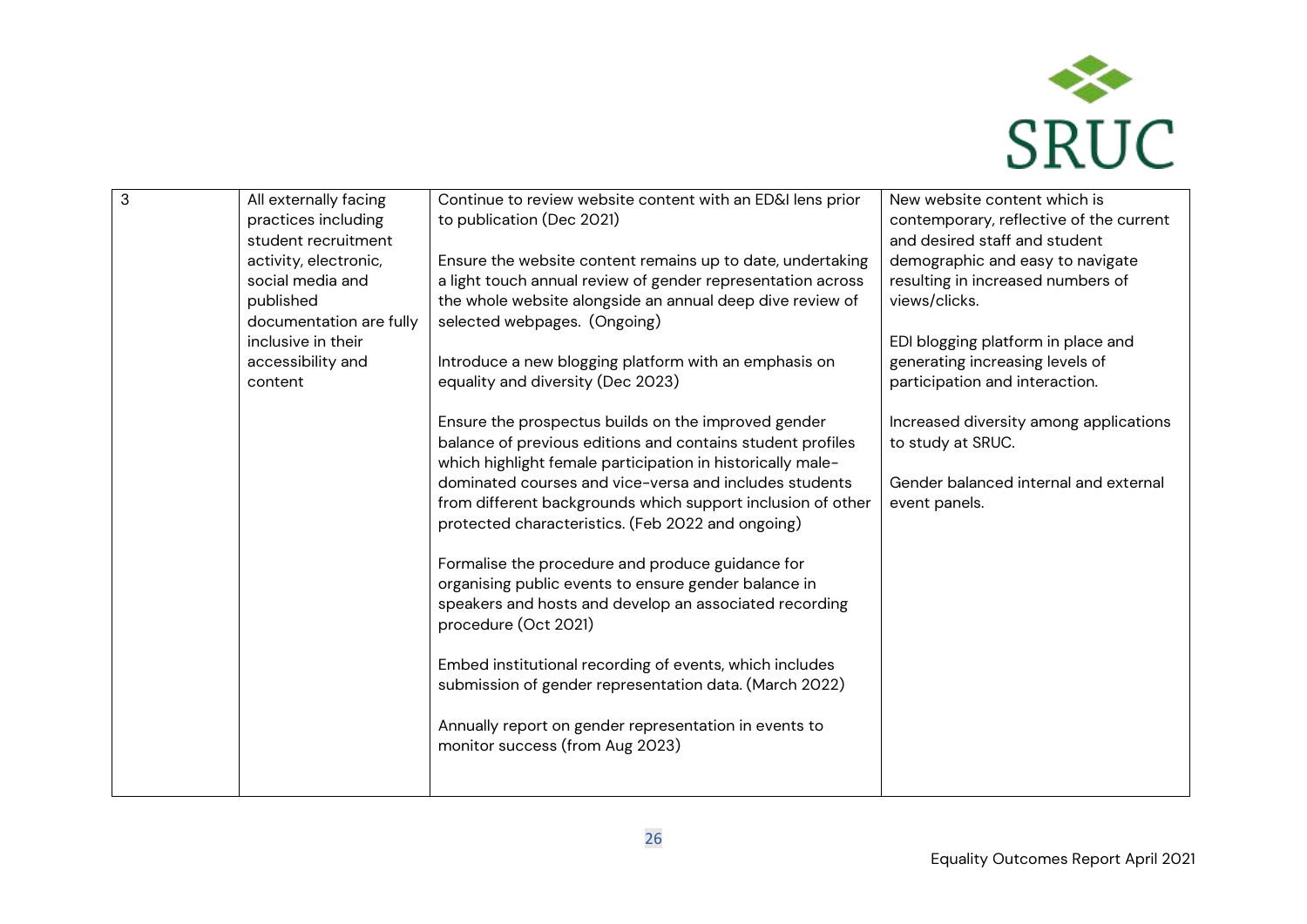

| <b>EO Supported</b> | Result                                                                                                                                                 | Specific Actions/Key Activities required to achieve the                                                                                                                                                                                                                                                                                                                                                                                                                                                                                                                                                                                                   | <b>Evidence of success</b>                                                                                                                                                                                                                                                                 |
|---------------------|--------------------------------------------------------------------------------------------------------------------------------------------------------|-----------------------------------------------------------------------------------------------------------------------------------------------------------------------------------------------------------------------------------------------------------------------------------------------------------------------------------------------------------------------------------------------------------------------------------------------------------------------------------------------------------------------------------------------------------------------------------------------------------------------------------------------------------|--------------------------------------------------------------------------------------------------------------------------------------------------------------------------------------------------------------------------------------------------------------------------------------------|
|                     |                                                                                                                                                        | Result                                                                                                                                                                                                                                                                                                                                                                                                                                                                                                                                                                                                                                                    |                                                                                                                                                                                                                                                                                            |
| $\overline{2}$      | Methods of internal<br>communication to staff<br>and students are fully<br>accessible and content<br>reflective of all<br>protected<br>characteristics | Implement the upgrading of our intranet to an Office 365<br>online solution which meets modern accessibility standards<br>through responses design and easier to use alt tags and<br>improved navigation. (Dec 2022)<br>We will continue to embed internal video hosting<br>technology that provides closed captioning and generated<br>video transcriptions. (Ongoing)<br>We will develop information for people to help people<br>access accessibility solutions built into our suite of meeting<br>and webinar software. (March 2022)<br>We will embed new document templates so information<br>produced by colleagues has accessible standards as the | New intranet launched which supports<br>increased levels of accessibility.<br>Improving feedback from staff and<br>students regarding accessibility and<br>content.<br>Increased levels of interaction with<br>intranet from staff and students.                                           |
|                     |                                                                                                                                                        | default. (July 2022)                                                                                                                                                                                                                                                                                                                                                                                                                                                                                                                                                                                                                                      |                                                                                                                                                                                                                                                                                            |
| $\overline{2}$      | There are strong<br>relationships between<br>SRUCSA and staff<br>supporting the progress<br>of student focused<br><b>Equality initiatives</b>          | The EDI Lead will establish a support network with the<br>SRUCSA Liberation Officers with regular meetings and co-<br>ordination of activities (starting September 2021, ongoing)<br>The EDI Lead will support SRUCSA Office Bearers with<br>equality training (ongoing)<br>The annual calendar marking recognition events will be<br>developed with input from SRUC and SRUCSA (starting<br>November 2021, ongoing)                                                                                                                                                                                                                                      | Close links including the Liberation<br>Officer network established with a<br>programme of meetings and events in<br>place for rolling 12 month periods.<br>The delivery of equality training and<br>positive feedback from SRUCSA.<br>The publication of an annual calendar of<br>events. |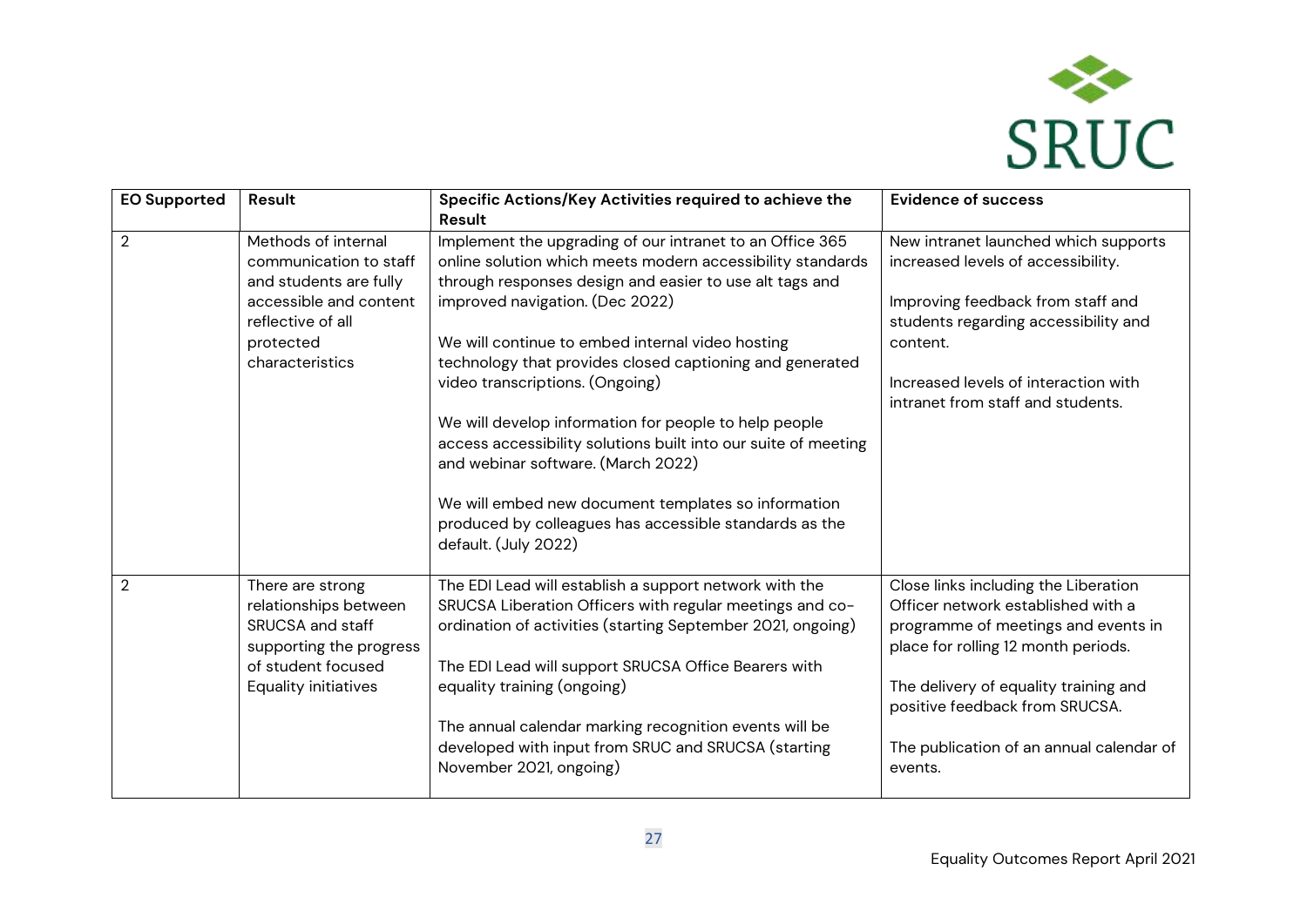

| <b>EO Supported</b> | Result                                                                                                          | Specific Actions/Key Activities required to achieve the<br>Result                                                                                                                                                                                            | <b>Evidence of success</b>                                                                                                                                                           |
|---------------------|-----------------------------------------------------------------------------------------------------------------|--------------------------------------------------------------------------------------------------------------------------------------------------------------------------------------------------------------------------------------------------------------|--------------------------------------------------------------------------------------------------------------------------------------------------------------------------------------|
| $\overline{2}$      | Inappropriate and<br>unacceptable<br>behaviours and attitude<br>are immediately<br>identified and<br>challenged | Develop and implement Hate Incident reporting forms and<br>system and put in place a timetable of analysis reporting<br>timetable (Dec 2022)<br>Develop and implement campaigns to raise awareness of<br>inappropriate and unacceptable behaviours (Ongoing, | Reporting system in place for staff and<br>students with along with related<br>processes and a baseline established in<br>terms of numbers of reports, time taken<br>to address etc. |
|                     |                                                                                                                 | annual campaign)                                                                                                                                                                                                                                             | Promotion of reporting system<br>availability as part of annual campaigns<br>to raise awareness of issues and SRUC<br>standards of behaviour and Values.                             |
| 1, 2, 3             | Detailed monitoring of<br>employee, student and<br>application data<br>supports future<br>decision making and   | When implementing the new HR system explore the options<br>to ensure that all protected characteristics can be stored<br>and included easily in activity reports e.g. training and<br>development (Dec 2024)                                                 | Schedule of reporting requirements<br>developed and provided for<br>consideration in the development of the<br>new HR system.                                                        |
|                     | actions                                                                                                         | Ensure the HR system can record employee cases,<br>outcomes and appropriate deletion protocols to allow<br>accurate reporting of cases cross referenced to department<br>and equality information (Dec 2022)                                                 | HR system report timetable developed<br>and information provided to EDIC,<br>Executive Leadership Team and the<br>Board in line with this.                                           |
|                     |                                                                                                                 | Use survey feedback (organisation-wide and subject<br>specific e.g. exit questionnaires) to inform future plans<br>(ongoing),                                                                                                                                | Review of Equality Outcomes Action<br>Plan and other plans take place at least<br>every 2 years to ensure that they reflect<br>the information provided and progress<br>made.        |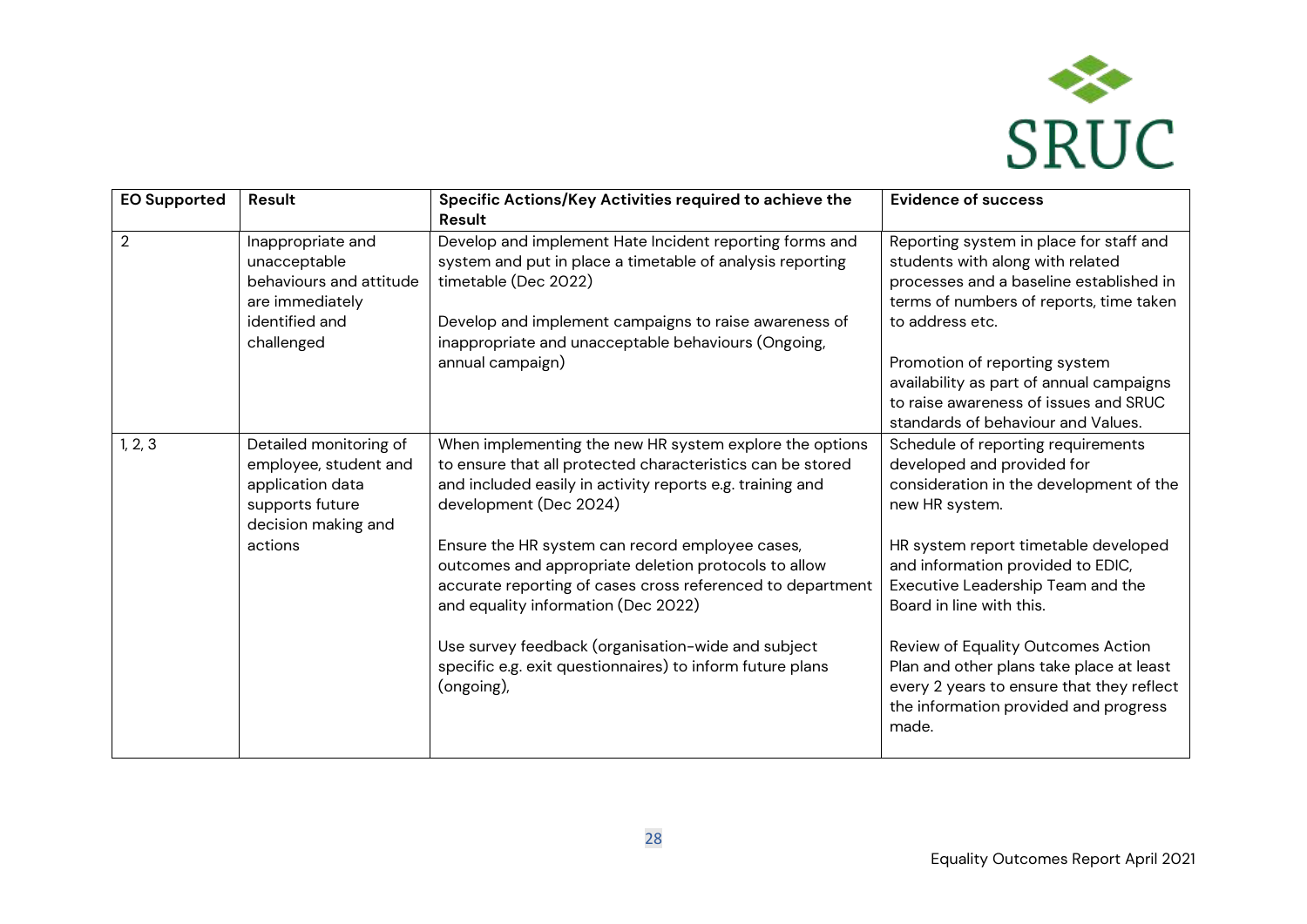

Copies in alternative formats and community languages will be made available on request.

Contact: Human Resources (sidHR@sruc.ac.uk)

Postal Address: Scotland's Rural College,

Peter Wilson Building,

Kings Building,

West Mains Road,

Edinburgh

EH9 3JG,

Telephone: 0131 535 4420

Website: [Equality, diversity & inclusion | SRUC](https://ww1.sruc.ac.uk/connect/about-sruc/policies-compliance/equality-diversity-inclusion/)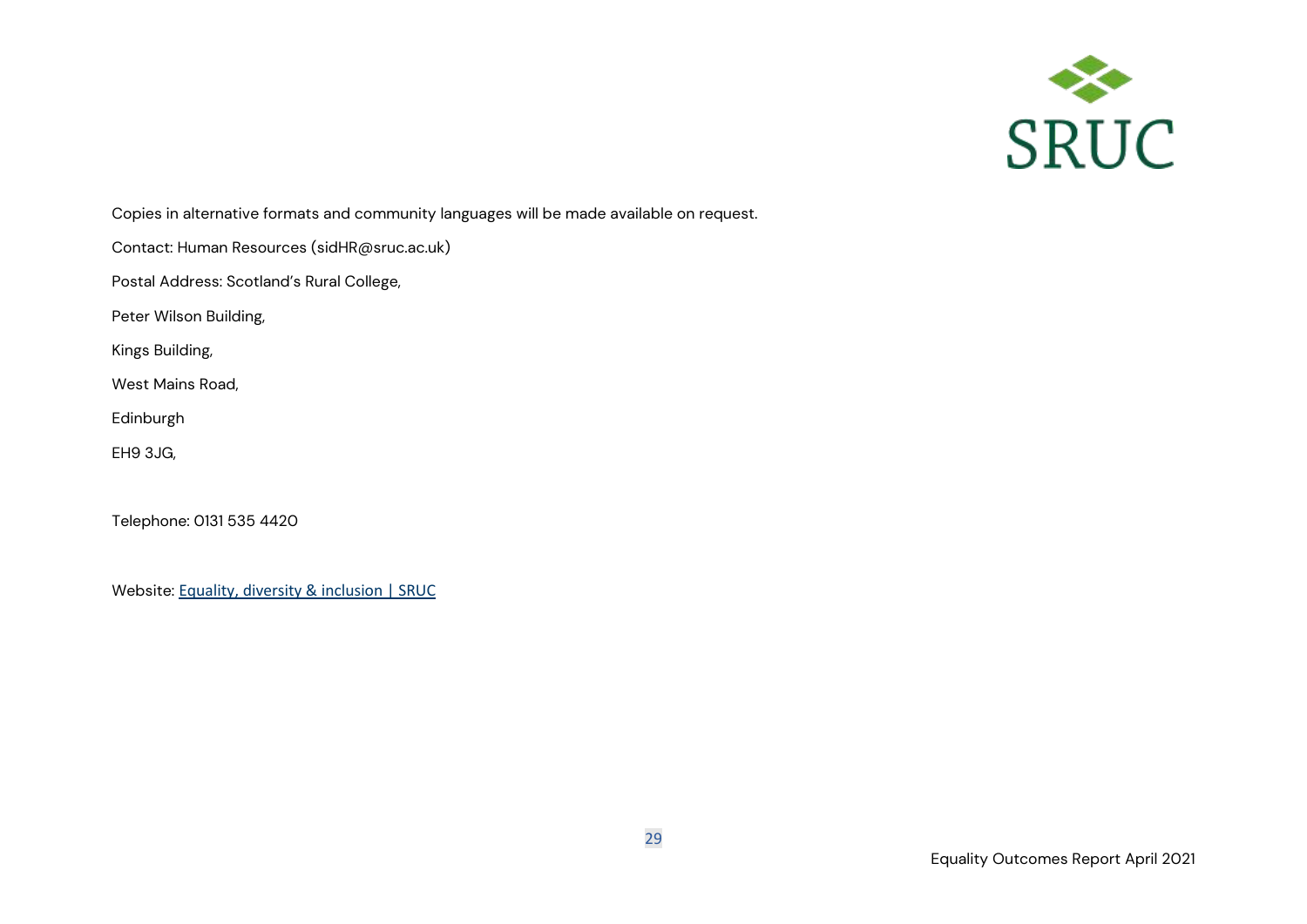

## **Progress on Equality Outcome Outputs 2017 - 2021**

#### **Outcome 1: Equality and Diversity is firmly embedded in our management, leadership and governance structures and practice**

|     | Output                                     | <b>Actions/Progress (RAG)</b>                                                        |
|-----|--------------------------------------------|--------------------------------------------------------------------------------------|
| 1.1 | Set up leadership and management           | Develop the role, remit and name of the Equality, Human Rights and Inclusion         |
|     | structure to support and resource the      | Committee                                                                            |
|     | delivery of the Equality and Human Rights  | Monitor and evaluate the Action plan<br>$\bullet$                                    |
|     | work                                       | Regular progress reports<br>$\bullet$                                                |
| 1.2 | <b>Employee Equality Champions</b>         | Develop the role and remit of Equality Champions                                     |
|     |                                            | <b>Active Equality Champions</b><br>$\bullet$                                        |
| 1.3 | SRUC Board includes Equality and Human     | Training for Board and Senior managers                                               |
|     | Rights work                                | Publishing the gender<br>$\bullet$                                                   |
|     |                                            | composition of SRUC board                                                            |
|     |                                            | Produce succession plans to increase the                                             |
|     |                                            | diversity of the board                                                               |
|     |                                            | Taking positive steps to promote Board vacancies to under-represented groups         |
| 1.4 | Review and develop a new equality and      | Review and develop the new equality and human rights forms and guidance<br>$\bullet$ |
|     | human rights impact assessment system      | Pilot the new forms<br>$\bullet$                                                     |
|     |                                            | Development of a system to support, audit and publish completed impact<br>$\bullet$  |
|     |                                            | assessments                                                                          |
|     |                                            | Development and delivery of training for the new forms<br>$\bullet$                  |
| 1.5 | Accessible SRUC estate                     | Disability access audit on the estate<br>$\bullet$                                   |
| 1.6 | The Outcome Agreement has embedded         | Equality considerations are embedded in the Agreement                                |
|     | equality considerations                    | The Outcome Agreement is impact assessed<br>$\bullet$                                |
| 1.7 | The amendment and/or development of        | Carry out equality audit of employee and learner policies and procedures             |
|     | relevant employee and learner policies and | Amendment and/or develop relevant employee and learner policies and procedures       |
|     | procedures.                                |                                                                                      |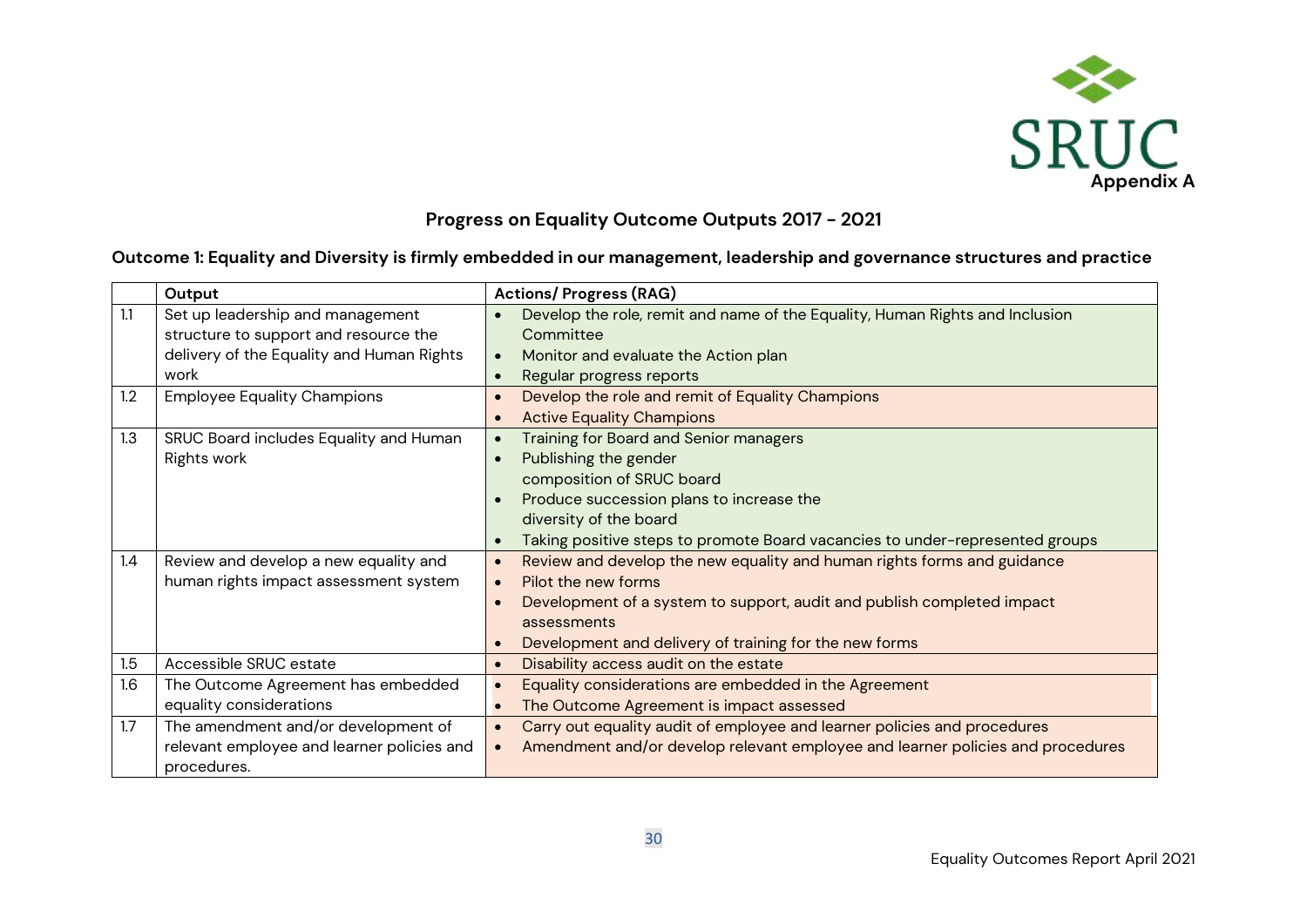

| 1.8  | Procurement                                | Develop protocol into SRUC procurement documents stating our equality and diversity<br>$\bullet$     |  |  |  |
|------|--------------------------------------------|------------------------------------------------------------------------------------------------------|--|--|--|
|      |                                            | commitment, award criteria for considerations and performance conditions which will                  |  |  |  |
|      |                                            | help it meet our Public Sector Equality Duties and asking suppliers about their equality             |  |  |  |
|      |                                            | and diversity commitment and work                                                                    |  |  |  |
| 1.9  | Collaboration and partnership working      | Work with SFC, ECU and other relevant organisations on national equality related work<br>$\bullet$   |  |  |  |
| 1.10 | Publication of equality information in an  | Update and maintain the external website including updating reporting documentation<br>$\bullet$     |  |  |  |
|      | accessible format                          | on annual report, Mainstreaming Report, Equality Outcome report and new Equality                     |  |  |  |
|      |                                            | Outcomes                                                                                             |  |  |  |
|      |                                            | Develop employee intranet and SharePoint<br>$\bullet$                                                |  |  |  |
|      |                                            | Update learner, Moodle, website and marketing materials<br>$\bullet$                                 |  |  |  |
|      |                                            | Marketing campaigns for SRUC's courses will use imagery and text that promotes<br>$\bullet$          |  |  |  |
|      |                                            | equality, diversity and inclusion and where necessary take positive action to promote                |  |  |  |
|      |                                            | opportunities to underrepresented groups                                                             |  |  |  |
| 1.11 | 'Disability Confident' Employer            | Use of the logo includes meeting these obligations                                                   |  |  |  |
|      |                                            | Disability awareness training                                                                        |  |  |  |
|      |                                            | Inclusive and accessible recruitment processes<br>$\bullet$                                          |  |  |  |
|      |                                            | Reasonable adjustments<br>$\bullet$                                                                  |  |  |  |
|      |                                            | Accessible formats<br>$\bullet$                                                                      |  |  |  |
|      |                                            | Support with undertaking a Disability Confident self-assessment and validation of<br>$\bullet$       |  |  |  |
|      |                                            | Disability Confident self-assessments                                                                |  |  |  |
|      |                                            | Run an employee disability disclosure campaign<br>$\bullet$                                          |  |  |  |
| 1.12 | Support SRUCSA as a strong voice for       | The Chair and Vice Chair supported on paid sabbatical leave<br>$\bullet$                             |  |  |  |
|      | student rights through the better use of   | The appointment or election of student officers to promote student rights                            |  |  |  |
|      | available resources                        |                                                                                                      |  |  |  |
| 1.13 | To influence our industry and stakeholders | <b>Supporting Dyslexia in Farming</b><br>$\bullet$                                                   |  |  |  |
|      | on equality, diversity and human rights    | Occupation segregation in the industry                                                               |  |  |  |
|      | issues                                     | Including Equality & Diversity issues in SRUC's contribution to the Royal Highland Show<br>$\bullet$ |  |  |  |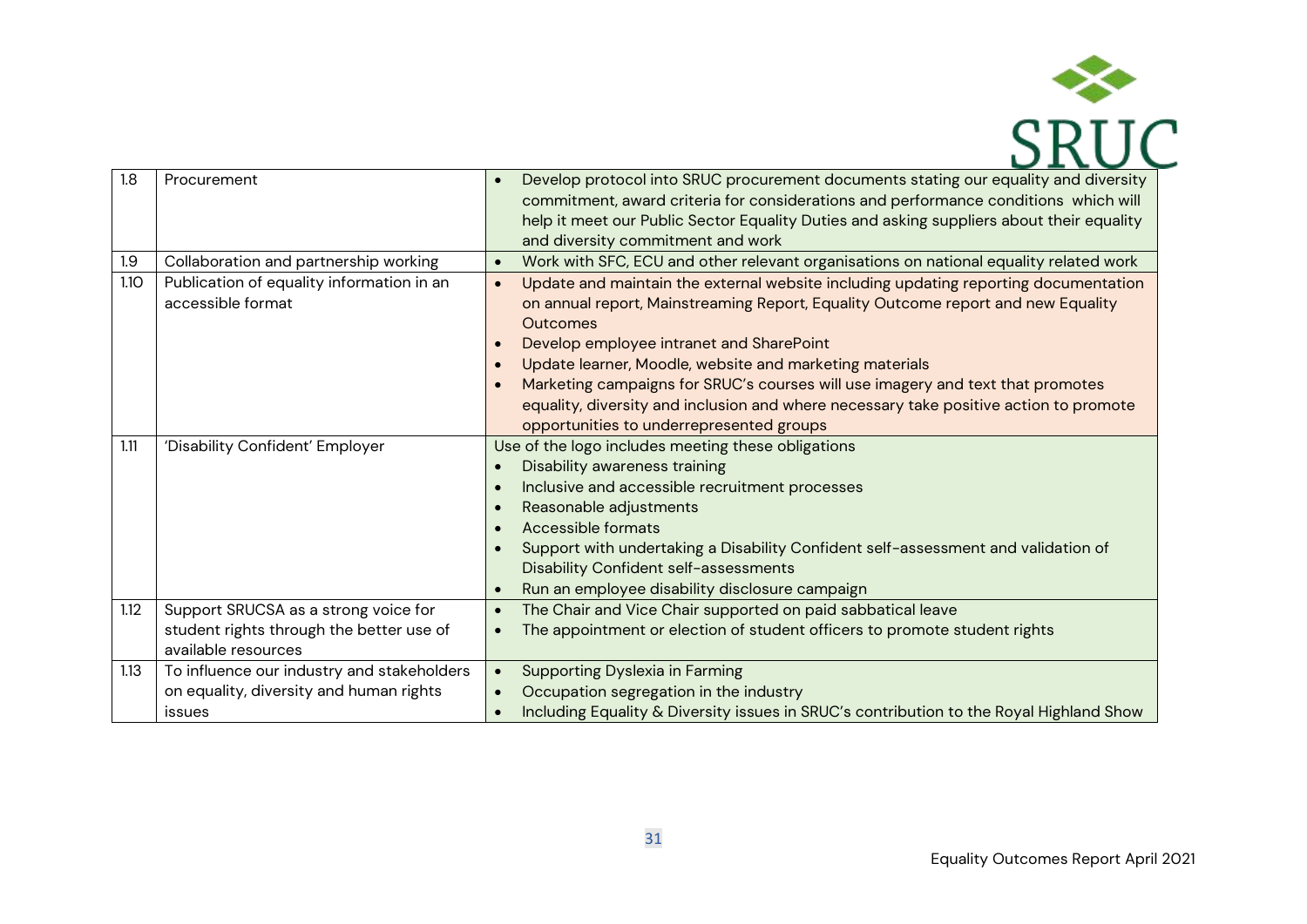

#### **Outcome 2 : A culture which is underpinned by dignity and respect, values all employees, learners and stakeholders resulting in parity of experience in an inclusive learning and working environment:**

|     | Output                                  | <b>Actions/Progress (RAG)</b>                                                        |  |  |  |  |
|-----|-----------------------------------------|--------------------------------------------------------------------------------------|--|--|--|--|
| 2.1 | Raising awareness of equality and human | Employee "Diversity in the workplace" module is mandatory compliance training        |  |  |  |  |
|     | rights issues throughout the employee   | Develop further training to support equality and human rights                        |  |  |  |  |
|     | population                              | Staff development programmes continue to feature equality training on staff          |  |  |  |  |
|     |                                         | development conference days.                                                         |  |  |  |  |
| 2.2 | Learner equality and human rights       | Learner induction                                                                    |  |  |  |  |
|     | awareness raising                       | Information available on Moodle and student handbook                                 |  |  |  |  |
| 2.3 | Challenging unacceptable attitudes and  | Develop Hate Incident reporting forms and system                                     |  |  |  |  |
|     | behaviour                               | Develop campaign to raise awareness of Hate Crimes                                   |  |  |  |  |
|     |                                         | Analysis of Hate Incidents reported                                                  |  |  |  |  |
|     |                                         | Analysis of employee equality related grievances                                     |  |  |  |  |
|     |                                         | Analysis of learner equality related complaints                                      |  |  |  |  |
|     |                                         | Supporting Equality Representatives from Student Experience Committee                |  |  |  |  |
|     |                                         | To develop an effective anti-bullying strategy in conjunction with SRUCSA            |  |  |  |  |
|     |                                         | <b>Supporting Liberation Officers from SRUCSA</b>                                    |  |  |  |  |
|     |                                         | The preparation and implementation of an annual programme of events to celebrate     |  |  |  |  |
|     |                                         | and promote inclusion and diversity events throughout the year                       |  |  |  |  |
| 2.4 | Employee and learners surveys feedback  | Include equality and human rights in employee and student surveys                    |  |  |  |  |
|     |                                         | Employee and learners exit questionnaires include equality and human rights          |  |  |  |  |
|     |                                         | Analysis of the surveys and exit questionnaires                                      |  |  |  |  |
| 2.5 | Engagement and involvement in decision  | Develop and implement a more effective employee, learner and stakeholders engagement |  |  |  |  |
|     | making                                  | Strategy                                                                             |  |  |  |  |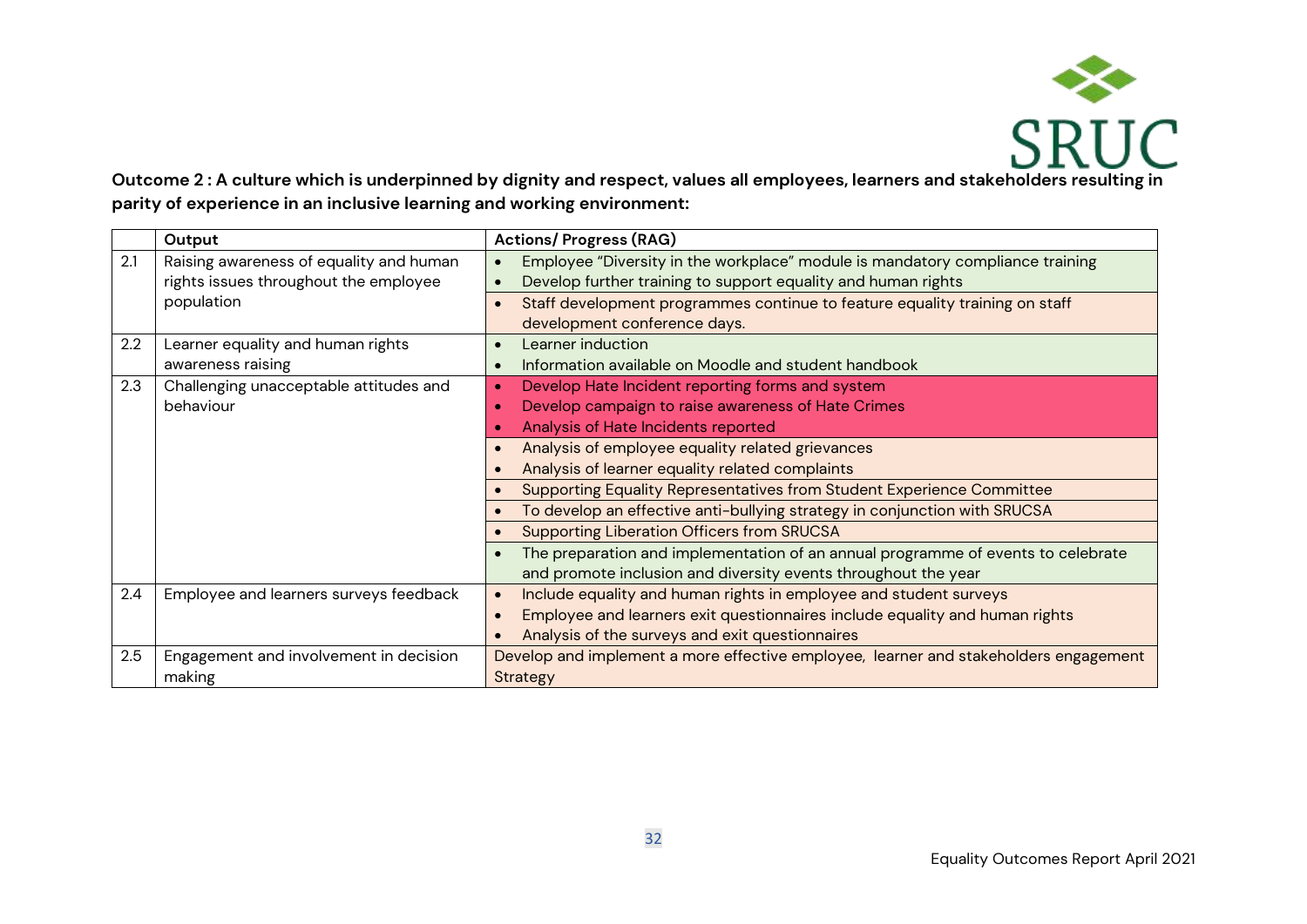

#### **Outcome 3 : There is equality of opportunity of employees, learners and stakeholders in recruitment, retention and progression**

|     | Output                             | <b>Actions/Progress (RAG)</b>                                         |
|-----|------------------------------------|-----------------------------------------------------------------------|
| 3.1 | Annual employee information report | Information by protected characteristics of employees on:             |
|     |                                    | the number of employees                                               |
|     |                                    | the recruitment of employees<br>$\bullet$                             |
|     |                                    | the development (promotion, job re-evaluations included) of employees |
|     |                                    | the retention of employees                                            |
|     |                                    | Information by protected characteristics of employees on              |
|     |                                    | <b>Employee Induction</b>                                             |
|     |                                    | Other training attended                                               |
|     |                                    | Sponsored education                                                   |
|     |                                    | Information by protected characteristics of employees on              |
|     |                                    | Grievances received                                                   |
|     |                                    | <b>Capability reviews</b>                                             |
|     |                                    | <b>Disciplinary hearings</b>                                          |
|     |                                    | Absence management                                                    |
| 3.2 | Annual learners information report | Information by protected characteristics of learners on               |
|     |                                    | Admissions                                                            |
|     |                                    | Progression                                                           |
|     |                                    | Completion                                                            |
|     |                                    | <b>Success</b>                                                        |
|     |                                    | Information by protected characteristics of learner on                |
|     |                                    | <b>Education provision</b>                                            |
|     |                                    | <b>Disciplinary hearings</b>                                          |
|     |                                    | <b>Exclusions</b>                                                     |
|     |                                    | Assess to benefit, facility or service                                |
|     |                                    | Reasonable adjustments                                                |
| 3.3 | Gender Pay Information Report      | Collection and analysis of gender pay information<br>$\bullet$        |
|     | Take positive action with other    | Deliver the Athena SWAN Action Plan                                   |
|     | organisations to promote careers   | <b>Robust Self Assessment Team</b>                                    |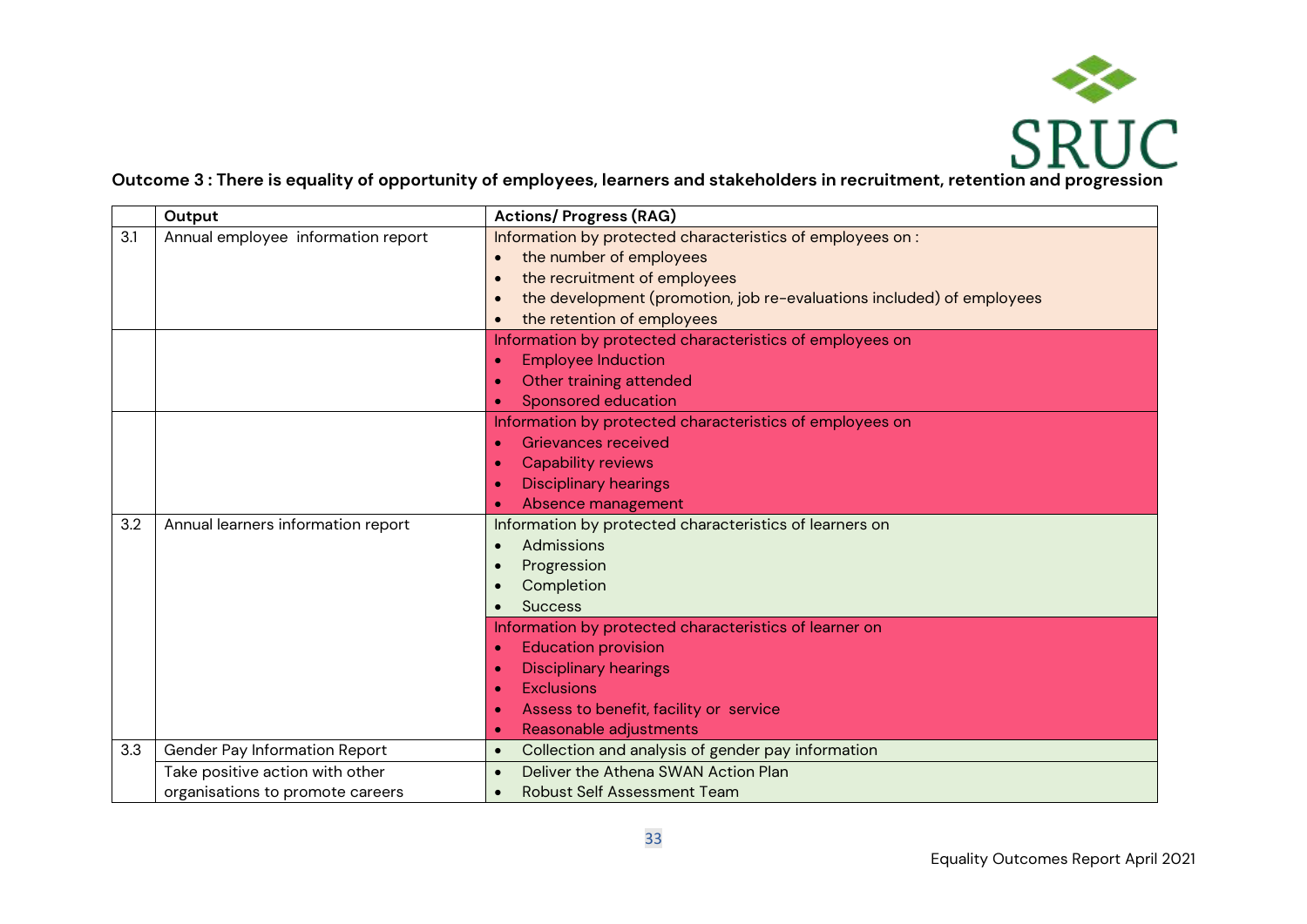

|     | to the gender minority where there is a   | Deliver the ECU "Attracting diversity: Equality in student recruitment in Scottish |
|-----|-------------------------------------------|------------------------------------------------------------------------------------|
|     | gender bias currently                     | Colleges" - gender imbalance in Veterinary Nursing and land based engineering      |
|     |                                           | <b>Attracting Diversity Project</b>                                                |
|     |                                           | Deliver the SFC Gender Action Plan<br>$\bullet$                                    |
| 3.4 | Equal Pay Statement on Equal Pay and      | Collection and analysis of Equal Pay and Occupational Segregation information      |
|     | Occupational Segregation                  | between:                                                                           |
|     |                                           | women and men                                                                      |
|     |                                           | disabled people and non-disabled people                                            |
|     |                                           | people in a minority racial group and people who are not                           |
| 3.5 | To identify individuals who come from     | Deliver Modern Apprenticeship Equality Action Plan                                 |
|     | areas of multiple deprivation, to monitor | Implement the Access and Inclusion Strategy                                        |
|     | their progress and ensure timely          | Widening access and articulation to education provision                            |
|     | intervention is made where attendance or  |                                                                                    |
|     | progress is poor                          |                                                                                    |

| <b>Fully Completed</b>     |
|----------------------------|
| <b>Partially Completed</b> |
| <b>Not Complete</b>        |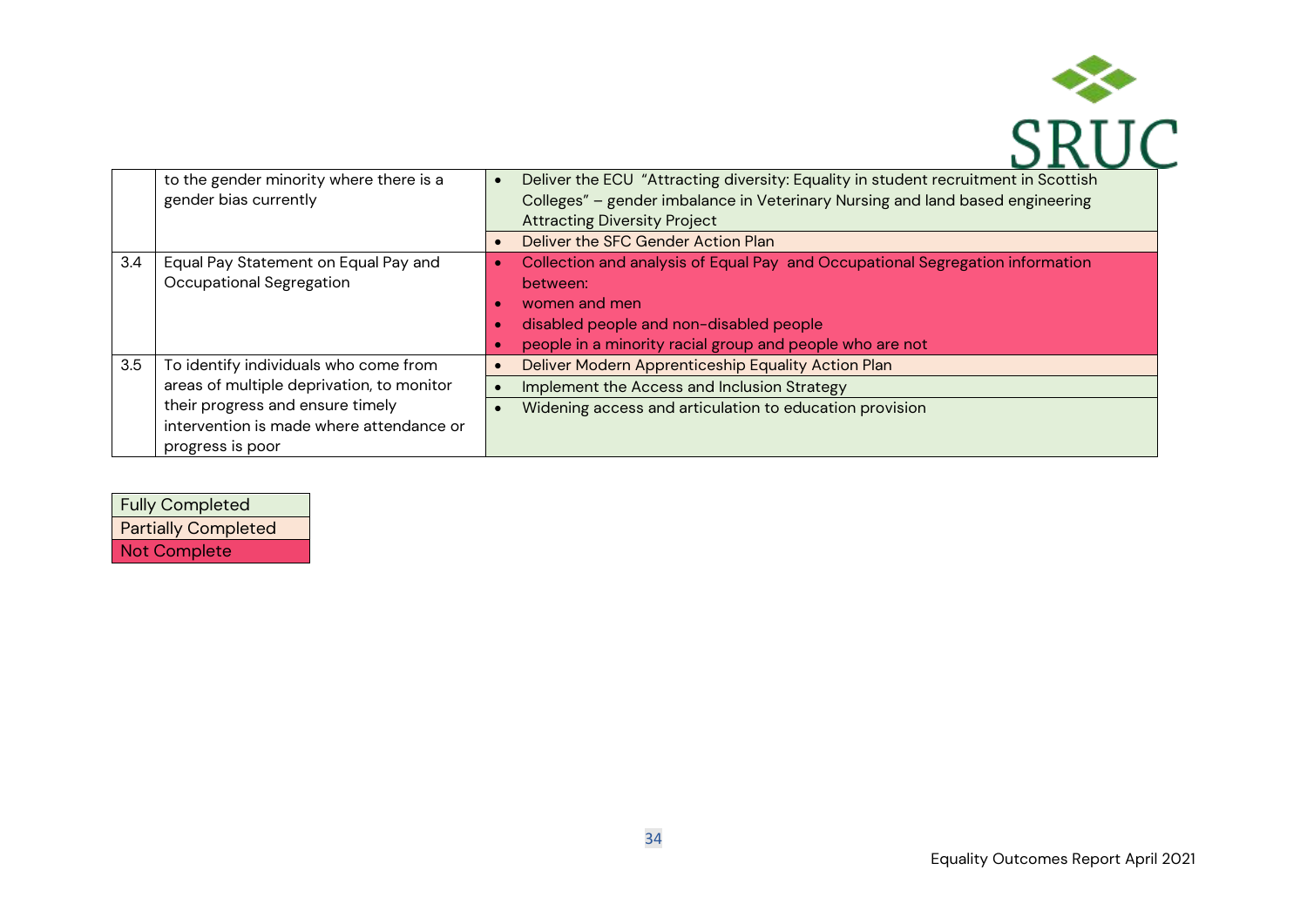

## **EMPLOYEE DATA; PROTECTED CHARACTERISTICS 2017 – 2021**

#### **LIST OF CONTENTS**

Table 1: Proportion of staff by gender Table 2: Sex/Gender Reassignment Table 3: Sexual Orientation Table 4: Disability Table 5: Ethnicity Profile Table 6: Religion or Philosophical Belief Table 7: Marriage & Civil Partnership Table 8: Age Profile

#### **Table 1: Proportion of staff by gender**

| <b>Staff 2017</b>        | 2017          | 2017       | 2021          | 2021       |
|--------------------------|---------------|------------|---------------|------------|
|                          | <b>Number</b> | Percentage | <b>Number</b> | Percentage |
| Female                   | 745           | 56.1%      | 720           | 57%        |
| <b>Male</b>              | 584           | 43.9%      | 516           | 41%        |
| <b>Other</b>             |               |            |               | <b>O%</b>  |
| <b>Prefer Not to say</b> |               |            | 19            | 2%         |
| No reply                 |               |            |               | O%         |
| <b>Total</b>             | 1329          | 100%       | 1257          | 100%       |

(Note 2017 data taken from payroll system, 2021 data taken from HR Information System based on employee contribution)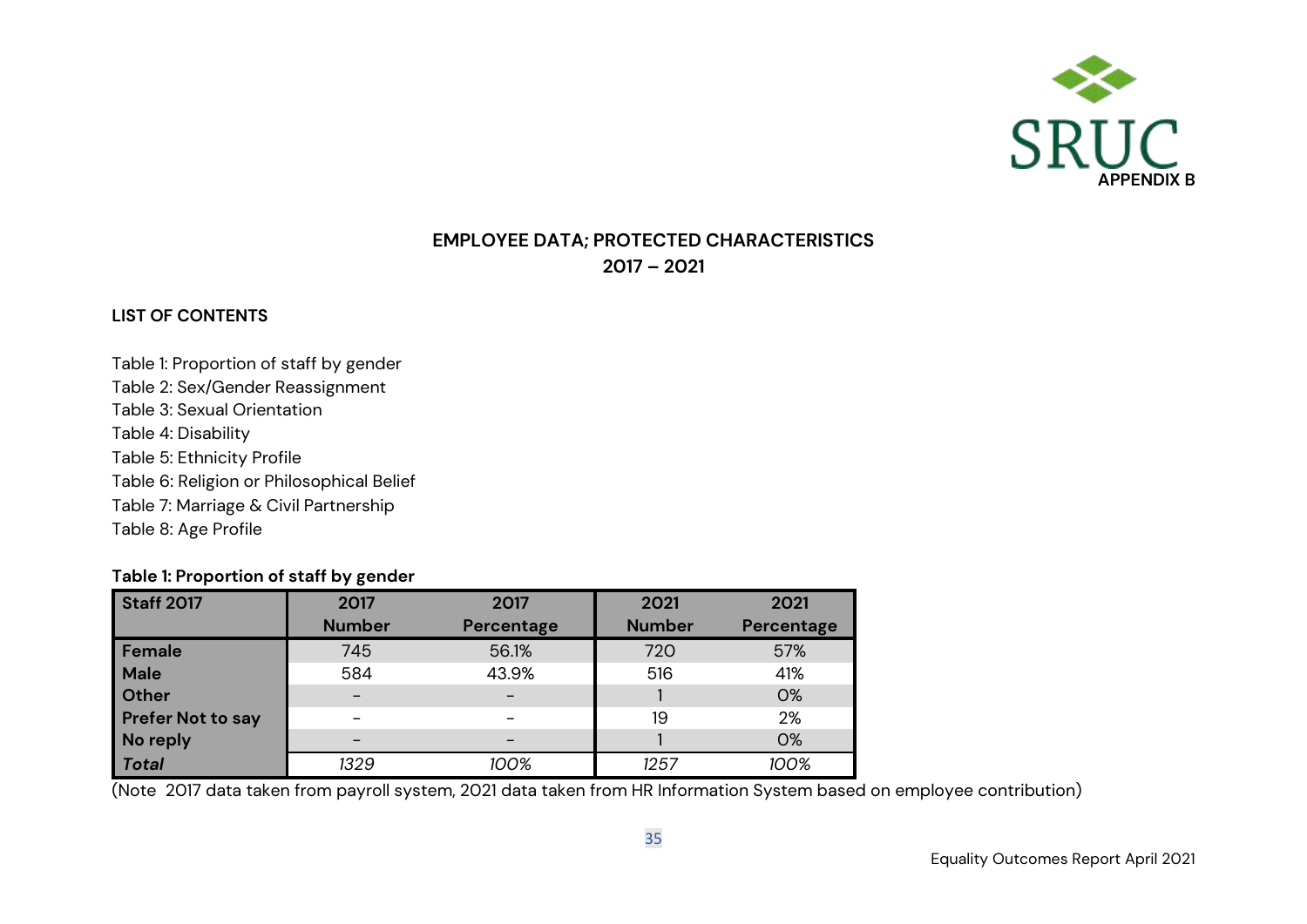

#### **Table 2: Sex/Gender Reassignment**

|                   | 2017         |            | 2021         |            |  |
|-------------------|--------------|------------|--------------|------------|--|
| Gender            | <b>Total</b> | Percentage | <b>Total</b> | Percentage |  |
| Male              | 350          | 26.3%      | 260          | 20.7%      |  |
| Female            | 464          | 34.9%      | 401          | 31.9%      |  |
| Transgender       |              | 0.0%       |              | 0.2%       |  |
| Prefer not to say | 19           | 1.4%       | 21           | 1.7%       |  |
| No response       | 496          | 37.3%      | 572          | 45.5%      |  |
| Total             | 1329         | 100%       | 1257         | 100%       |  |

#### **Table 3: Sexual Orientation**

|                          | 2017           |            | 2021         |            |  |
|--------------------------|----------------|------------|--------------|------------|--|
| <b>Orientation</b>       | <b>Total</b>   | Percentage | <b>Total</b> | Percentage |  |
| <b>Heterosexual</b>      | 734            | 55.2%      | 930          | 74.0%      |  |
| Gay                      | 4              | 0.3%       | 11           | 0.9%       |  |
| Lesbian                  | 8              | 0.6%       | 11           | 0.9%       |  |
| <b>Bisexual</b>          | 6              | 0.5%       | 10           | 0.8%       |  |
| <b>Other</b>             | $\overline{2}$ | 0.2%       | 3            | 0.2%       |  |
| <b>Prefer not to say</b> | 79             | 5.9%       | 73           | 5.8%       |  |
| No response              | 496            | 37.3%      | 219          | 17.4%      |  |
| <b>Total</b>             | 1329           | 100%       | 1257         | 100%       |  |

#### **Table 4: Disability Information**

|      | <b>Disabled</b> | Non-disabled   | <b>Prefer not to say</b> | No response  | <b>Total</b> |
|------|-----------------|----------------|--------------------------|--------------|--------------|
| 2017 | $4.7\%$ (63)    | $53.8\%$ (715) | $4.1\%$ (55)             | 37.3% (496)  | 100% (1329)  |
| 2021 | $6.6\%$ (83)    | 83.8% (1053)   | $3.1\%$ (39)             | $6.5\%$ (82) | 100% (1257)  |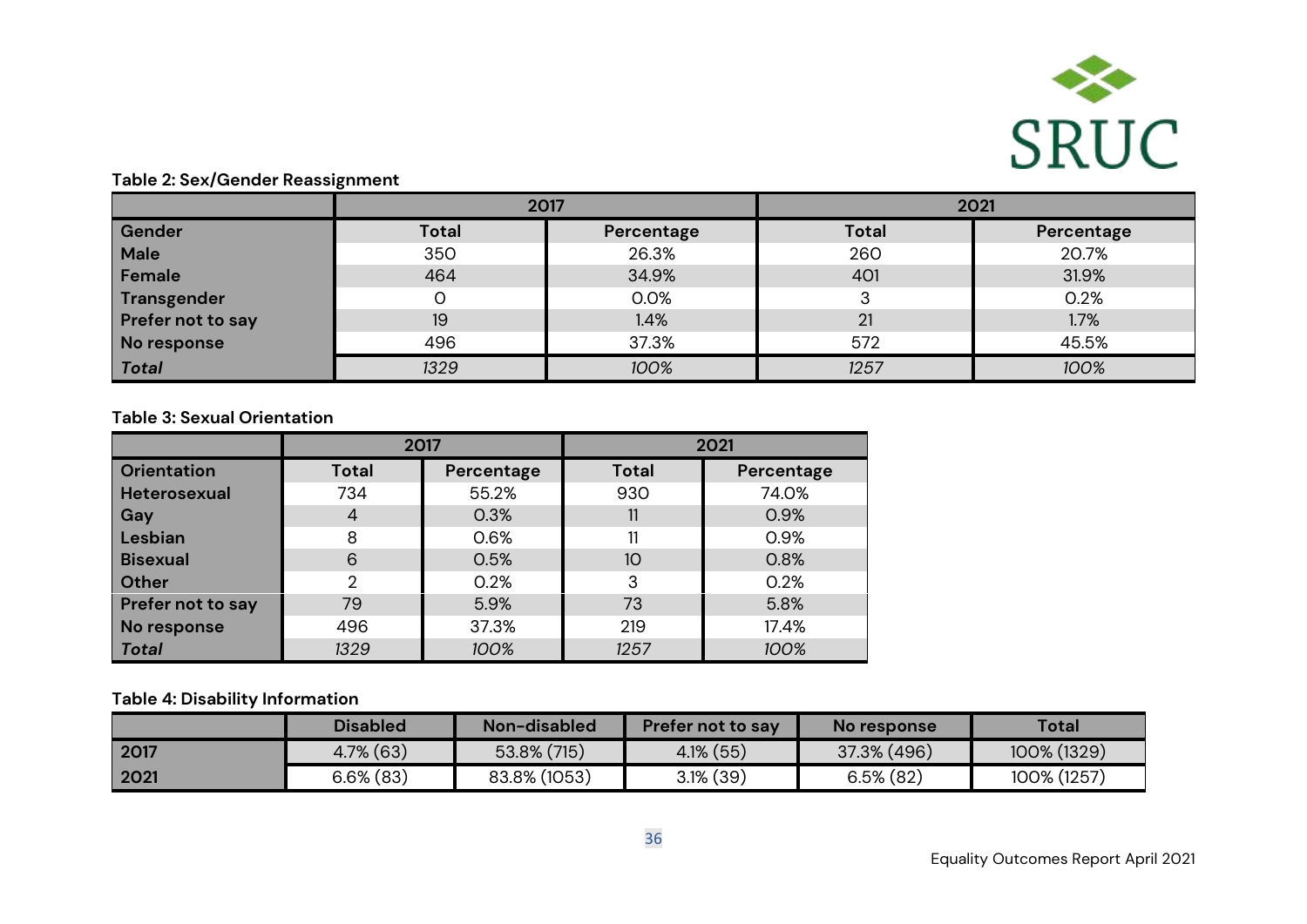

#### **Table 5: Ethnicity Profile**

|      | <b>UK White</b> | Other<br>White | <b>BME</b>   | Other ethnic<br>background | Not known   | <b>Prefer not</b><br>to sav | No response  | <b>Totals</b> |
|------|-----------------|----------------|--------------|----------------------------|-------------|-----------------------------|--------------|---------------|
| 2017 | 53.5% (711)     | .7%(23)        | $0.8\%$ (11) | $3.4\%$ (44)               | $0.3\%$ (4) | $3.0\%$ (40)                | 37.3% (496)  | 100% (1329)   |
| 2021 | 74.4% (936)     | 10.3% (129)    | 1.9% (24)    | 4.4% (55)                  | I.1% (14)   | $3.2\%$ (40)                | $4.7\%$ (59) | 100% (1257)   |

### **Table 6: Religion or Philosophical Belief**

|                                     | 2017           |            | 2021       |            |  |
|-------------------------------------|----------------|------------|------------|------------|--|
| <b>Religion or Belief</b>           | Total          | Percentage | Total      | Percentage |  |
| No religion or philosophical belief | 349            | 26.3%      | 486        | 38.7%      |  |
| <b>Buddhist</b>                     | $\overline{2}$ | 0.2%       | 4          | 0.3%       |  |
| <b>Christian - Protestant</b>       | 251            | 18.9%      | 254        | 20.2%      |  |
| Christian – Roman Catholic          | 62             | 4.7%       | 79         | 6.3%       |  |
| Christian - other                   | 38             | 2.9%       | 67         | 5.3%       |  |
| Hindu                               | $\overline{2}$ | 0.2%       | 6          | 0.5%       |  |
| Jewish                              | $\overline{2}$ | 0.2%       | 3          | 0.2%       |  |
| <b>Muslim</b>                       | $\overline{4}$ | 0.3%       | 8          | 0.6%       |  |
| <b>Sikh</b>                         | $\Omega$       | 0.0%       | Ω          | 0%         |  |
| Any other religion or belief        | 22             | 1.7%       | 26         | 2.1%       |  |
| <b>Prefer not to say</b>            | 101            | 7.6%       | <b>101</b> | 8.0%       |  |
| No response                         | 496            | 37.3%      | 223        | 17.8%      |  |
| Total                               | 1329           | 100%       | 1257       | 100%       |  |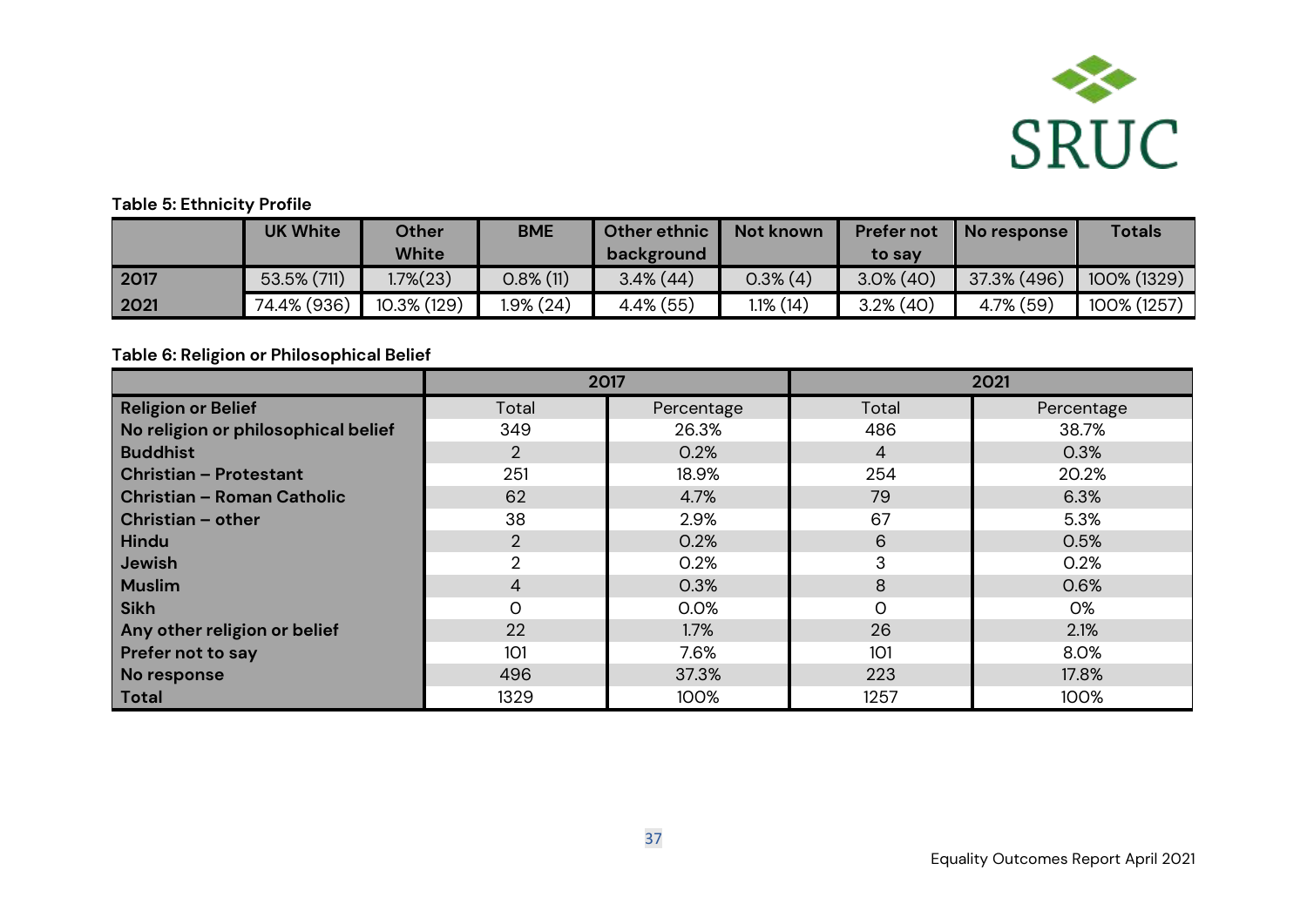

|                          | 2017           |            | 2021  |            |  |
|--------------------------|----------------|------------|-------|------------|--|
|                          | Total          | Percentage | Total | Percentage |  |
| <b>Single</b>            | 163            | 12.3%      | 277   | 22.0       |  |
| Living together          | 120            | 9.0%       | 180   | 14.3       |  |
| <b>Married</b>           | 466            | 35.1%      | 600   | 47.7       |  |
| <b>Civil Partnership</b> | $\overline{4}$ | 0.3%       | 14    | 1.1        |  |
| <b>Divorced</b>          | n/a            | n/a        | 11    | 0.9        |  |
| Prefer not to say        | 80             | 6.0%       | 62    | 5.0        |  |
| No response              | 496            | 37.3%      | 113   | 9.0        |  |
| <b>Total</b>             | 1329           | 100%       | 1257  | 100%       |  |

#### **Table 7: Marriage & Civil Partnership**

### **Table 8: Age profile**

|      | $16 - 19$   | $20 - 24$    | $25 - 29$     | $30 - 34$      | $35 - 39$      | 40-44          | $45 - 49$      | 50-54          | 55-59          | 60-64         | $65+$        | <b>Unknown</b> | <b>Total</b>   |
|------|-------------|--------------|---------------|----------------|----------------|----------------|----------------|----------------|----------------|---------------|--------------|----------------|----------------|
| 2017 | 0.5%<br>(7) | 5.2%<br>(69) | 7.9%<br>(105) | 10.3%<br>(137) | 11.8%<br>(157) | 10.2%<br>(135) | 12.9%<br>(172) | 15.4%<br>(205) | 13.8%<br>(184) | 7.5%<br>(100) | 4.0%<br>(53) | 0.4%<br>(5)    | 100%<br>(1329) |
| 2021 | 0.7%<br>(9) | 4.5%<br>(57) | 9.1%<br>(114) | 10.0%<br>´126) | 11.7%<br>(147) | 13.0%<br>(163) | 11.2%<br>(141) | 13.8%<br>(173) | 12.6%<br>(158) | 8.8%<br>(111) | 4.5%<br>(57) | $0.1\%$ (1)    | 100%<br>(1257) |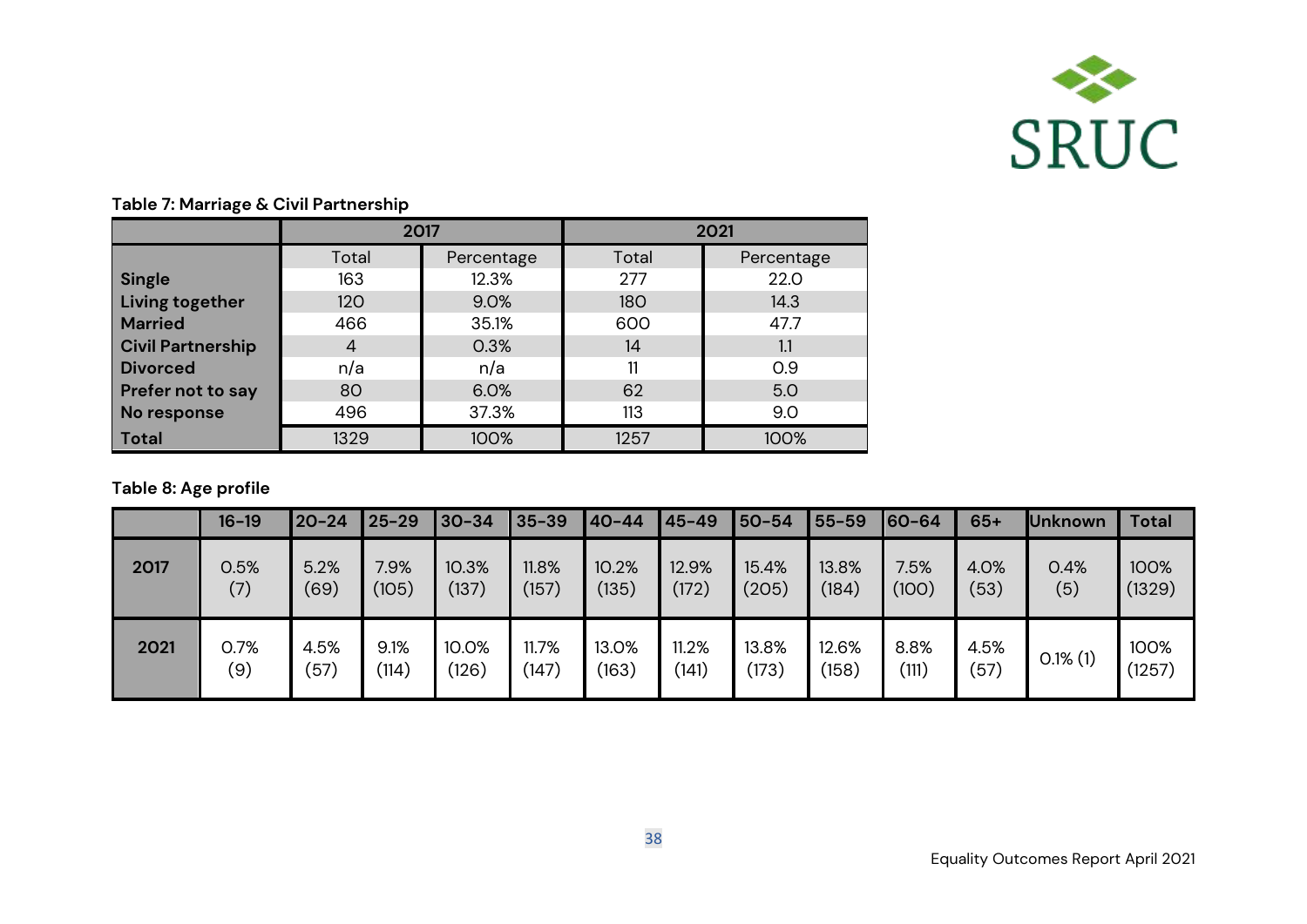

# **Recruitment Data (Applications Submitted 1 April 2019 – 31 March 2021)**

| Gender                 |               |                     |                              |            |  |
|------------------------|---------------|---------------------|------------------------------|------------|--|
|                        |               | <b>Applications</b> | <b>Successful Candidates</b> |            |  |
| Gender                 | <b>TOTALS</b> | %                   | <b>TOTALS</b>                | $\sqrt{2}$ |  |
| Female                 | 2727          | 55.5                | 181                          | 62.4       |  |
| Male                   | 2088          | 42.5                | 93                           | 32.        |  |
| Prefer not to disclose | 74            | 1.5                 | 10                           | 3.4        |  |
| No value               | 24            | 0.5                 |                              |            |  |
| TOTAL                  | 4913          | 100                 | 290                          | 10C        |  |

| Age                    |               |                     |               |                              |
|------------------------|---------------|---------------------|---------------|------------------------------|
|                        |               | <b>Applications</b> |               | <b>Successful Candidates</b> |
| Age                    | <b>TOTALS</b> | %                   | <b>TOTALS</b> | %                            |
| Prefer not to disclose | 97            | ∩                   | 11            | 3.8                          |
| $16 - 19$              | 82            | $\overline{.7}$     | 9             | 3.1                          |
| $20 - 29$              | 1878          | 38.2                | 90            | 31                           |
| $30 - 39$              | 1419          | 28.9                | 77            | 26.6                         |
| $40 - 49$              | 815           | 16.6                | 59            | 20.3                         |
| $50 - 59$              | 488           | 9.9                 | 37            | 12.8                         |
| 60-63                  | 81            | 1.6                 | 3             |                              |
| $64 +$                 | 28            | 0.6                 | 3             |                              |
| No value               | 25            | 0.5                 |               | 0.3                          |
| <b>TOTAL</b>           | 4913          | 100                 | 290           | 100                          |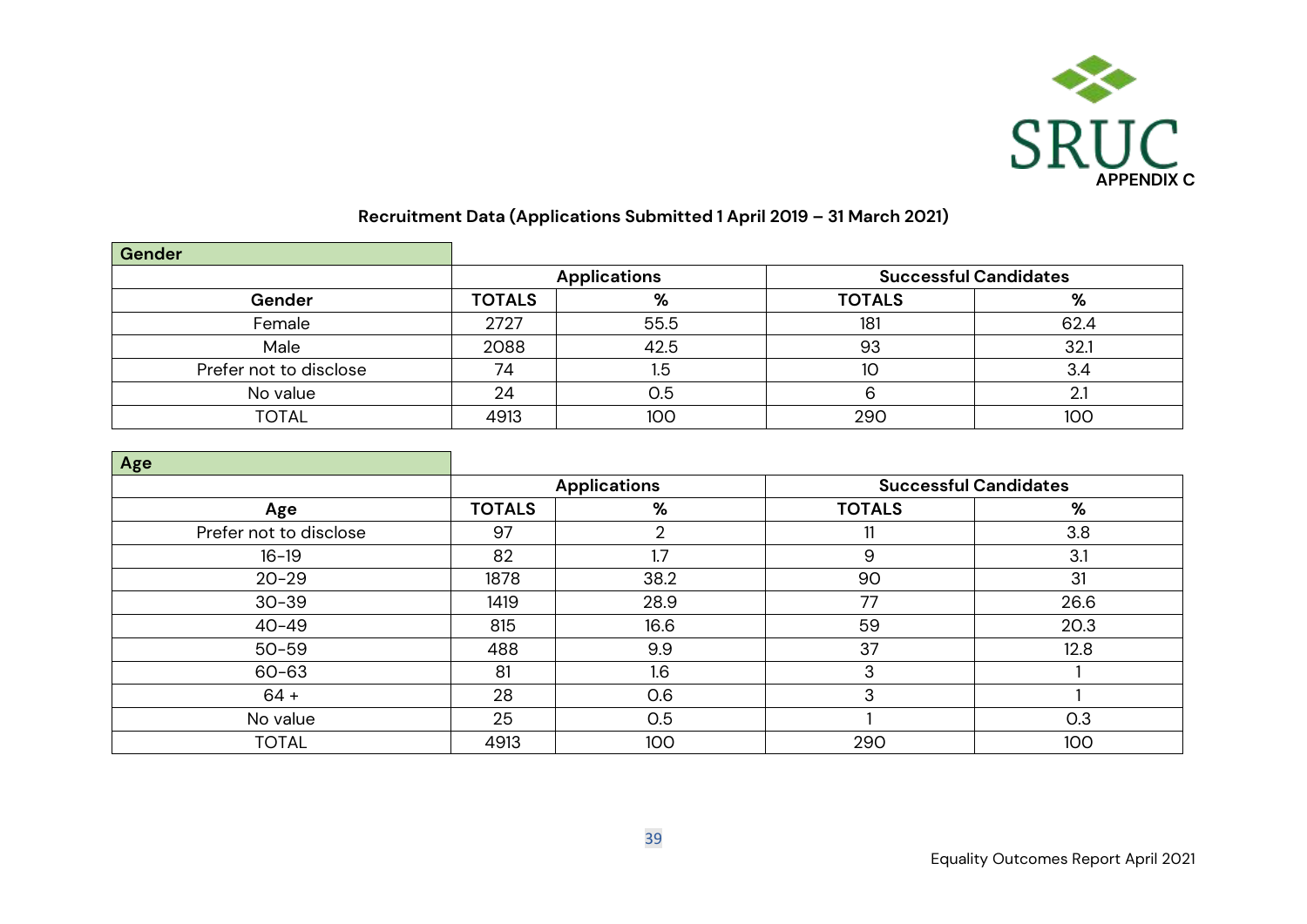

| <b>Disability</b>      |                     |      |                              |      |
|------------------------|---------------------|------|------------------------------|------|
|                        | <b>Applications</b> |      | <b>Successful Candidates</b> |      |
| <b>Disability</b>      | <b>TOTALS</b>       | %    | <b>TOTALS</b>                | %    |
| No                     | 4544                | 92.5 | 266                          | 91.7 |
| Yes                    | 233                 | 4.7  |                              | 3.8  |
| Prefer not to disclose | <b>110</b>          | 2.2  |                              | 2.4  |
| No value               | 26                  | 0.5  |                              |      |
| TOTAL                  | 4913                | 100  | 290                          | 10C  |

| <b>Sexual Orientation</b> |               |                     |                              |      |
|---------------------------|---------------|---------------------|------------------------------|------|
|                           |               | <b>Applications</b> | <b>Successful Candidates</b> |      |
| <b>Sexual Orientation</b> | <b>TOTALS</b> | %                   | <b>TOTALS</b>                | %    |
| Heterosexual/straight     | 4051          | 82.5                | 247                          | 85.2 |
| Prefer not to disclose    | 380           | 7.7                 | 15                           | 5.2  |
| Bisexual                  | 240           | 4.9                 |                              | 3.8  |
| Gay man                   | 98            |                     | 6                            | 2.1  |
| Other                     | 68            | 1.4                 |                              | 1.4  |
| Gay woman/lesbian         | 50            |                     |                              | 1.4  |
| No value                  | 26            | 0.5                 |                              |      |
| <b>TOTAL</b>              | 4913          | 100                 | 290                          | 100  |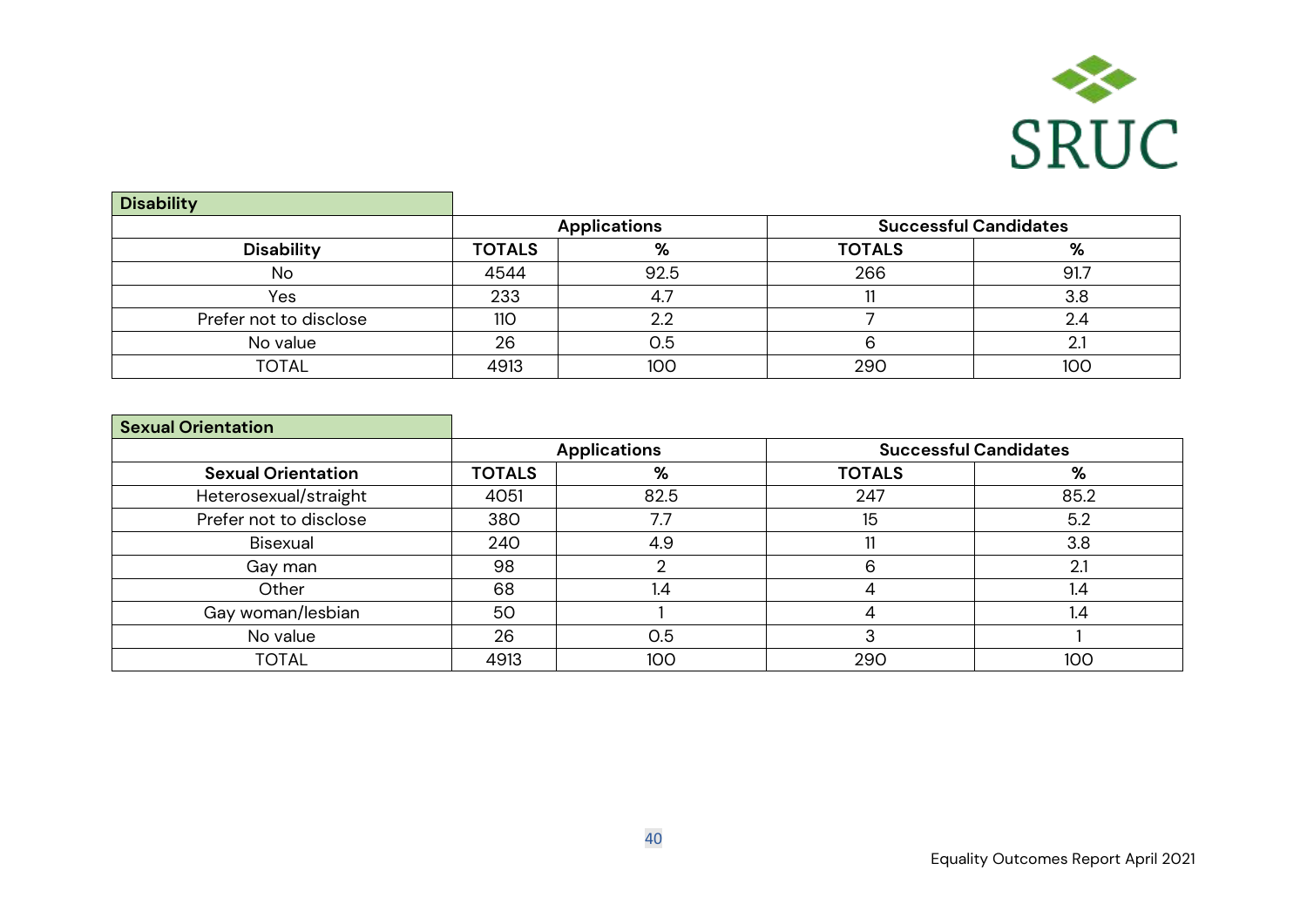

| <b>Marital Status (Personal Relationship)</b> |                     |      |                              |      |  |
|-----------------------------------------------|---------------------|------|------------------------------|------|--|
|                                               | <b>Applications</b> |      | <b>Successful Candidates</b> |      |  |
| <b>Marital Status</b>                         | <b>TOTALS</b>       | %    | <b>TOTALS</b>                | %    |  |
| Single                                        | 2104                | 42.8 | 105                          | 36.2 |  |
| Married                                       | 1628                | 33.1 | 100                          | 34.5 |  |
| Co-habiting with partner                      | 732                 | 14.9 | 54                           | 18.6 |  |
| Prefer not to disclose                        | 163                 | 3.3  |                              | 2.4  |  |
| <b>Divorced</b>                               | 138                 | 2.8  | 9                            | 3.1  |  |
| Civil Partnership                             | 54                  | 1.1  | റ                            | O.7  |  |
| Separated                                     | 52                  | 1.1  | $\overline{2}$               | O.7  |  |
| No value                                      | 26                  | 0.5  |                              | 3.8  |  |
| Widowed                                       | 15                  | O.3  | C                            |      |  |
| <b>Dissolved</b>                              |                     | O    | $\Omega$                     |      |  |
| <b>TOTAL</b>                                  | 4913                | 100  | 290                          | 100  |  |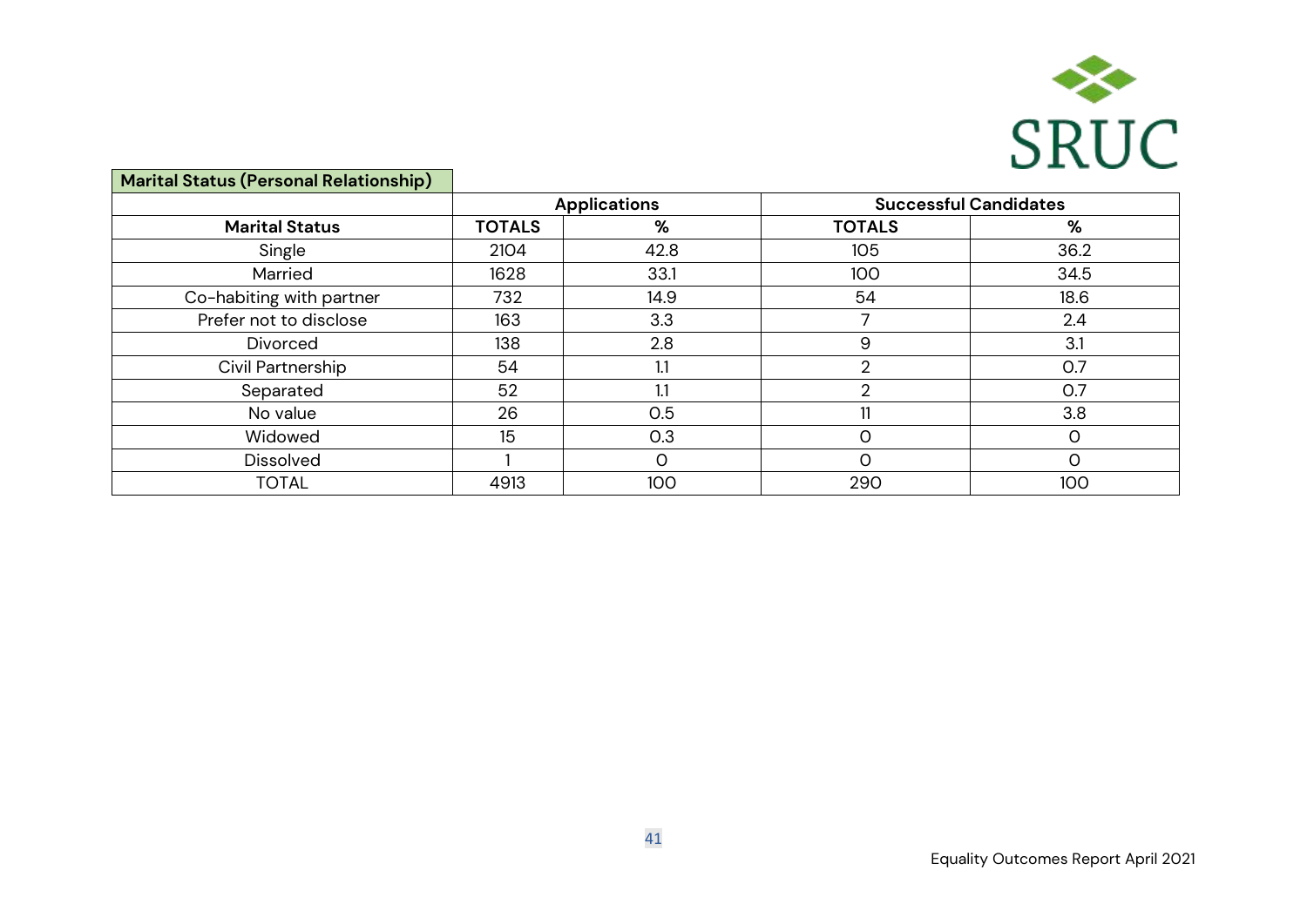

| <b>Religion (or Philosophical Belief)</b> |                     |      |                              |      |  |
|-------------------------------------------|---------------------|------|------------------------------|------|--|
|                                           | <b>Applications</b> |      | <b>Successful Candidates</b> |      |  |
| Religion                                  | <b>TOTALS</b>       | %    | <b>TOTALS</b>                | %    |  |
| None                                      | 2395                | 48.7 | 163                          | 56.2 |  |
| Christian                                 | 1514                | 30.8 | 86                           | 29.7 |  |
| Prefer not to disclose                    | 352                 | 7.2  | 19                           | 6.6  |  |
| Muslim                                    | 287                 | 5.8  | ∩                            | O.7  |  |
| Hindu                                     | 176                 | 3.6  | ∩                            | O.7  |  |
| Other                                     | 114                 | 2.3  | ᄀ                            | 2.4  |  |
| <b>Buddhist</b>                           | 34                  | 0.7  | 0                            | Ω    |  |
| No value                                  | 26                  | 0.5  |                              | 3.8  |  |
| Jewish                                    | 8                   | 0.2  | $\Omega$                     | Ω    |  |
| Sikh                                      |                     | O.1  | O                            | Ω    |  |
| <b>TOTAL</b>                              | 4913                | 100  | 290                          | 100  |  |

l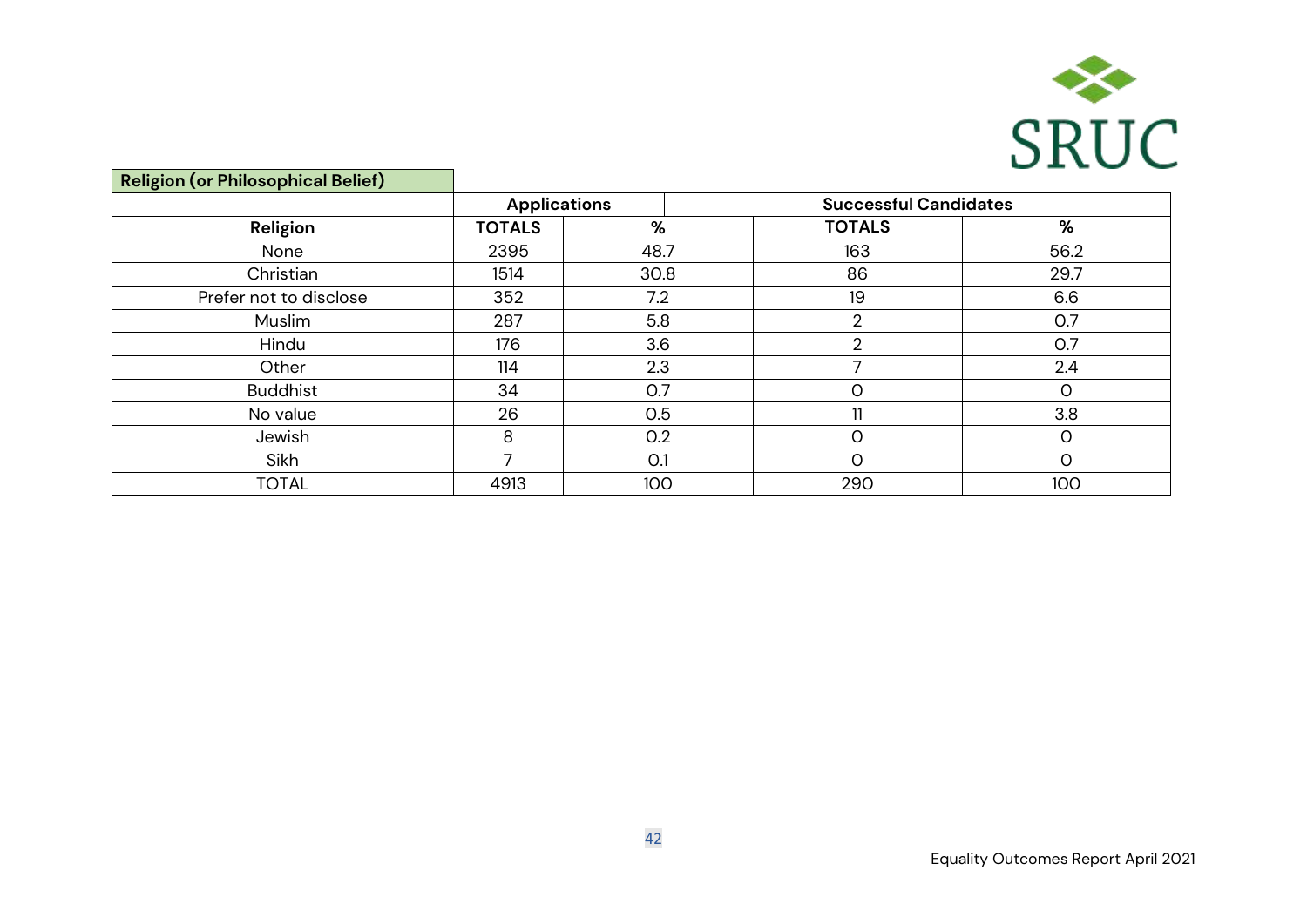

| Ethnic origin or racial group            |                     |      |                |                              |
|------------------------------------------|---------------------|------|----------------|------------------------------|
|                                          | <b>Applications</b> |      |                | <b>Successful Candidates</b> |
| Ethnic origin or racial group            | <b>TOTALS</b>       | %    | <b>TOTALS</b>  | %                            |
| White - British (English/Welsh/Scottish/ |                     |      |                |                              |
| Northern Irish/British)                  | 2818                | 57.4 | 229            | 79                           |
| White - EU                               | 659                 | 13.4 | 22             | 7.6                          |
| Other White Background                   | 228                 | 4.6  | 5              | 1.7                          |
| Asian or Asian British - Indian          | 216                 | 4.4  | $\overline{2}$ | O.7                          |
| Black or Black British - African         | 211                 | 4.3  |                | 0.3                          |
| Prefer not to disclose                   | 136                 | 2.8  | 6              | 2.1                          |
| Asian or Asian British - Pakistani       | 129                 | 2.6  |                | O.3                          |
| Other Asian Background                   | 93                  | 1.9  |                |                              |
| <b>Other Mixed Background</b>            | 84                  | 1.7  |                | O.3                          |
| White - Irish                            | 75                  | 1.5  | 4              | 1.4                          |
| Chinese or other Ethnic background -     |                     |      |                |                              |
| Chinese                                  | 62                  | 1.3  | 3              |                              |
| Other Ethnic background                  | 56                  | 1.1  | 3              |                              |
| Mixed - White and Asian                  | 31                  | 0.6  |                | O.3                          |
| Other Black Background                   | 31                  | 0.6  |                | O.3                          |
| No response                              | 25                  | 0.5  | 11             | 3.8                          |
| Mixed - White and Black African          | 25                  | 0.5  | $\circ$        | $\circ$                      |
| Asian or Asian British - Bangladeshi     | 21                  | 0.4  | $\circ$        | $\circ$                      |
| Mixed - White and Black Caribbean        | 10                  | 0.2  | $\circ$        | $\mathsf O$                  |
| Black or Black British - Caribbean       | 3                   | O.1  | $\circ$        | 0                            |
| <b>TOTAL</b>                             | 4913                | 100  | 290            | 100                          |

l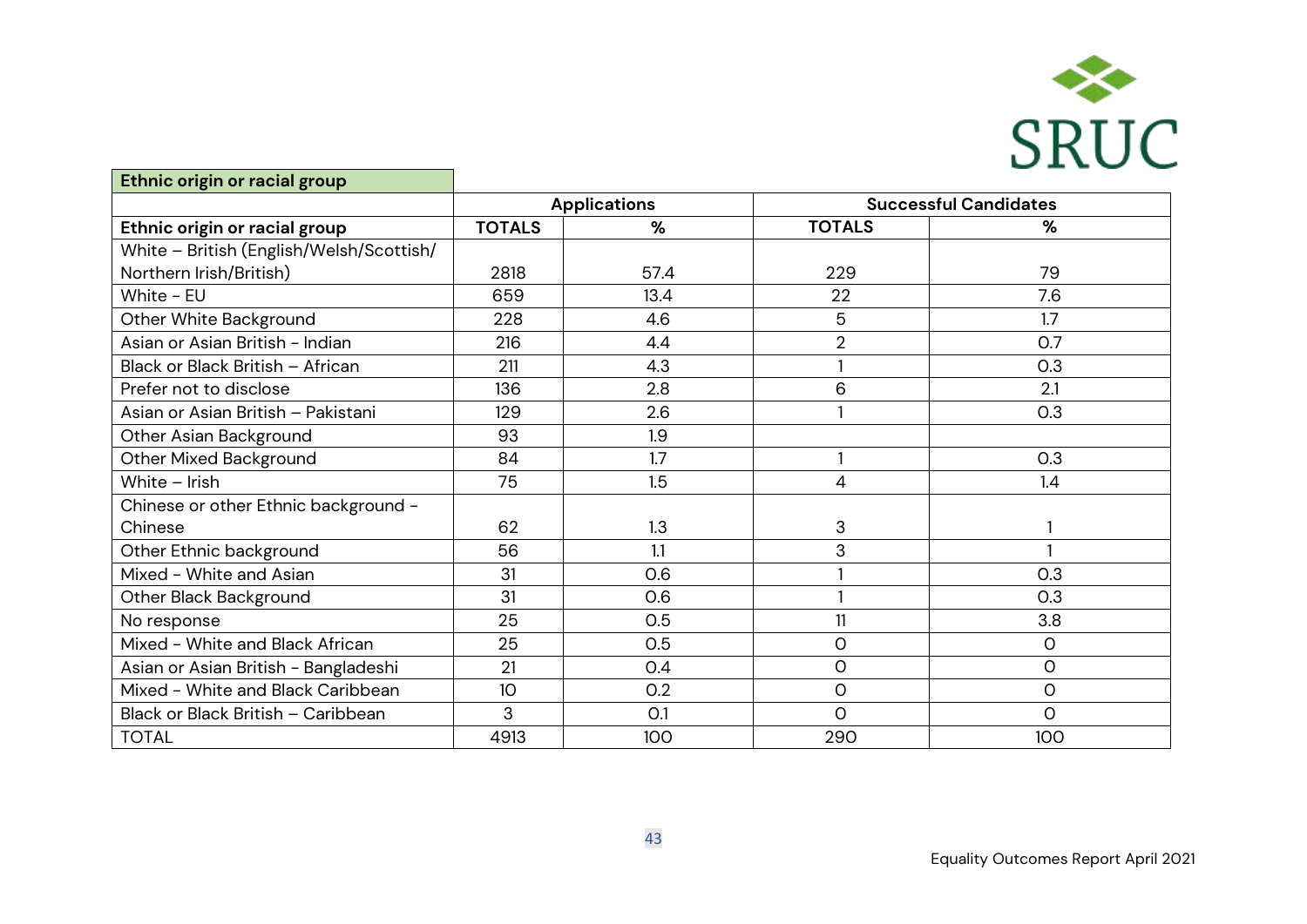

#### **APPENDIX D**

| Special Leave Absence Type:  | $01/04/2017 -$<br>31/03/2019 | $01/04/2019 -$<br>31/03/2021 | Total |
|------------------------------|------------------------------|------------------------------|-------|
| <b>Maternity Leave</b>       | 42                           | 63                           | 105   |
| <b>Paternity Leave</b>       | 17                           | 17                           | 34    |
| <b>Shared Parental Leave</b> | 2                            | 2                            | 4     |
| <b>Adoption Leave</b>        |                              |                              |       |
| Total                        | 61                           | 82                           | 143   |

#### **Parental Leave numbers below for 01/04/2017 – 31/03/2021**

#### **Maternity Leave Provision**

A woman who qualifies for maternity leave will be entitled to up to 52 weeks maternity leave (i.e. 26 weeks ordinary maternity leave, followed by up to 26 weeks additional maternity leave) commencing no earlier than the 11th week before Estimated Week of Childbirth (EWC), except in the case of medical reasons when a pregnancy related illness would force the maternity leave to begin early (up to 4 weeks prior to EWC)

#### **Paternity Leave Provision**

Employees who qualify for paternity leave will be granted up to 2 week's paid leave. Employees who qualify will receive SRUC's Occupational Paternity Pay (normal contractual pay) for the duration of their paternity leave.

#### **Shared Parental Leave Provisions**

Eligible employees may be entitled to take up to 50 weeks Shared Parental Leave during the child's first year. If an employee decides to end their maternity/adoptive leave then they and/or their partner may opt-in to Shared Parental Leave and take any remaining weeks as Shared Parental Leave.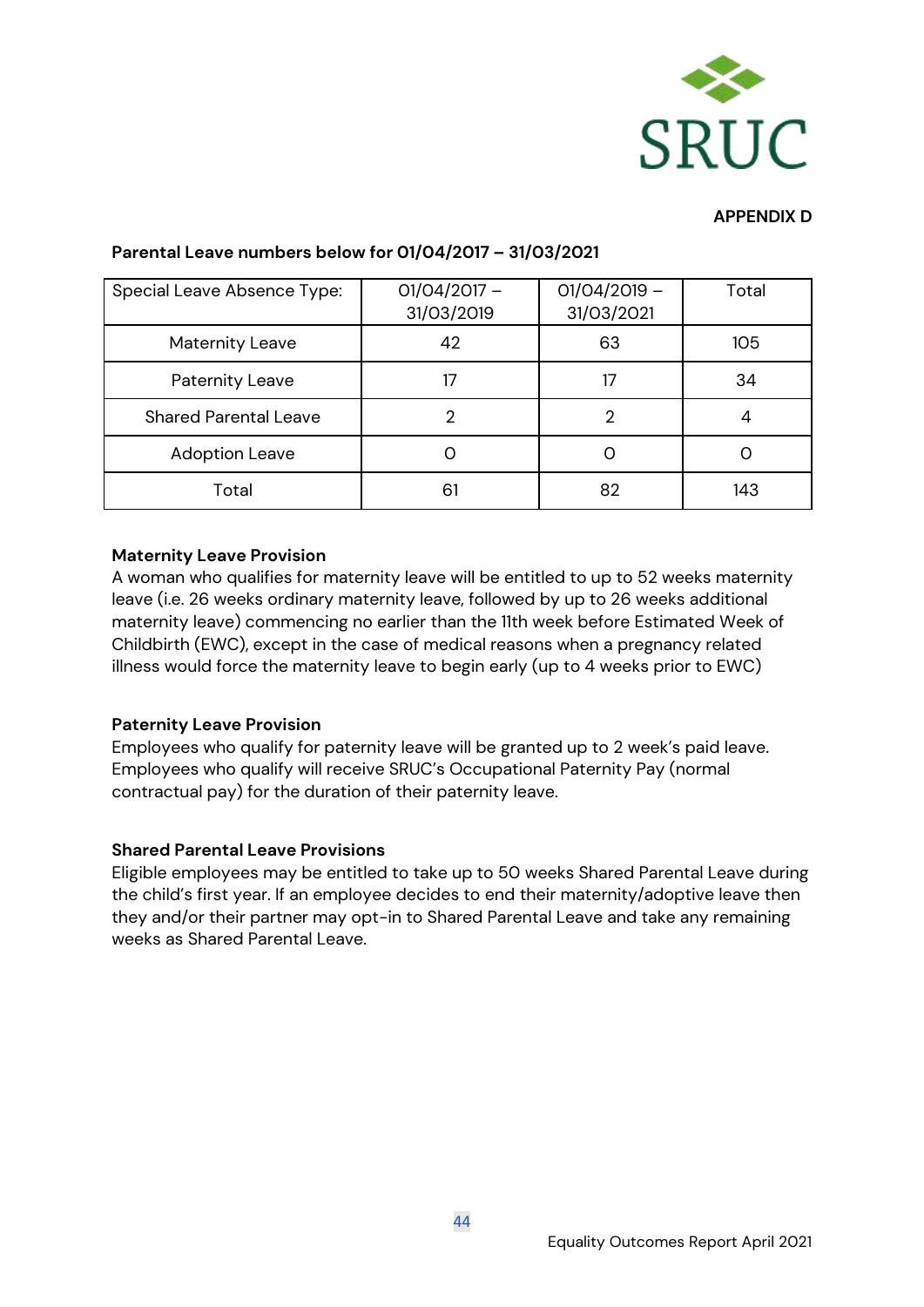



**SRUC Exit Profile 01/05/2017 - 31/03/2021**

Leaver information is available for the period 1/4/2019 – 31/3/2021 in relation to the ethnicity of those employees leaving and is shown below.